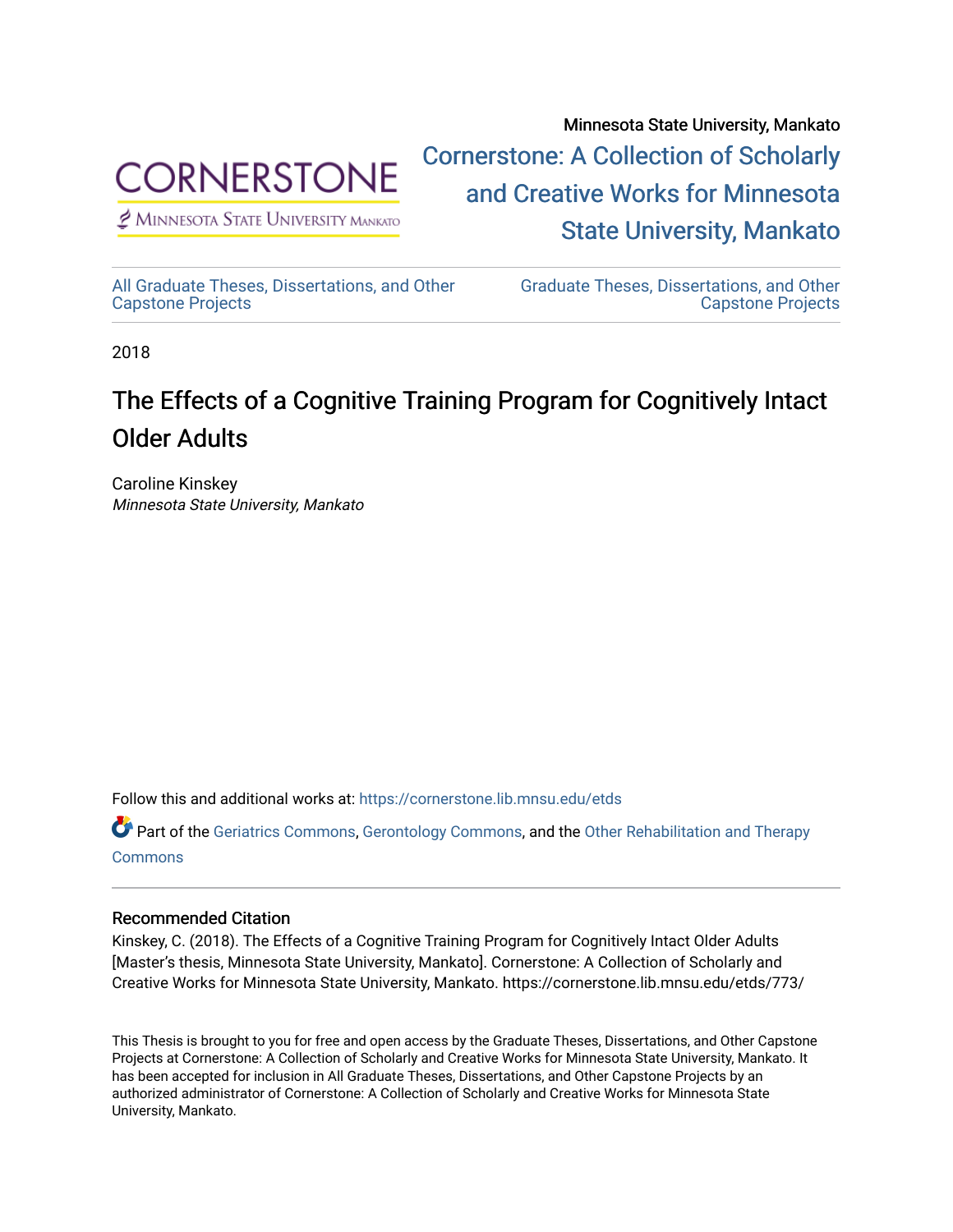## Running head: COGNITIVE TRAINING FOR COGNITIVELY INTACT OLDER ADULTS

The Effects of a Cognitive Training Program for Cognitively Intact Older Adults

By

Caroline Kinskey

A Thesis Submitted in Partial Fulfillment of the

Requirements for the Degree of

Master of Arts

In

Clinical Psychology

Minnesota State University, Mankato

Mankato, Minnesota

May 2018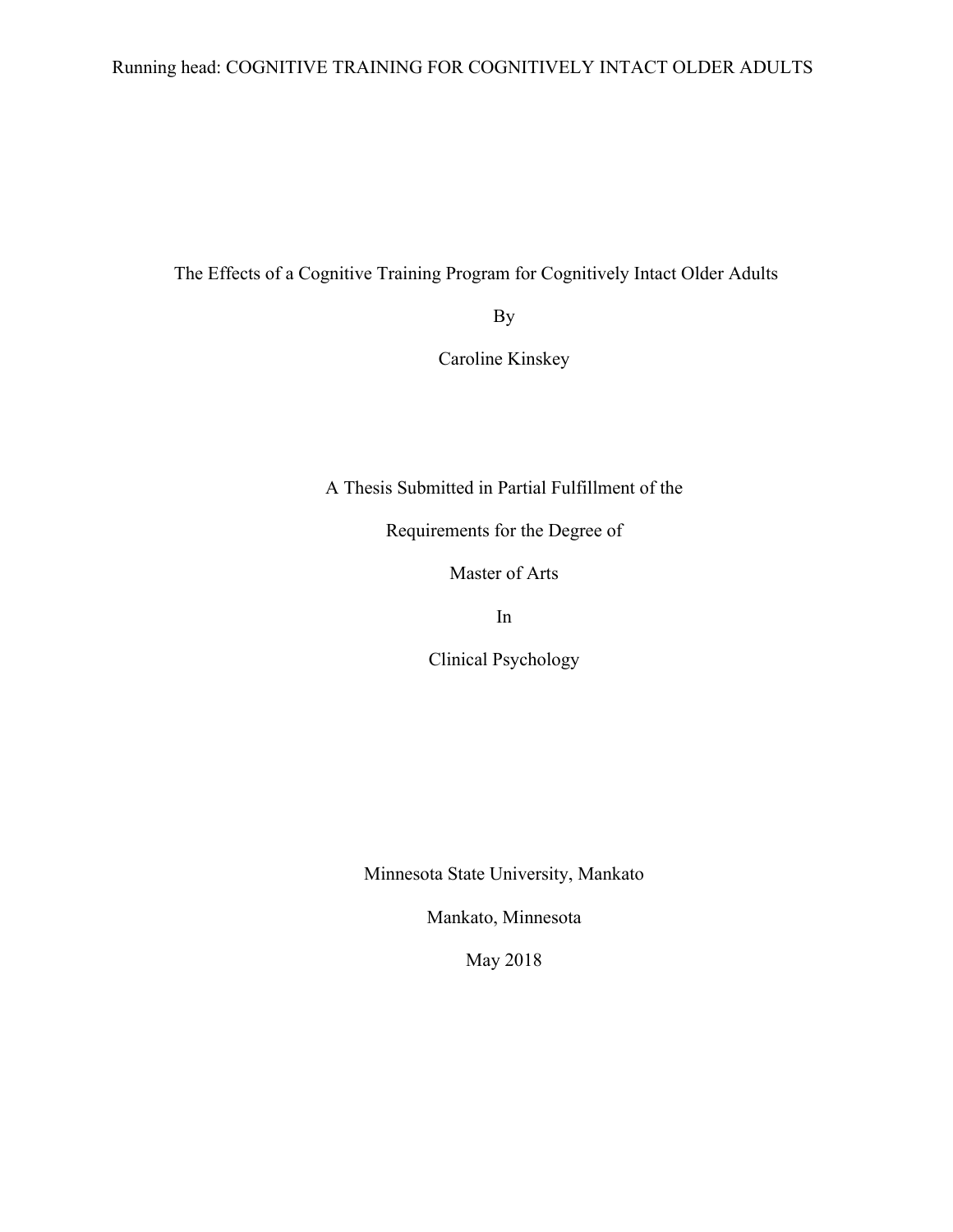## COGNITIVE TRAINING FOR COGNITIVELY INTACT OLDER ADULTS

March 27, 2018

The Effects of a Cognitive Training Program for Cognitively Intact Older Adults

Caroline Kinskey

This thesis has been examined and approved by the following members of the student's committee.

> Advisor Jeffrey Buchanan, PhD

 $\mathcal{L}_\text{max}$ 

 $\mathcal{L}_\text{max}$  , where  $\mathcal{L}_\text{max}$  and  $\mathcal{L}_\text{max}$  and  $\mathcal{L}_\text{max}$ 

Committee Member Eric Sprankle, PsyD, LP

 $\mathcal{L}_\text{max}$ Committee Member Donald J. Ebel, PhD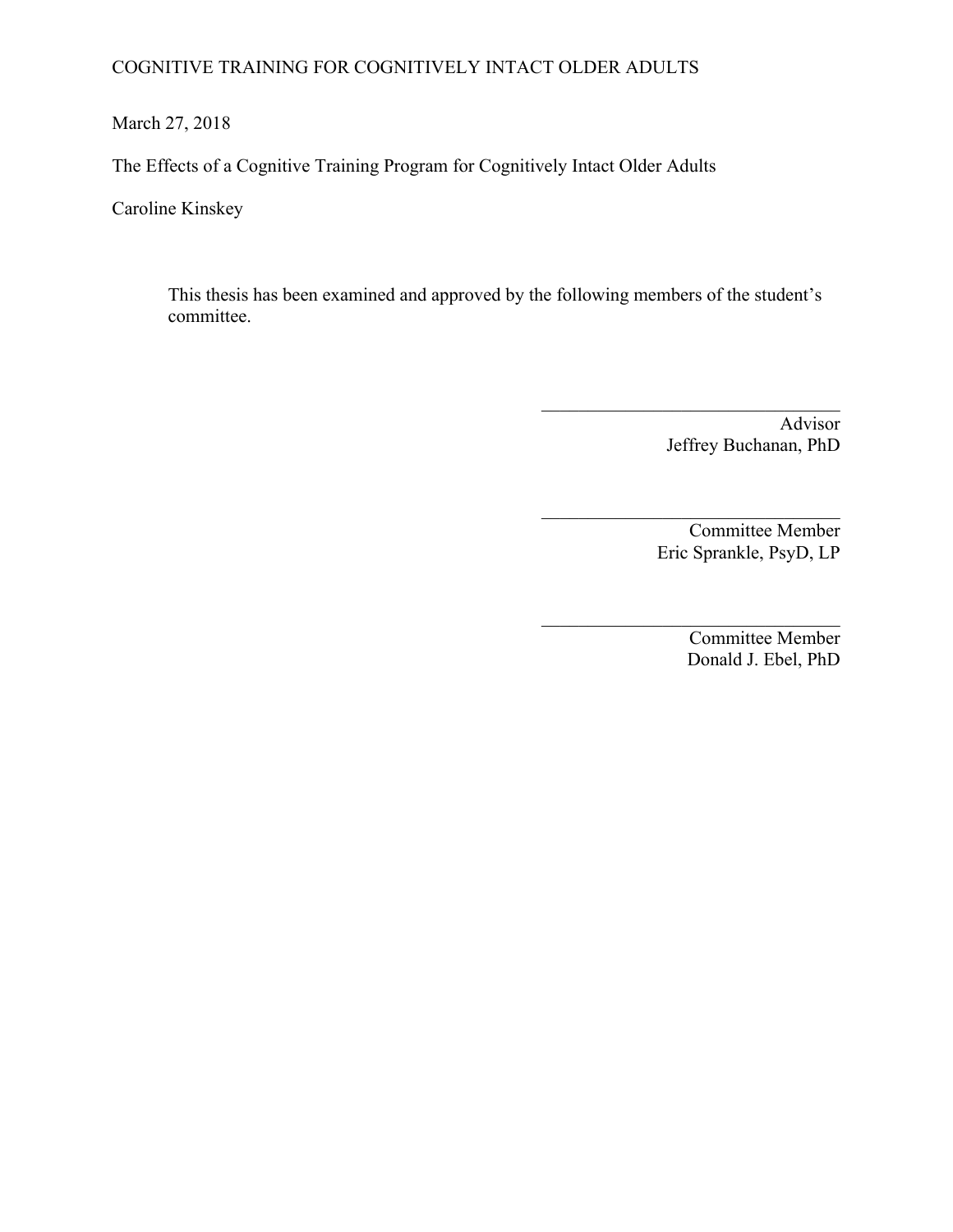## COGNITIVE TRAINING FOR COGNITIVELY INTACT OLDER ADULTS

The Effects of a Cognitive Training Program for Cognitively Intact Older Adults

Caroline Kinskey

## Master of Arts in Clinical Psychology Program Minnesota State University, Mankato 2018

### Abstract

Cognitive training is a term used to describe programs that provide guided practice on tasks requiring different cognitive abilities such as memory or language. It is assumed that regular practice will improve or maintain functioning in a particular cognitive domain (e.g., memory) and those results will generalize beyond the context of training. Results have been mixed in the existing literature that has evaluated the potential benefits of cognitive training on cognitive and emotional functioning in cognitively intact older adults. This study investigated the effectiveness of a cognitive training program for older adults with no to very minimal cognitive decline. Nine individuals participated in the *Mind Sharpener* program developed by the New England Cognitive Center. Two hour-long training sessions were completed each week for 12 weeks. In each session, participants completed paper and pencil activities that targeted the following cognitive domains: attention, language, perceptual speed, executive function, visual spatial skills, verbal memory, and visual memory. Outcomes assessed included measures of cognitive abilities targeted in the training program, depression, and memory self-efficacy. Measures were completed prior to beginning the *Mind Sharpener* program and after completion of the program. Across participants, ten measures improved following the *Mind Sharpener* program, six showed stability, and one measure declined. The study provides promising results for the efficacy of cognitive training programs.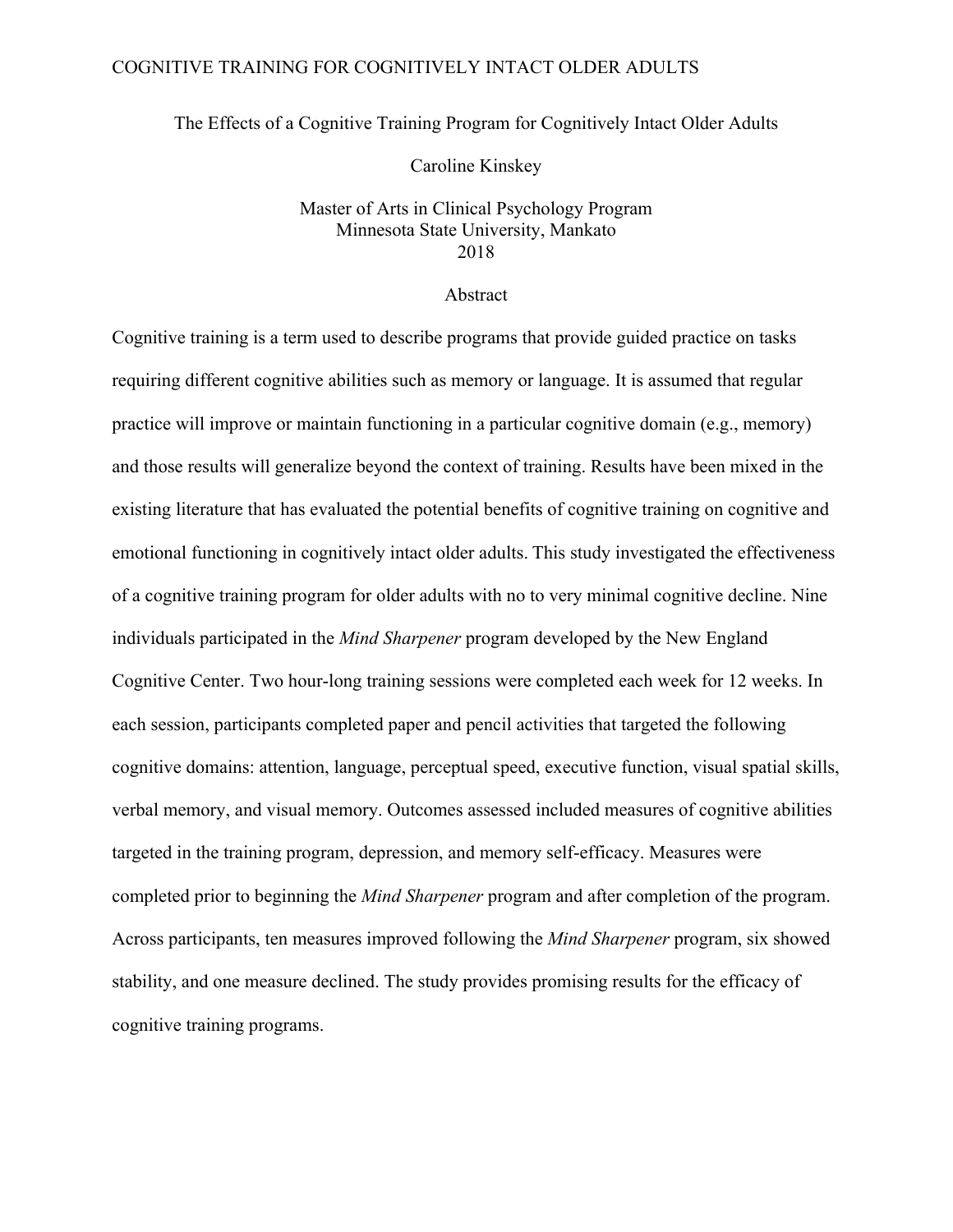## COGNITIVE TRAINING FOR COGNITIVELY INTACT OLDER ADULTS

## Table of Contents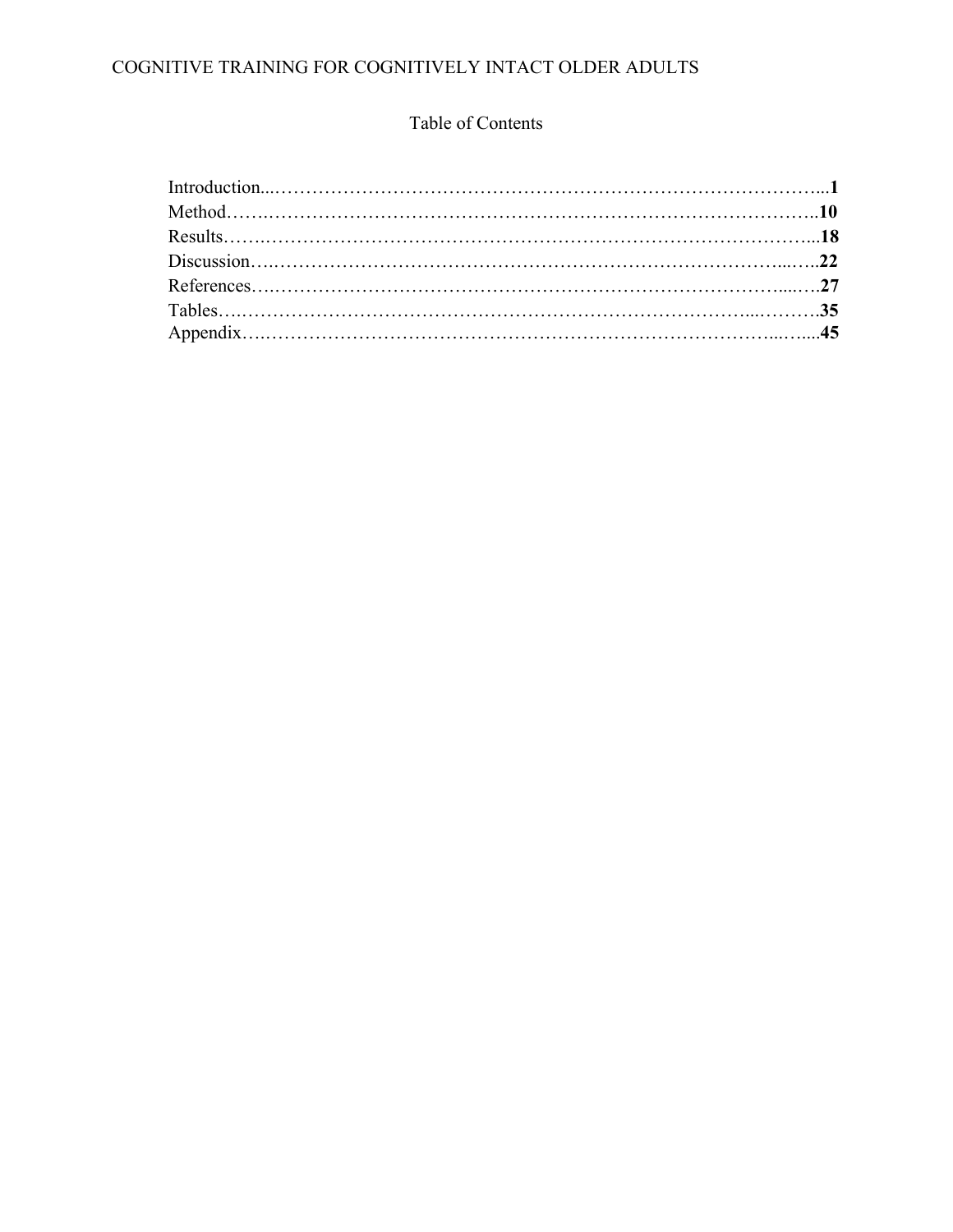## **Introduction**

A common fear adults have is the fear of developing dementia or Alzheimer's disease (Ostergren, 2017). Alzheimer's disease is without a cure, which is often concerning for those who are noticing cognitive decline in themselves or their loved ones. As adults age into older adulthood, many adults begin to notice declines in their memory (e.g., difficulties recalling names of people) and an increased difficulty with problem solving. Although these changes are often a part of normal aging, many adults want to maintain their cognitive abilities for as long as possible. Due to this, many older adults are interested in activities or programs that help maximize cognitive functioning and minimize cognitive decline. To combat age-related cognitive decline and potentially reduce the anxiety surrounding age-related cognitive decline, cognitive training programs have been created that target various cognitive domains that decline with age, with the goal of improving cognitive abilities or preventing them from declining.

#### **Age-Related Cognitive Decline**

As everyone ages, they experience "age-related cognitive decline." Minor cognitive decline as adults age is normal. Typically, older adults can expect to experience declines in domains of fluid intelligence, which involves cognitive abilities that are necessary in reasoning, problem-solving, abstract thinking, and decision making. In contrast, crystalized intelligence is a result of learning, and does not usually decline with age. Crystalized intelligence involves knowledge from past experiences, facts, and vocabulary (Horn & Cattell, 1966). Fluid abilities that typically show decline with normal aging include some domains of memory (e.g., recall, source, prospective, episodic memory) executive functions, and processing speed (Dreary et al., 2009; Harada, Natelson Love, & Triebel, 2014).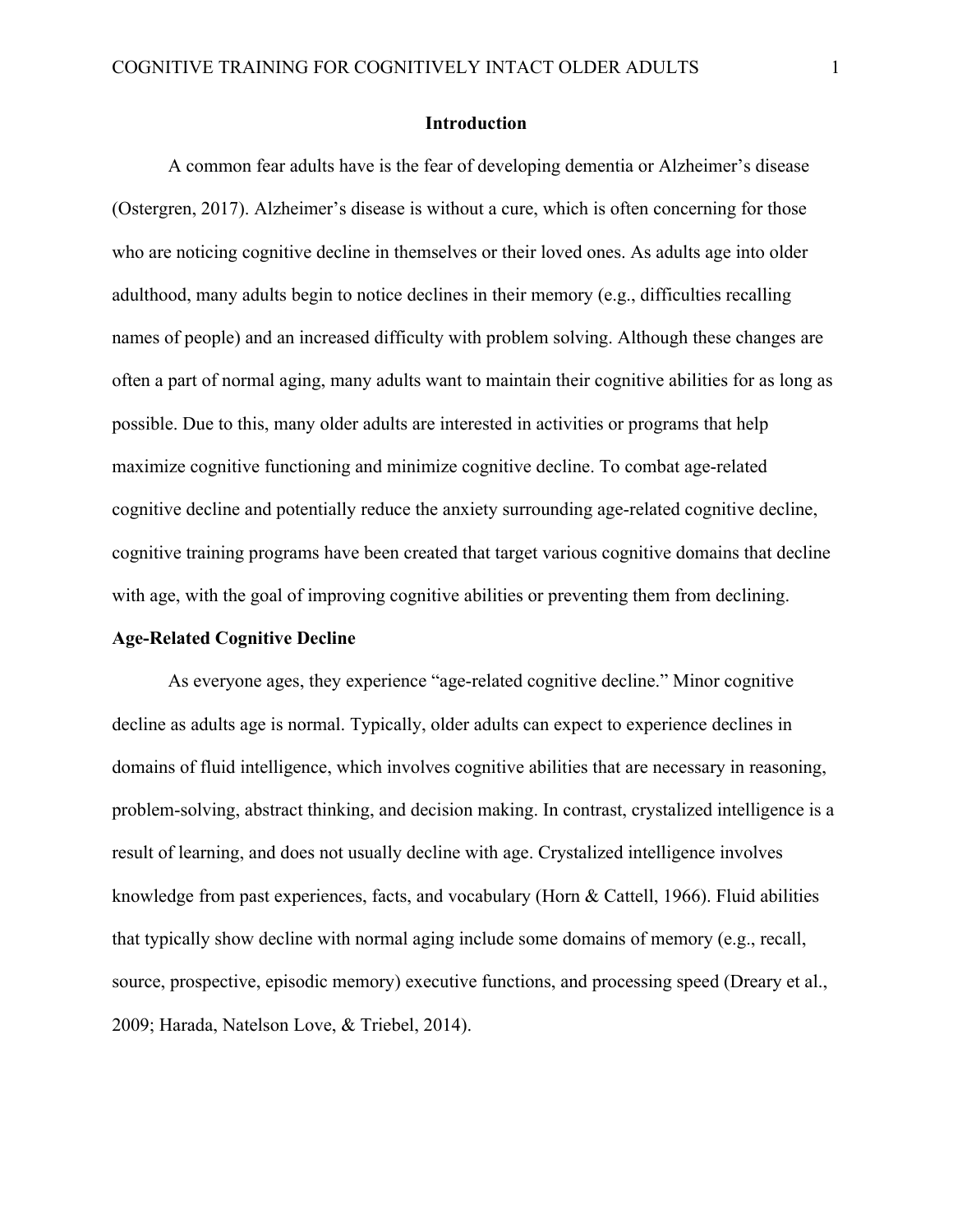Processing speed is one of the first and most noticeable cognitive domains to decline during the aging process (Salthouse, 1993; Schiae, 1989, 1994). Processing speed encompasses the time it takes for someone to solve a problem and reaction time (Salthouse, 2000). A decline in speed of processing affects many day-to-day activities. Older drivers with slower speed of processing are more than twice as likely as older adults with intact speed of processing to cause a car crash in the following three to four years (Ball et al., 2006). Furthermore, a decline in processing speed is related to an increased risk of falls, difficulty with balance, and difficulty transitioning from sitting to standing (Owsley & McGwin, 2004; Sims, McGwin, Pulley, & Roseman, 2001; Syaplin, Gish, & Wagner, 2003). The slowing of processing speed can affect other cognitive domains as well, such as verbal fluency (Harada et al., 2014).

Attention is the ability to selectively concentrate on relevant information or specific stimuli, while ignoring irrelevant stimuli. Previous research has found that selective and divided attention decline the most as we age (Carlson, Hasher, Connelly, & Zacks, 1995; Salthouse, Fristoe, Lineweaver, & Coon, 1995). Selective attention is the ability to attend to specific stimuli while ignoring irrelevant stimuli. Divided attention, which involves executive functioning, allows us to process information from different sources at one time and shift our attention accordingly. Divided attention is necessary to multitask. Working memory, a construct related to attention, requires the ability to remember and hold information in the mind, and manipulate that information. Working memory has also been reliably found to decline with age (Salthouse et al., 1989).

There are multiple domains of memory that are impacted at different times in the aging process. For example, declarative memory, which is the ability to recall facts and events, can be divided into semantic and episodic memory. Semantic memory involves facts, information, and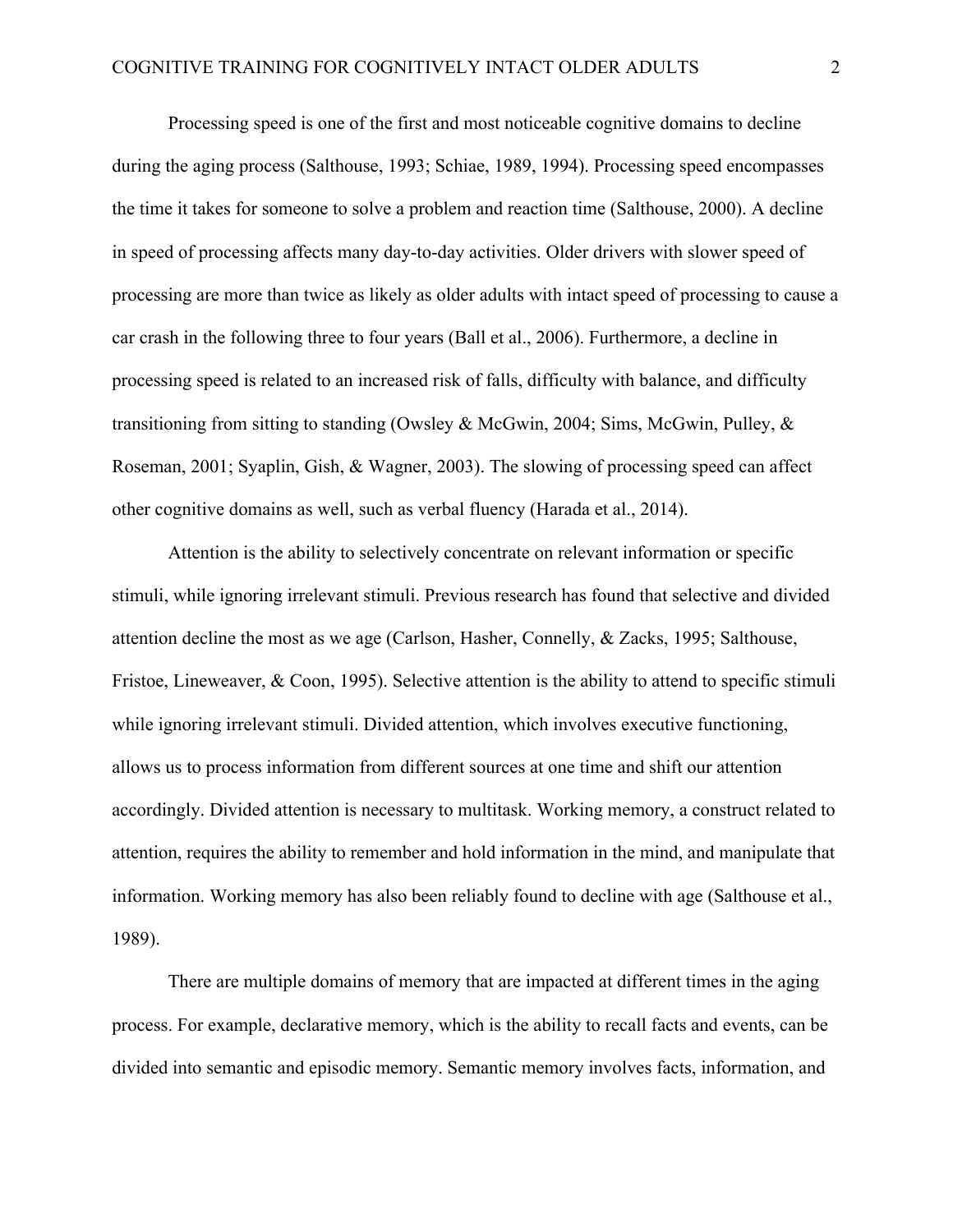common knowledge. Episodic memory is the memory of past events and their details. Episodic memory declines throughout life, while semantic memory has late-life declines (Harada et al., 2014). Nondeclarative memory, also known as implicit memory, is the memory outside of one's awareness. Nondeclarative memory includes procedural memory, which is responsible for knowing how to do things, such as knowing how to tie shoes or how to ride a bike. Unlike declarative memory, nondeclarative memory is not affected by normal aging (Lezak, Howieson, Bigler, & Tranel, 2012).

Another area of memory that declines with age is the ability to complete delayed recall tasks, which is the ability to retrieve information from memory without a cue (Whiting & Smith, 1997). For example, if someone wrote a grocery list and then left it at home, their ability to remember what items were on the list would involve delayed free recall. On the other hand, recognition memory, which is the ability to remember information when given a cue, does not decline with age. Recognition memory could be tested by asking the person who left their grocery list at home, "Were eggs on your grocery list?" which would provide the person with a cue regarding the items on their grocery list. The ability to remember where you learned information is known as source memory, which also declines with age. Additionally, prospective memory, which involves being able to remember to perform an intended task in the future, also declines with age. This may result in an older adult forgetting to take medication, forgetting why they walked into a room, etc. (Craik & Salthouse, 2008).

The cognitive domain of language consists of both fluid and crystallized abilities, so there is a less noticeable decline in language during the aging process. Since vocabulary is a crystallized ability, it tends to increase with age (Hayden & Welsh-Bohmer, 2011; Salthouse, 2009). Some domains of language do decrease with age, such as confrontation naming (i.e. the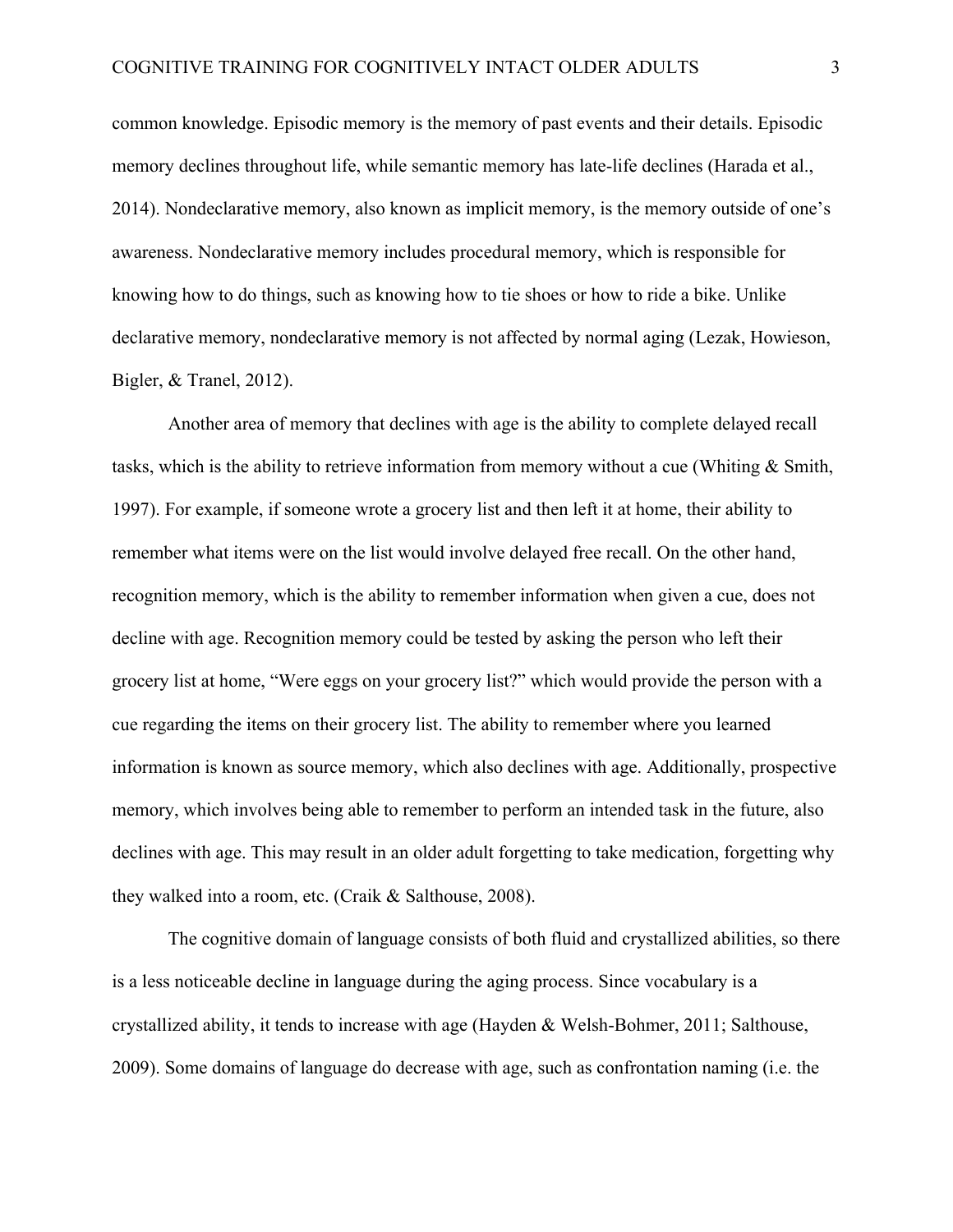ability to see an object and know the name for it) and verbal fluency (i.e., the ability to think of words that belong to a certain category, such as animals or words that begin with a specific letter). The declines in language usually have minimal impact in an older adult's ability to function in their day-to-day life (Harada et al., 2014).

Visuospatial abilities and construction abilities are necessary to understand space in two and three dimensions. The ability to take parts of something and put them together to make a coherent whole, like a puzzle, involves visual construction abilities. Visual construction abilities decline with age (Howieson, Holm, Kaye, Oken, & Howieson, 1993). Visual spatial abilities remain intact with age, which include spatial awareness and the ability to recognize familiar objects and faces (Harada et al., 2014).

Executive functioning involves higher-order thinking, abstract thinking, problem-solving skills, reasoning skills, self-control, and other cognitive abilities that allow people to be mentally flexible and use their resources to achieve a goal. Some types of executive functioning decline with age while others remain stable throughout life. Cognitive flexibility falls under executive functioning, and is defined as the ability to think about something in more than one way. Cognitive flexibility declines with age, and older adults have more concrete thinking compared to younger adults (Harada et al., 2014; Weckner, Kramer, Hallam, & Dellis, 2005). Response inhibition, which is the ability to inhibit a more automatic response for a more novel response, also tends to decline with age (Wecker, Kramer, Wisniewski, Delis, & Kaplan, 2000). Types of executive functioning that do not decline with age include the ability to understand similarities, proverbs, and reason with familiar material (Harada et al., 2014).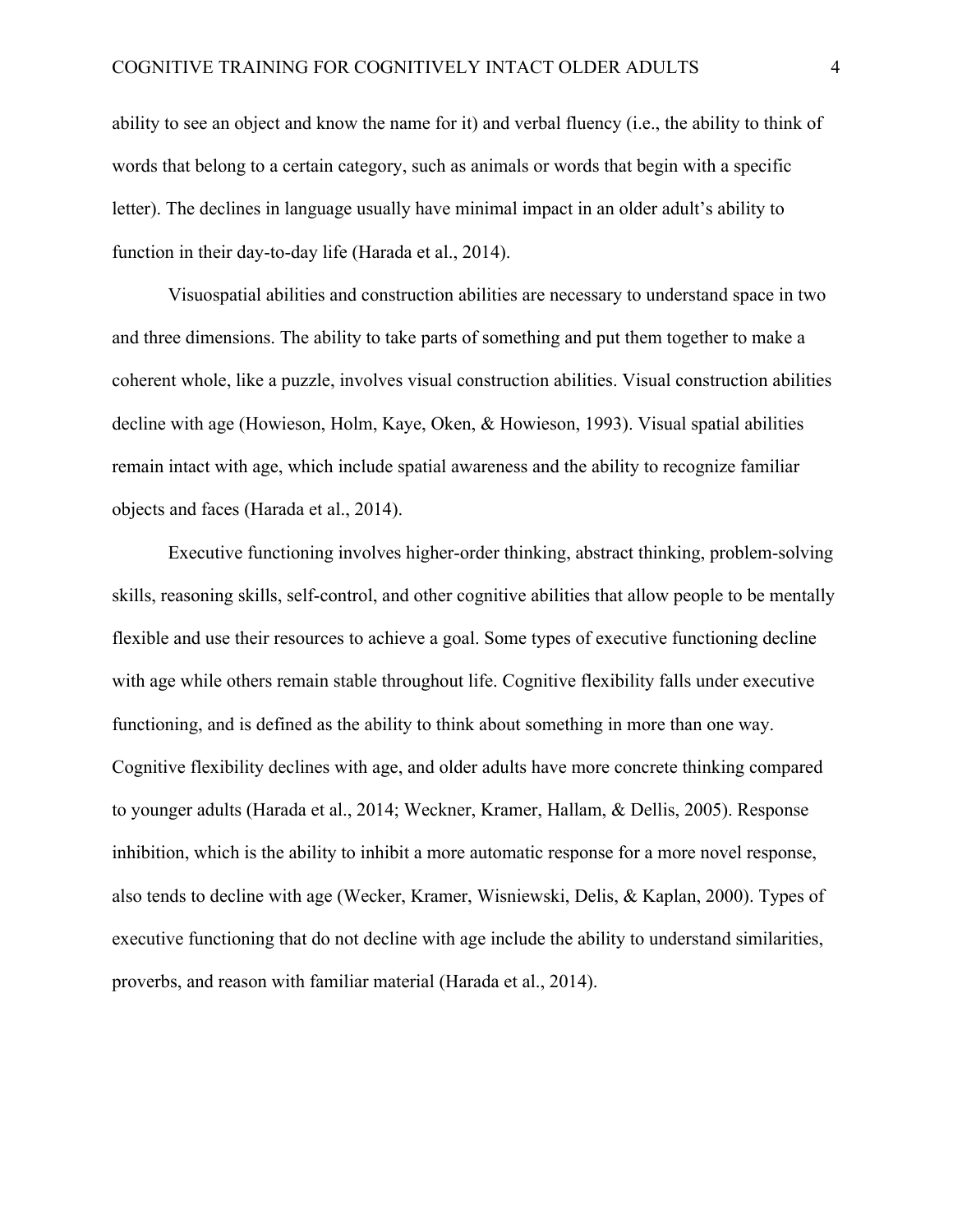## **Cognitive Impairment**

As mentioned previously, age-related cognitive decline is not pathological. Mild cognitive impairment (MCI) is a stage between normal aging and dementia. Those with MCI are at a high risk for developing dementia, with 10-15% of people with MCI receiving diagnoses of Alzheimer's disease each year (Peterson et al., 2009). In comparison, only 1-2% of cognitively intact older adults will receive a diagnosis of Alzheimer's the following year (Petersen et al., 1999). Some people with MCI remain stable or improve cognitively, but over half progress to developing dementia within 5 years (Gauthier et al., 2006). Unlike with normal age-related cognitive decline, the changes that occur are more noticeable to the family and friends of the person with MCI. However, unlike with a more serious form of decline, such as dementia, the changes are usually not severe enough to significantly negatively impact someone's life and ability to function.

### **Need for Interventions Targeting Cognitive Decline**

The older adult population is rapidly increasing each year. The number of Americans that are 65 years of age or older is predicted to double from 46 million today to 98 million in 2060 (Mather, Jacobson, & Pollard, 2015). Currently, the 65-and-older group comprises approximately 14 percent of the United States population, and by 2060 older adults will account for about 24 percent of the population (Mather et al., 2015). Given the fact that there is no cure for Alzheimer's disease and similar forms of dementia, we can expect to also see growth in the number of people diagnosed with these progressive cognitive diseases. With the growing aging population, the need for interventions for cognitive decline and cognitive disorders will continue to increase. More than 5 million Americans currently live with Alzheimer's disease, and this number is estimated to triple to 16 million by 2050 (Alzheimer's Association, 2017).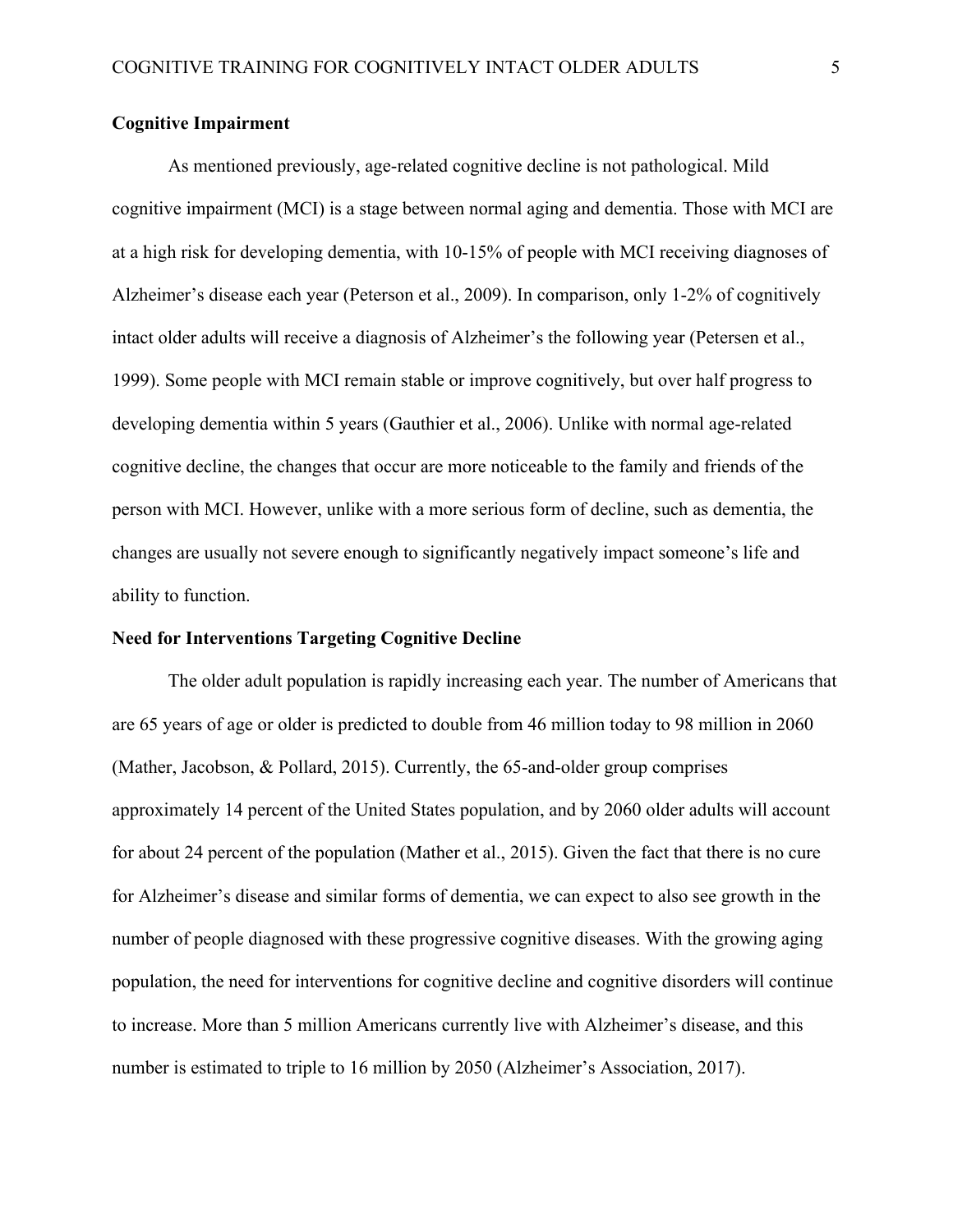Currently, there are medications that have been approved by the U.S. Food and Drug Administration (FDA) to treat symptoms of Alzheimer's disease, but none of these medications prevent the progression of cognitive decline (Alzheimer's Association, 2017). Additionally, many of these medications have unwanted side effects. Due to the limited effectiveness of pharmacological treatments, there is an increased interest in non-pharmacological treatments in preventing or slowing the progression of cognitive decline.

## **Cognitive Training**

Cognitive training, sometimes marketed to the public as "brain training," is a type of nonpharmacological intervention that uses guided practice on a set of standardized tasks that are meant to target and improve particular cognitive functions (Bahar-Fuchs, Clare, & Woods, 2013). Cognitive training typically takes place in small groups and is comprised of a standardized, structured program of activities (Belleville, 2008). The goal of cognitive training is to improve cognitive functioning, sustain functioning, or slow cognitive decline. The concept of cognitive training assumes that the brain remains plastic as adults age, and that practice can potentially improve or maintain functioning in a specific cognitive domain (Hertzog, Kramer, Wilson, & Lindenberger, 2008). Additionally, it is assumed that improvements or maintenance will generalize to daily life. In previous research, there has not been evidence that the benefits of cognitive training generalize to daily life (Owen, 2010; Papp, 2009; Ball et al., 2002).

Many products on the market designed to improve cognitive abilities, often referred to as "brain games," exaggerate the positive effects of their programs, and sometimes mislead consumers (Simons et al., 2016). Lumosity, a popular online program that consists of games that target various cognitive domains, was charged by the U.S. Federal Trade Commission for deceptive advertising (FTC, 2016). The FTC stated that Lumosity did not have the scientific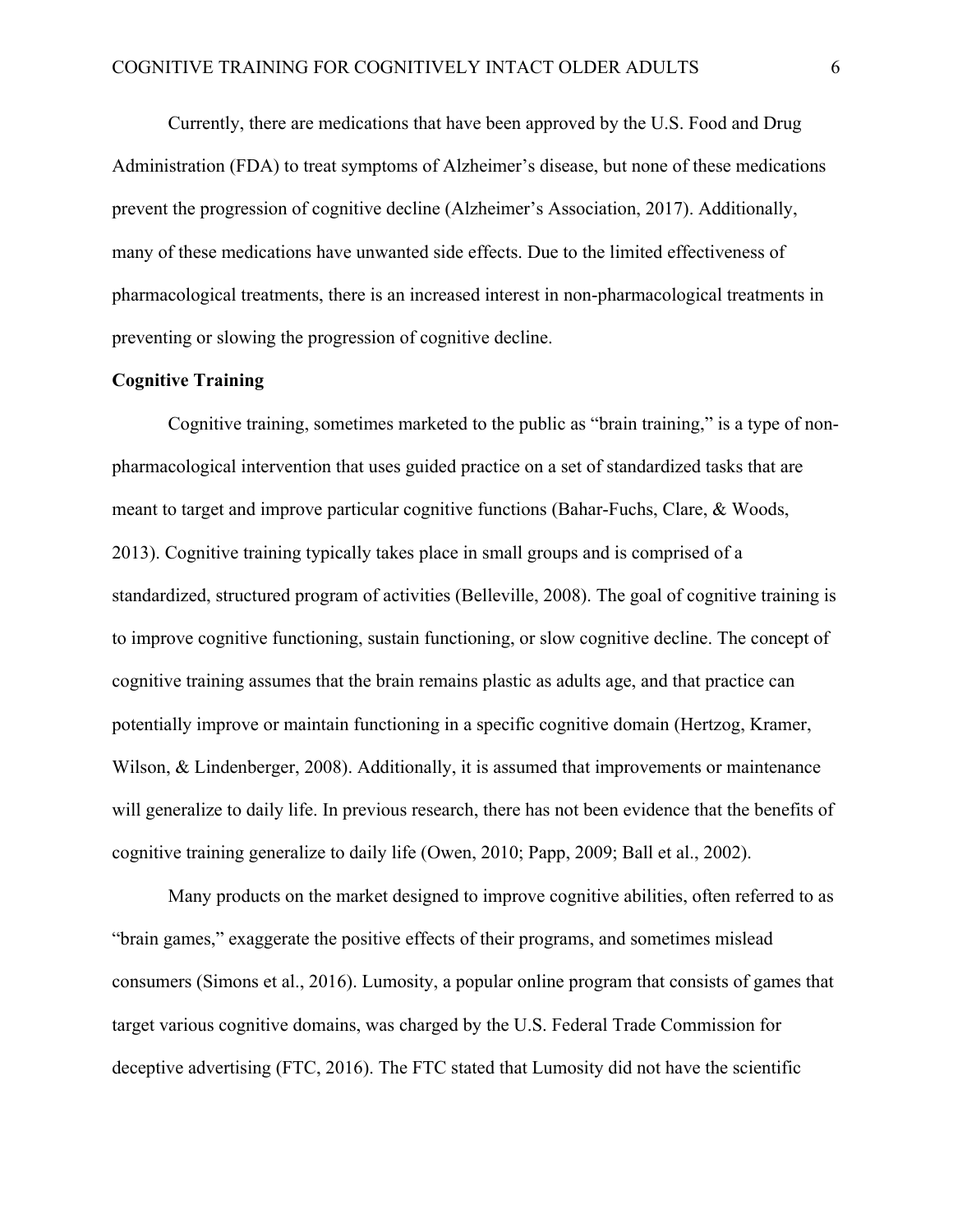evidence to support the claims their advertisements made, and that Lumosity "preyed on consumers' fears of age-related cognitive decline, suggesting their games could stave off memory loss, dementia, and even Alzheimer's disease." Following the suit, FTC and Lumos Labs, the creators of Lumosity, agreed in a settlement that randomized, controlled, blinded trials were the standard to provide evidence for the efficacy of products.

The demand for products that claim to aid in cognitive functioning continues to grow each year. The research firm SharpBrains (sharpbrains.com) tracks all companies in the "digital brain health market" and publishes market reports. SharpBrains reported that there was an estimated total market sales of \$210 million in 2005, \$600 million in 2009, and \$1.3 billion in 2013. The firm predicts that cognitive training and brain assessment software will have yearly sales of \$3.38 billion by 2020 (SharpBrains, 2013, 2015). The brain training industry is large, but how much evidence is there for the efficacy of these cognitive training programs?

The largest and most notable study evaluating the effectiveness of cognitive training for independent older adults began in 1998 and is known as the ACTIVE study (Advanced Cognitive Training for Independent and Vital Elderly; Ball et al., 2002). The study was randomized, single-blind, and had a control group. A volunteer sample of 2,832 older adults in six metropolitan areas in the United States, with ages ranging from 65 to 94 years old, was used to evaluate three cognitive training interventions. Participants were randomly assigned to one of four groups. One group took part in a 10-session group training designed to target verbal episodic memory. The second cognitive training group targeted reasoning abilities, and the third group targeted speed of processing. Additionally, there was a no-contact control group. A random sample of 60% of the three treatment groups received booster training 11 months after the initial intervention. The primary outcomes were aspects of functional activities, both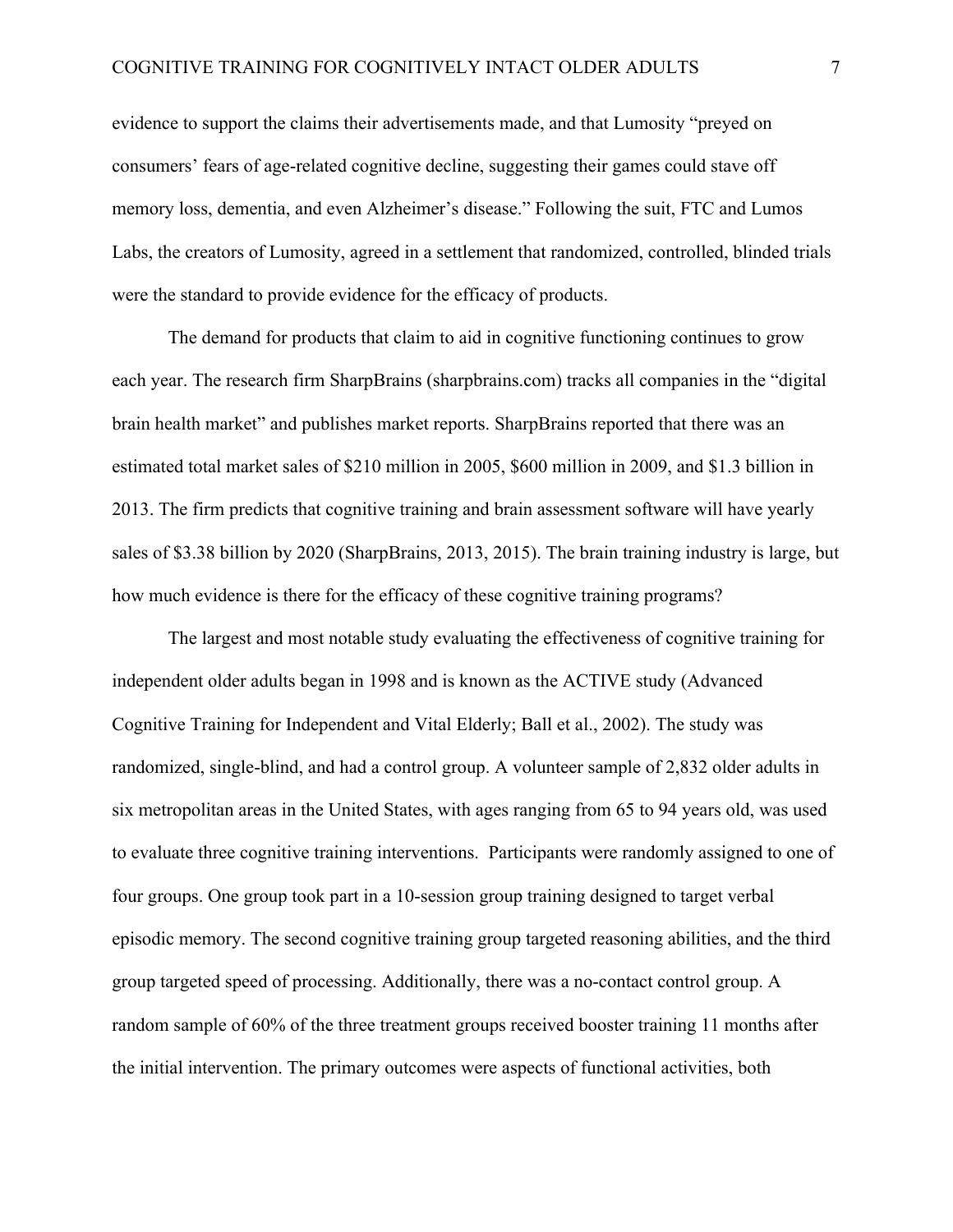performance-based and self-reported. Each intervention group improved at the target cognitive ability compared to their baseline performance, and this improvement sustained through the twoyear observation period. Those who received booster training in the speed of processing group improved speed, as did the reasoning group. However, the study did not find that training effects generalized to everyday functioning.

A five-year follow-up of the previously mentioned study was also completed (Willis et al., 2006). Booster training was provided to a random subsample at 11 and 35 months after the initial training sessions. The booster training consisted of four 75-minute sessions which were meant to help maintain the initial improvement of the targeted cognitive ability. At the five-year follow-up, the reasoning group reported significantly less difficulty in ADLs compared to the control group. A nonsignificant difference in self-reported difficulty with ADLs was found in the speed of processing and memory training group compared to the control group. The booster training for the speed of processing group had a significant effect on a performance-based functional measure of everyday speed of processing. The other two groups did not have any significant booster effects regarding everyday problem-solving or self-reported difficulties with completing ADLs. However, the booster training resulted in significant improvement for the reasoning group on reasoning performance, and the speed of processing group on processing speed performance. The effects of the interventions were maintained through the five years since the beginning of the initial study.

Additionally, there was a 10-year follow-up of the ACTIVE study (Rebok et al., 2014). The reasoning and speed of processing group maintained their effects from the interventions at the 10-year follow-up. However, the memory cognitive training group no longer maintained the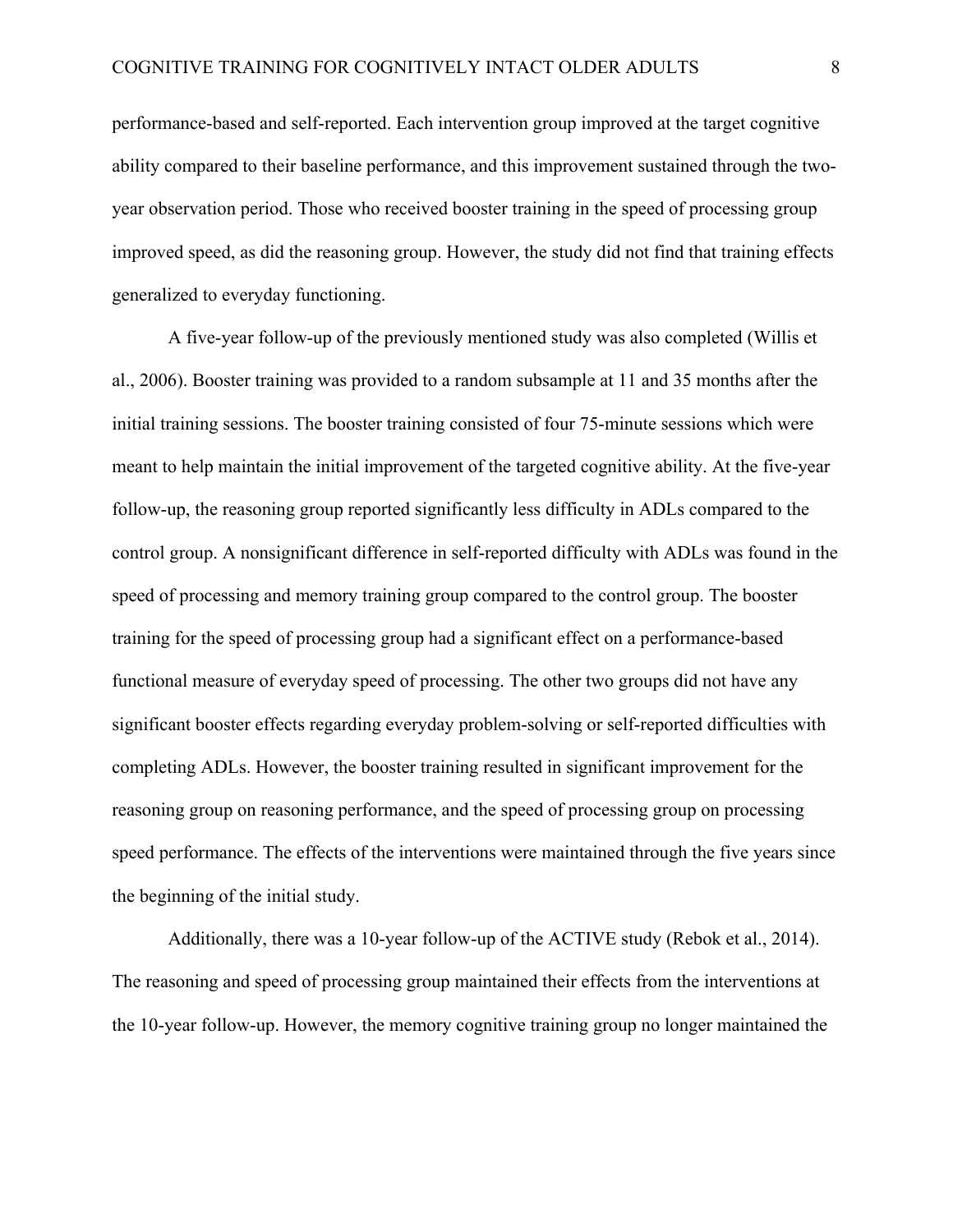effects in memory performance. This long-term study provides support for the efficacy of cognitive training in cognitively intact older adults.

Another randomized controlled study examined the effects of a six-week memory training program involving education on dementia, memory, memory performance, relaxation skills, and specific memory skills (Rapp, Brenes, & Marsh, 2002). The control condition did not receive any education or memory training. The participants met criteria for mild cognitive impairment (Petersen et al., 1999), and did not have any difficulties in completing ADLs. Following completion of the memory training program, the treatment group perceived their memory to be better compared to the control group. Additionally, the treatment group perceived that their memory had improved since prior to the training. At the six-month follow-up, the treatment group still reported higher memory appraisals than the control group. However, the groups did not differ on quantitative measurements of memory performance.

A novel training program targeting executive functioning in the elderly used a multitasking cooking task (Wang, Chang, & Su, 2011). Participants in the study were all healthy older adults who lived in the community. The treatment group cooked four to six foods while setting as many tables as possible. The task gradually increased in speed and difficulty. The intervention was brief, with only five sessions lasting an hour each. The training resulted in a short-term increase in executive control processing, as measured by WAIS sub-tests. This study is unique in how the training involved a real-world task, and the researchers conducted quantitative measures of cognitive domains to determine if there was a transfer of skills. Most other studies do the opposite, where the cognitive training involves structured paper and pencil activities, and then based on self-report, the researchers look to see if the skills acquired transferred outside of the structured training activities.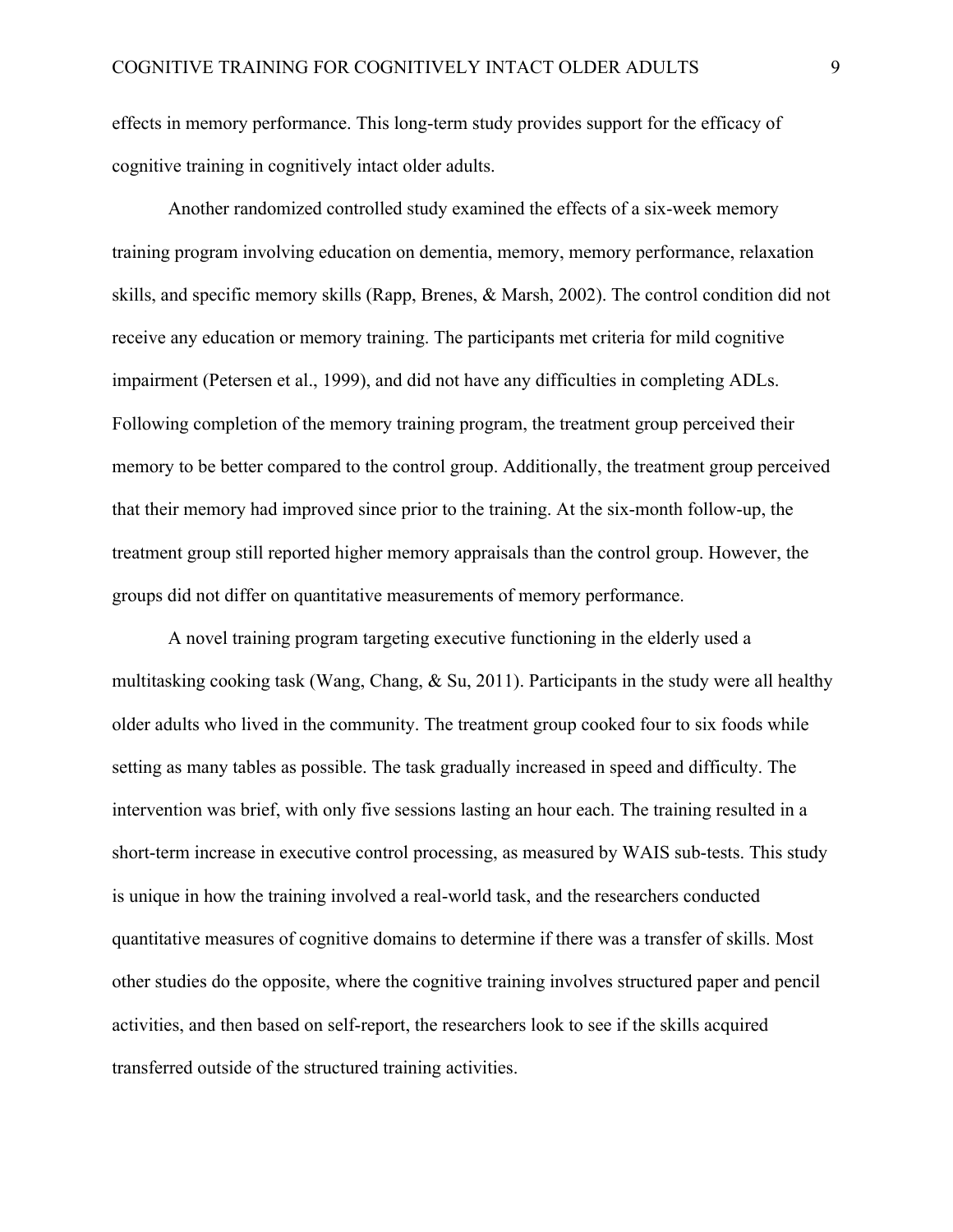A meta-analysis conducted in 2012 examined the results of memory training interventions for community-dwelling, cognitively intact older adults (Gross et al., 2012). The review identified 402 publications, but only 35 met inclusion criteria for the review. To be included in the review, the publications had to report original data on memory training, involve randomization, all participants had to be at least 60 years of age, and the intervention had to be non-pharmacological and target memory. The review found that memory gains in treatment groups were larger than retest effects in the control groups. Additionally, training multiple strategies resulted in larger training gains. Treatment gains did not appear to be influenced by training of a particular strategy, the ages of the participants, or session length.

## **Purpose of Current Study**

The purpose of the current study is to add to the literature examining the effectiveness of cognitive training programs for cognitively intact older adults. Based on previous literature, we expected to see significant improvements in executive functioning, processing speed, and selfreports of memory self-efficacy. Minimal improvement in memory was expected. Additionally, it was hypothesized that there would be a decline in depressive symptoms (Brum, Forlenza, & Yassuda, 2009).

### **Method**

### **Subjects**

Participants for this study were recruited by administrators and staff at a convent located in a small Midwestern metropolitan area. Staff were asked to identify and approach residents that had minimal or no cognitive decline and may be interested in taking part of a cognitive training program. To meet inclusion criteria for the study, participants had to have a score of 78 or above on the Modified Mini-Mental State Exam (3MS; E. L. Teng & H. C. Chui, 1987) indicating mild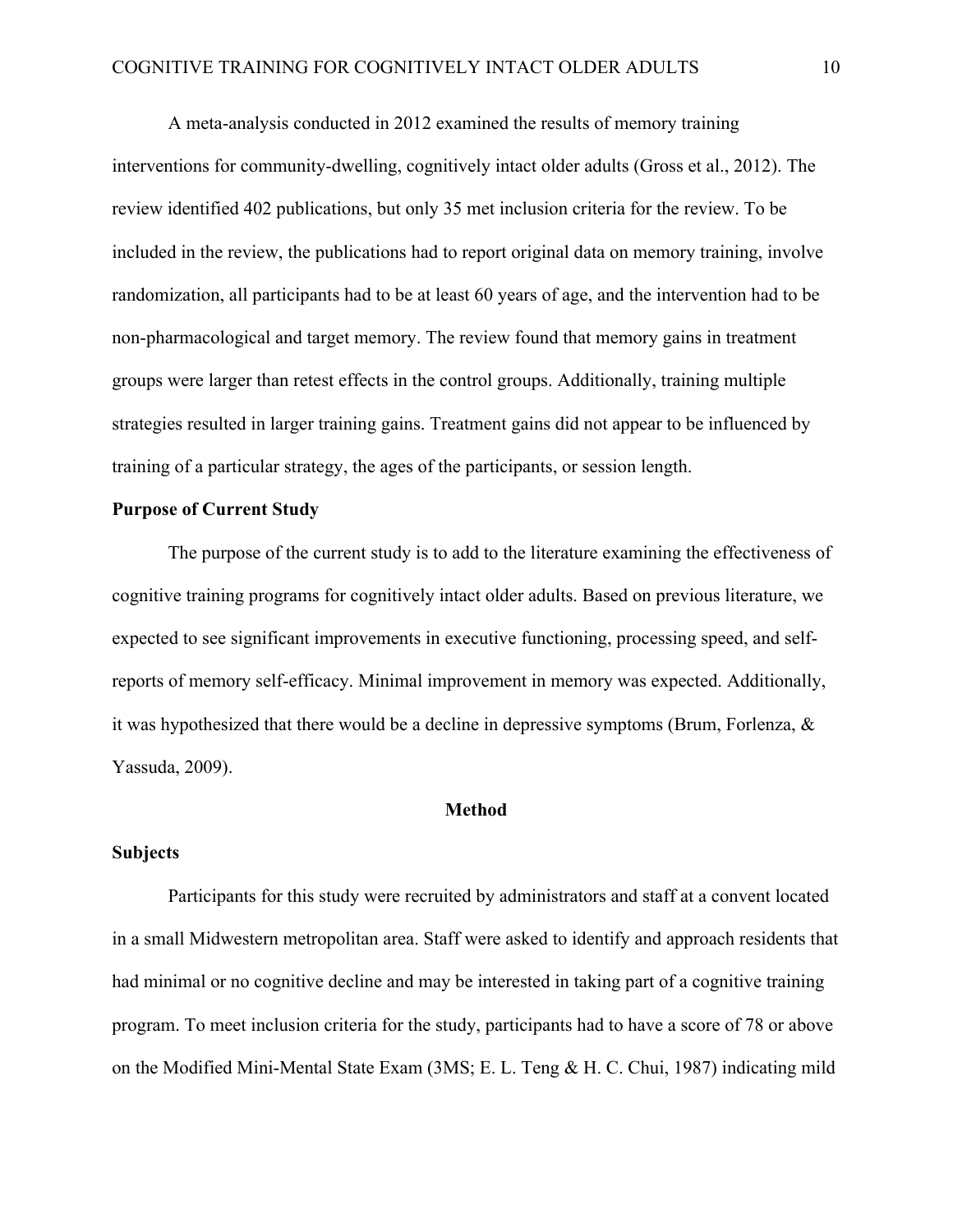cognitive decline to intact cognitive abilities. Potential participants were excluded from the study based on the following criteria, which were assessed via self-report, report of facility staff, or cognitive testing:

1) The presence of a serious health problem that could compromise their ability to participate in the cognitive training classes.

2) Significant disabilities that could prevent the individual from participating (e.g., visual or hearing deficits, impaired motor skills, significant language impairment).

3) An individual's level of cognitive decline was too severe based on the 3MS (i.e., a score below 78).

Ten women met criteria and consented to participate in the study (see Appendix for the full consent form). One participant dropped out prior to completing the program; staff reported that she was having difficulty with the activities and requested to drop out. All of the participants were Caucasian women with at least a bachelor's degree. Ages of the subjects ranged from 72 to 93 years old (*M* = 82.22, *SD* = 7.53). The average 3MS score prior to beginning the program was 92.00  $(SD = 4.92)$ , and scores ranged from 81 to 96 (out of a possible score of 100).

Additionally, each participant's face sheet in their medical chart was reviewed with a nurse or staff member present. Information collected from medical charts included medical diagnoses and medications taken by the participant for anxiety, depression, or pain. These variables were tracked because these conditions and medication could affect the ability of participants to engage in the *Mind Sharpener* program.

Six of the nine participants that completed the study had a diagnosis of depression. Four of the six participants took at least one antidepressant. One participant with depression took 50 mg of Zoloft and another participant took 30 mg of Cymbalta daily. One of the participants with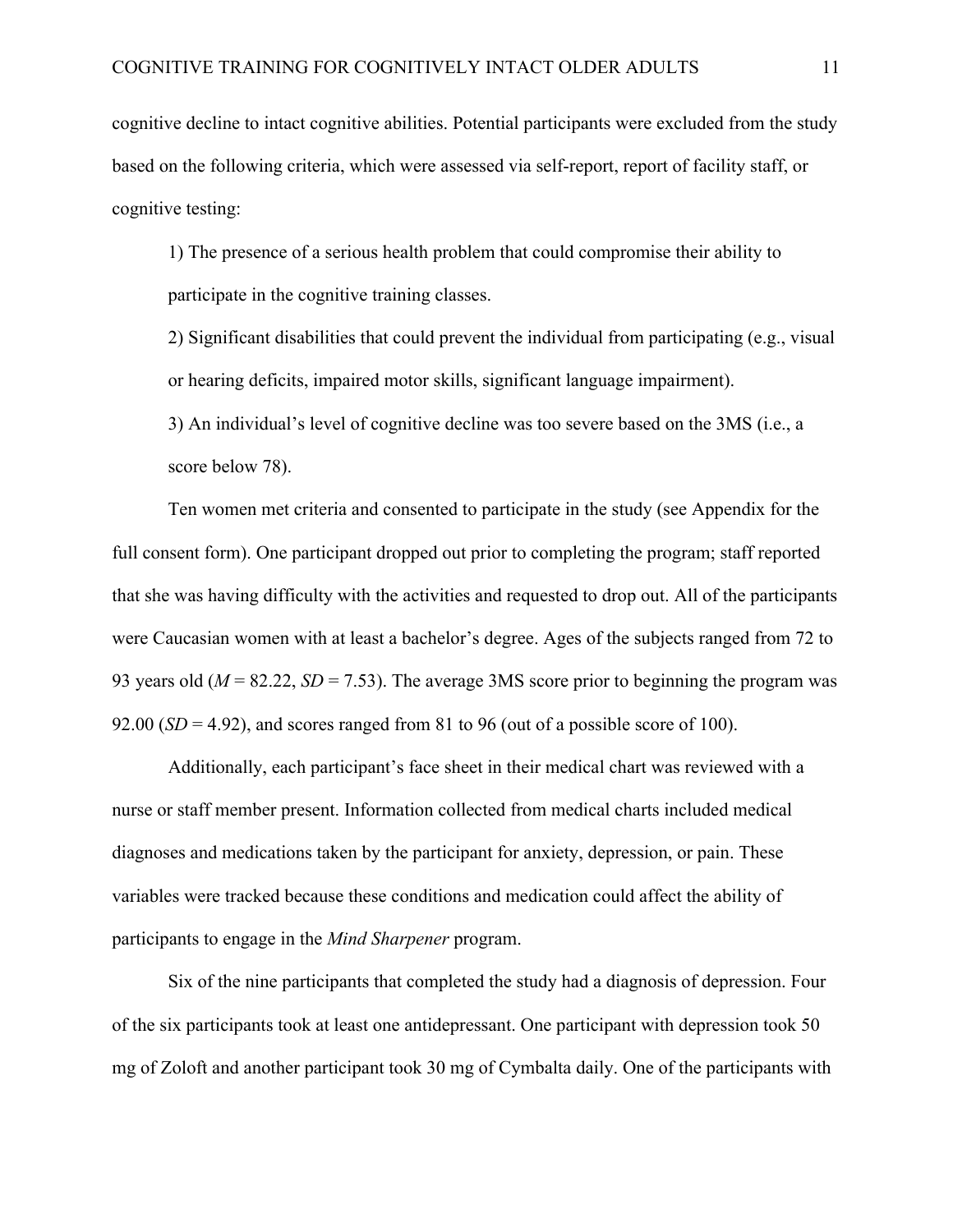a diagnosis of depression also had a diagnosis of Alzheimer's disease, and took 300 mg of Wellbutrin and 15 mg of Remeron for depression, and 21 mg of Namenda for Alzheimer's disease. Another participant with depression also had a diagnosis of dementia, and took 50 mg of Trazadone and 1 mL of cyanocobalamin. Two of the participants with depression did not take an antidepressant; one of the participants was prescribed 1.0 mg of Lorazepam and the other took no medications. One participant had Parkinson's disease and was prescribed 1mL of cyanocobalamin. Another participant had a diagnosis of mild cognitive impairment and took Lexapro. One of the nine participants did not have any diagnosis nor took any medications that may have impacted her ability to complete the study. Despite some of the participants having a diagnosis of dementia and MCI, the participants still scored above a 78 on the 3MS and met inclusion criteria for the study. The participant who dropped out of the study passed away following the study and we were unable to access her medical information.

### **Procedure**

A pre-post quasi-experimental design was employed. After recruitment and receiving consent from the participants, the author and research assistants administered the cognitive tests and other measures with each participant individually. Shortly after pretesting, the participants began the *Mind Sharpener* program, which was developed by the New England Cognitive Center (NECC). *Mind Sharpener* is designed for older adults that are cognitively intact or have minimal cognitive decline. The program consists of 24 classes, with two 1-hour sessions occurring per week. Activity staff at the convent who were trained by the NECC implemented the program. Throughout the study, NECC staff were available to consult for questions or if further training appeared necessary.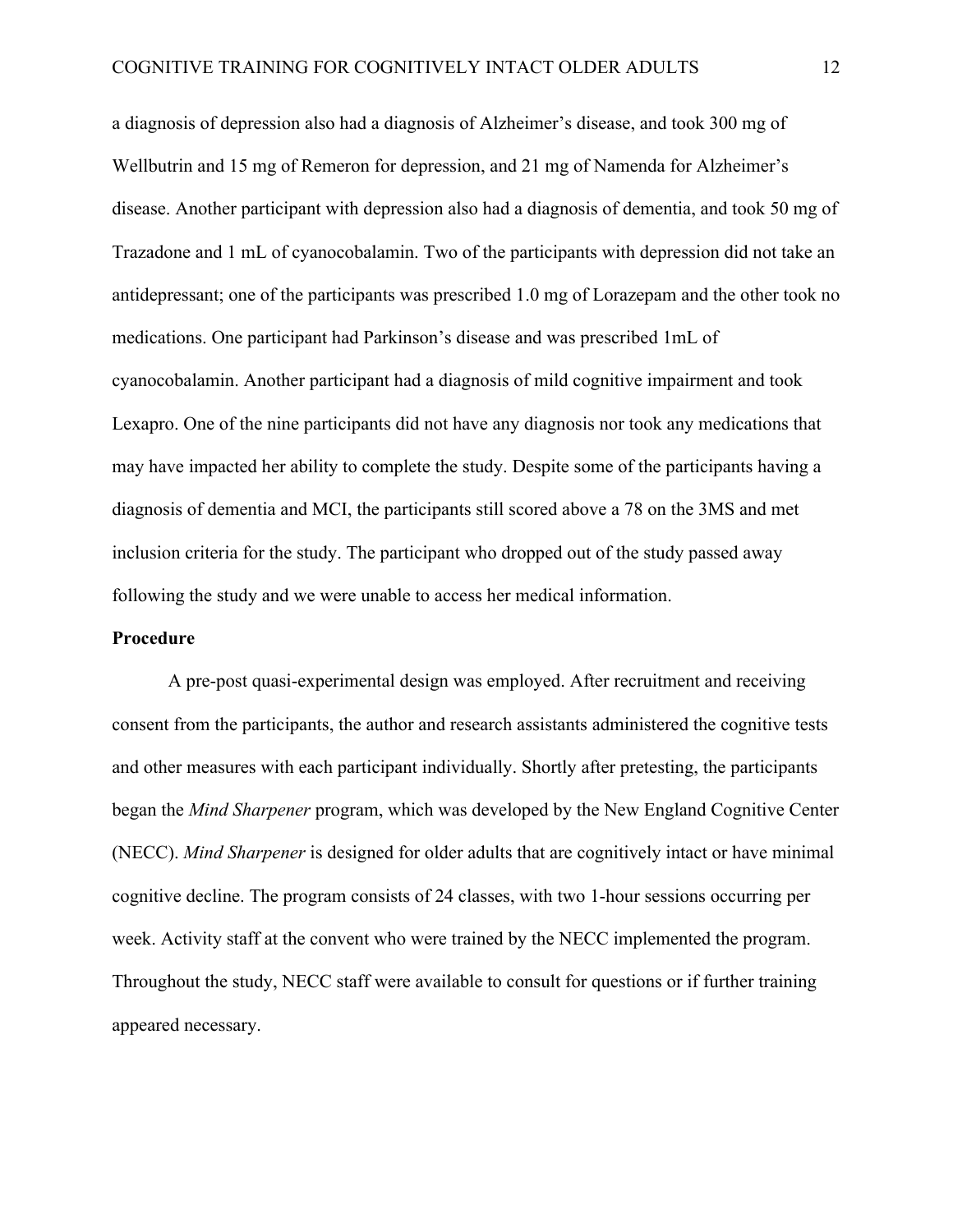The cognitive training classes consisted of varied pencil and paper activities that targeted the following specific cognitive domains: reaction time/psychomotor speed, attention/concentration, memory (with emphasis on short-term memory), visual spatial acuity, language, and problem solving/executive function. *Mind Sharpener* is designed to be appropriate for adults, challenging, enjoyable, and the activities increase in difficulty over time. The activities involved repetition and reinforcement to promote learning. The activities required minimal instruction, therefore allowing the class time to be primarily dedicated to having the participants engage in the activities. In order to be included in data analysis, a participant needed to complete 75% of the classes. Overall, nine individuals completed over 75% of the classes, excluding the aforementioned participant that dropped out of the study.

### **Materials**

The measures used in this study evaluated various cognitive domains that are targeted by the *Mind Sharpener* program. In addition, participants completed measures regarding subjective complaints of memory functioning and mood. Participants were tested within one week prior to beginning the *Mind Sharpener* program, with half of the tests being completed on one day and the rest of the tests completed on a different day. Assessment was also completed within one week of completing the program, which was approximately 12 weeks later. The measures took approximately 60 minutes to complete.

### **Global Functioning**

### *Modified Mini-Mental State Exam* **(**3MS; E. L. Teng & H. C. Chui, 1987)

The 3MS is a measure of global cognitive functioning that is used to screen for dementia. It is a standardized assessment that is widely used to evaluate individuals with cognitive impairment. The 3MS measures multiple cognitive domains (e.g., attention, orientation, short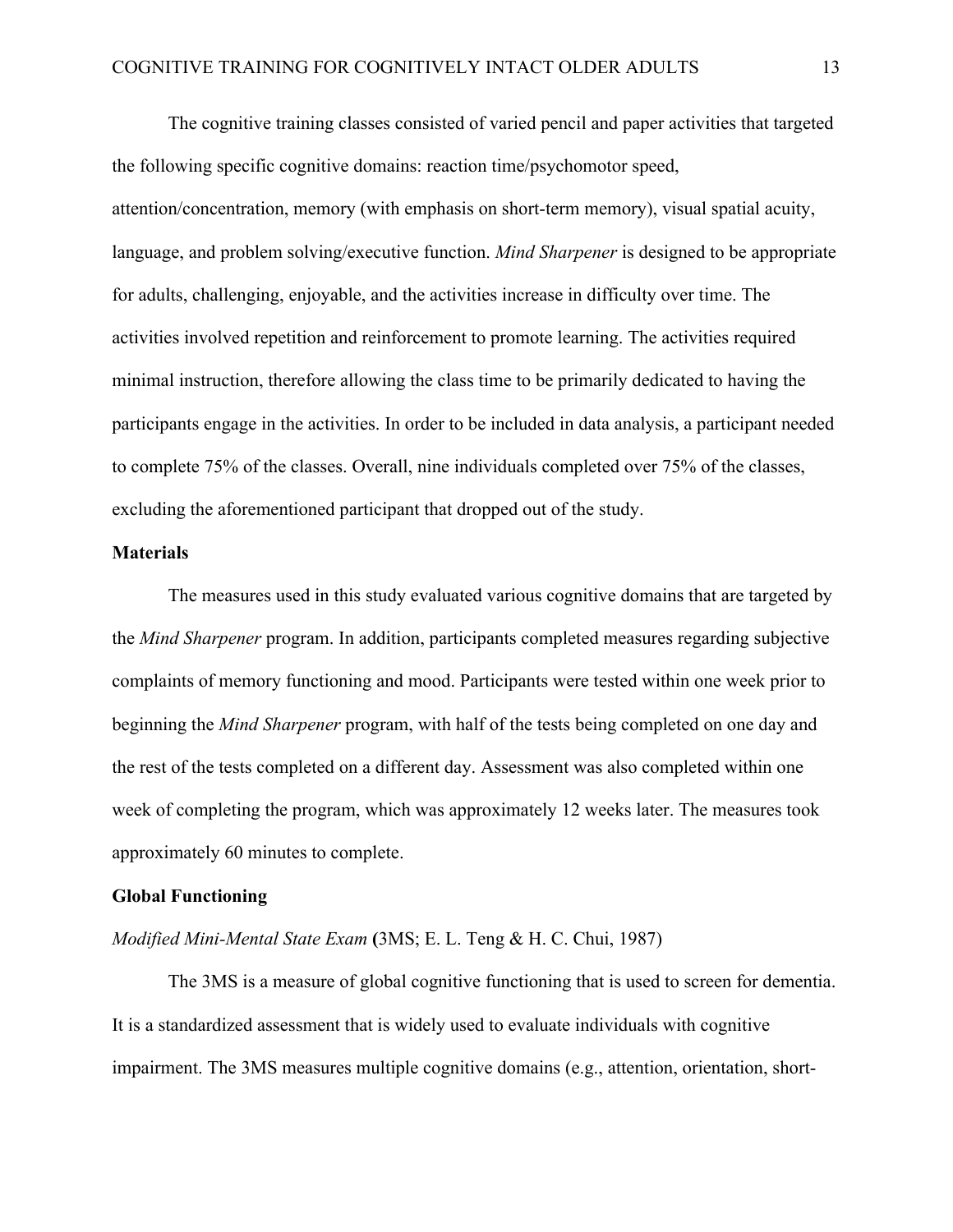term memory, verbal reasoning, etc.). The measure is highly reliable for assessing individuals with dementia ( $\alpha$  = .88), and has high sensitivity (.93) in differentiating between individuals with and without dementia. (Tombaugh, McDowell, Kristjansson, & Hubley, 1996). Scores can range from 0 to 100 with lower scores indicative of greater cognitive impairment.

## **Attention**

### *The Forward and Backward Digit Span* (Wechsler, 2008)

These two tests measure simple attention (forward digit span) and working memory (backward digit span). This test requires participants to listen to a list of numbers read aloud, and then repeat them exactly as heard or in reverse order. Two digits are presented on the first trial, and the length of digit strings increases as the trials progress until the participant is unable to successfully complete two trials of the same length.

This is a subtest in the Wechsler Adult Intelligence Scale- Fourth Edition (WAIS-IV; Wechsler, 2008) and correlates highly with the WAIS-III digit span.

### *Brief Test of Attention* (BTA; Schretlen, 1997)

The BTA is a measure of auditory divided attention. Participants listen to a voice recording of numbers and letters being read aloud. The participant is to keep track of only how many numbers (or letters) they heard in each string. To prevent participants from counting on their fingers, they are asked to place their hands on the table where the researcher can see them. The BTA has good reliability, equivalence of forms, and construct validity ( $\alpha$  = .82-.91) (Schretlen, Bobholz, & Brandt, 1996).

#### **Language**

*Controlled Oral Word Association Test* (COWAT; Benton & Hamsher, 1989)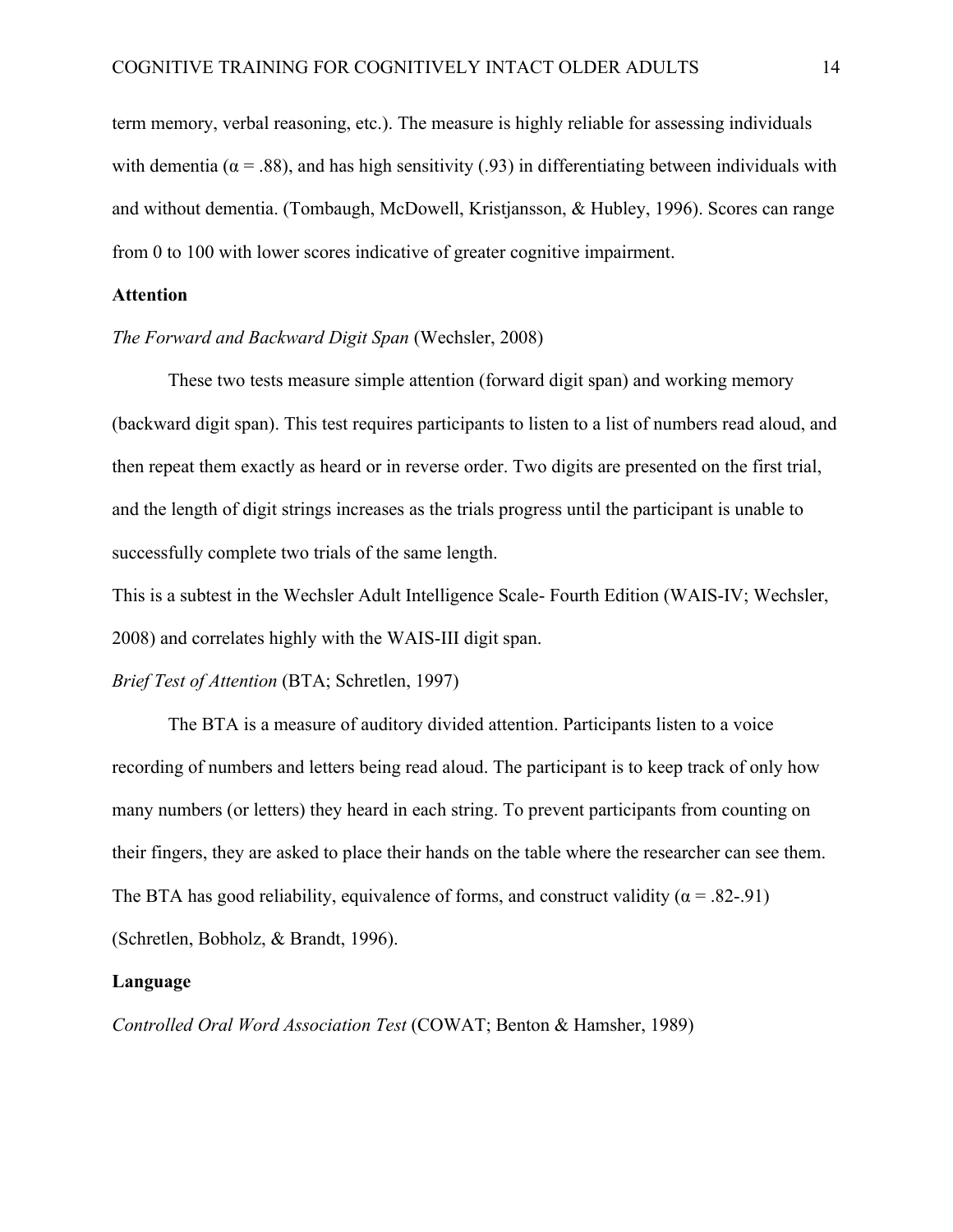The COWAT is designed to measure verbal fluency. Participants are given one minute to say as many words that begin with a specific letter. Proper nouns and variations of the same word do not count (e.g., bed, beds, bedding). In the pretest, the letters are F and S. In the posttest, participants must name as many words that begin with the letters A and P. The COWAT correlates with other neuropsychological tests and has good test-retest reliability (Benton  $\&$ Hamsher, 1989; Ruff, Light, Parker, & Levin, 1996).

*Bosting Naming Test* (BNT; Kaplan, Goodglass, & Weintraub, 1983)

The BNT is a commonly used measure of confrontation naming. It is sensitive to early cognitive changes in Alzheimer's disease (Williams, Mack, & Henderson, 1989). In this test, a series of 30 pictures of objects are displayed one at a time, and the participant is asked to name what each picture represents. If the participant is unable to name the object, semantic and/or phonemic cues are given by the person administering the test.

## **Perceptual speed**

### *Trail Making Test Part A* (Reitan & Davison, 1974)

Trail Making Test Part A assesses cognitive processing speed. Participants are given a piece of paper with the number 1 through 25 contained in circles scattered across the paper. Participants are asked to connect the numbers as fast as they can. Participants are told to "draw a line from 1 to 2, 2 to 3, 3 to 4, and so on until you reach the end." Trail Making Test Part A and Part B are sensitive to detecting brain damage and cognitive impairment (Reitan & Davison, 1974; Aschendorf et al., 2008).

## **Executive functioning/Working memory/Cognitive flexibility**

*Trail Making Test Part B* (Reitan & Davison, 1974)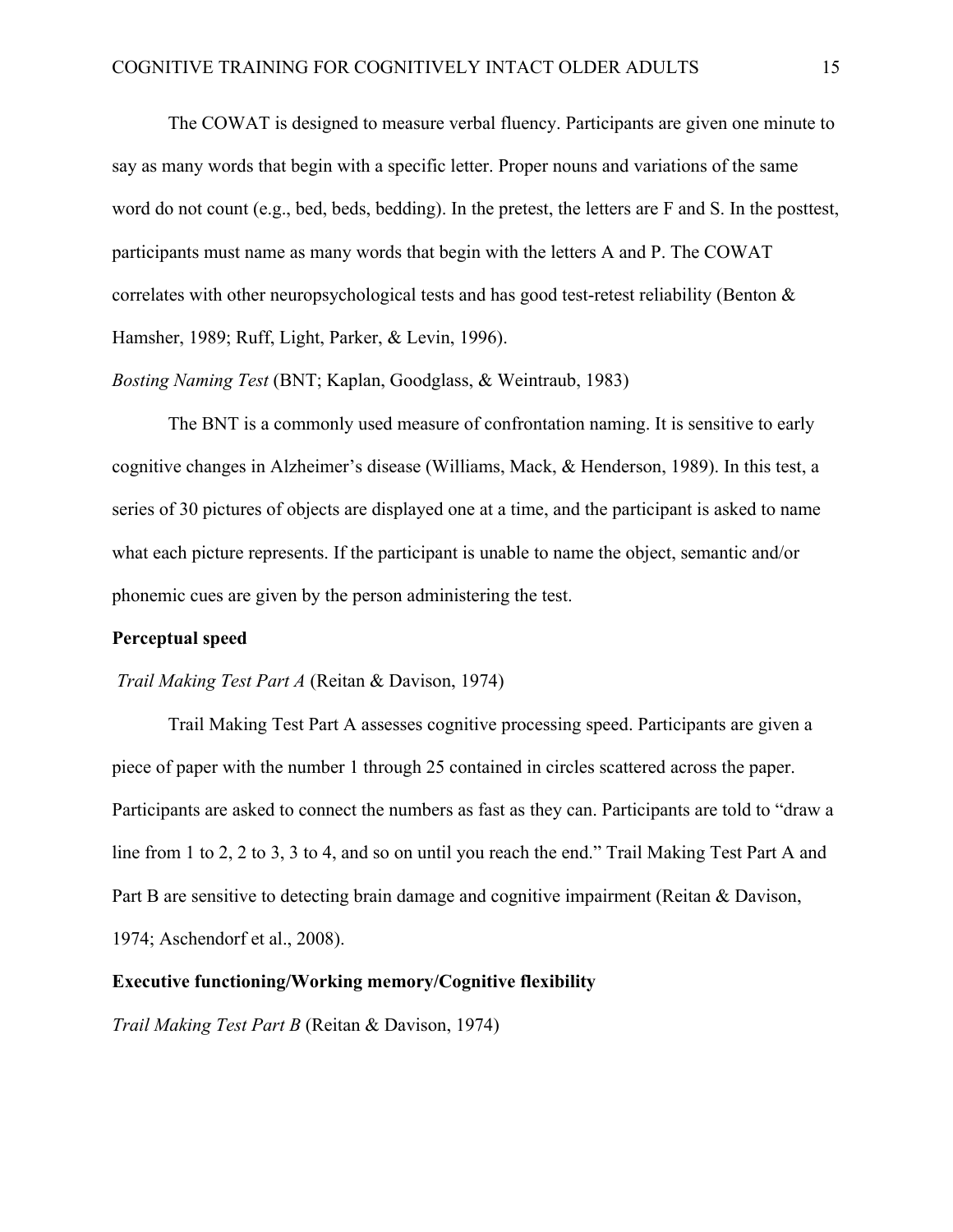Trail Making Test Part B is used to examine executive functioning. Part B is similar to Trail Making Test Part A, but Part B requires participants to alternate between numbers and letters as fast as they can. They are told to "draw a line from 1 to A, A to 2, 2 to B, B to 3, and so on until you reach the end." Part B of the Trail Making Test has been found to have better specificity and sensitivity to cognitive dysfunction at any level compared to Part A (Rasmusson, Zonderman, Kawas, & Resnick, 1998).

## **Visual Spatial Skills**

### *Visual Puzzles* (Wechsler, 2008)

This test assesses visual spatial reasoning and requires mental transformation, manipulation, and the ability to analyze dimensional objects. Participants are shown a completed puzzle with a display of six figures, and asked to select three of six figures that could create the completed puzzle. Visual puzzles are part of the Perceptual Reasoning Index in the WAIS-IV (Wechsler, 2008).

#### **Verbal Memory**

### *Hopkins Verbal Learning Test - Revised* (HVLT-R; Brandt & Benedict, 2001)

The HVLT-R is a measure of verbal memory. Participants are read a list of words and then asked to say aloud as many of the words as they can remember from the list in any order. This is done three times back-to-back to assess immediate recall abilities, and then 20 minutes later to assess delayed verbal recall. Finally, there is a recognition trial where participants are read a longer list of words, and asked to identify whether a word was on the original list. The HVLT-R is highly correlated with other measures of verbal memory and is highly predictive at classifying those with dementia versus controls (Shapiro, Benedict, Schretlen, & Brandt, 1999).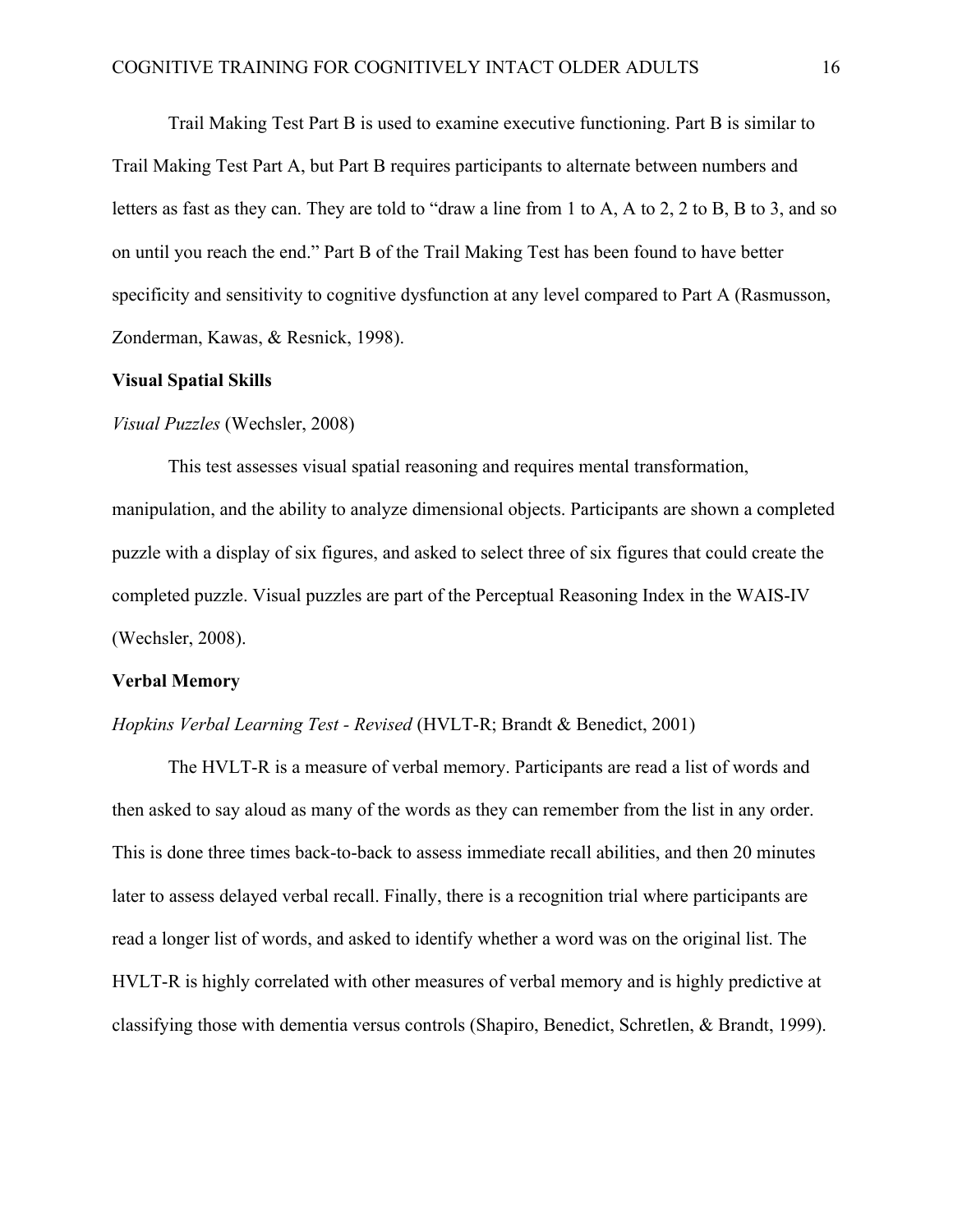## **Visual Memory**

## *Brief Visuospatial Memory Test-Revised* (BVMT-R; Benedict, 1997)

The BVMT-R is a measure of visual memory. Participants are shown a display of six figures for 10 seconds, and then asked to draw as many of the figures as they can remember in their correct location on the page. This is done three times back-to-back to assess immediate visual recall, and then there is a delayed recall portion of the test 20 minutes later. Additionally, there is a recognition trial where participants are shown figures and asked to identify if a figure was on the original display. This measure has high construct and criterion-related validity (Benedict, Schretlen, Groninger, Dobraski, & Shpritz 1996).

## **Additional Measures**

*The Patient Health Questionnaire-9* (PHQ-9; Kroenke, Spitzer, & Williams, 2001)

The PHQ-9 is a 9-item self-report instrument which assesses the frequency and severity of depressive symptoms. It has high internal reliability ( $\alpha$  = .89), and sensitivity of 88% and specificity of 88% for major depression (Kroenke, Spitzer, & Williams, 2001). The PHQ-9 has been validated with older adults (Ell et al., 2005), including those with cognitive impairment (Boyle et al., 2011).

*Cognitive Failures Questionnaire* (CFQ; Broadbent, Cooper, FitzGerald, & Parkes, 1982)

The CFQ is 25-item measure that assesses the participant's perception of their memory. Participants were asked to estimate how frequently they have common memory problems (e.g., forgetting appointments, forgetting why you went from one part of the house to the other, forgetting whether you have turned off a light or locked a door, etc.). The measure is positively correlated with other self-report measures of memory, absentmindedness, or slips of action (Broadbent, Cooper, FitzGerald, & Parkes, 1982).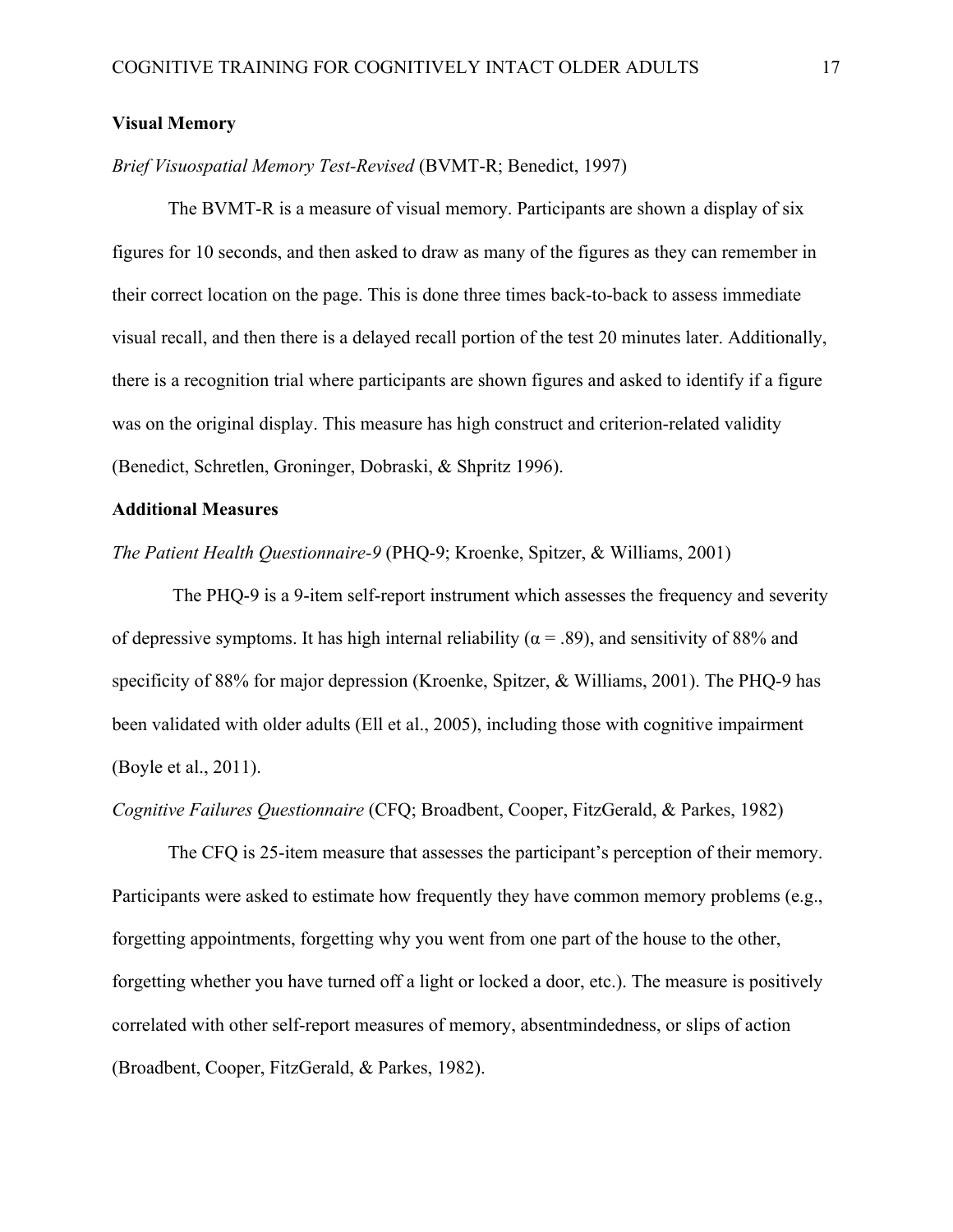#### **Results**

Due to the small sample size, inferential statistics were not used to detect differences between pre-treatment and post-treatment measures. Instead, the effect size statistic (Cohen's d) was used to estimate the magnitude of difference between pre- and post-treatment measures. According to Cohen,  $d = 0.2$  is a small effect size, 0.5 is a medium effect size, and anything over 0.8 is a large effect size (Cohen, 1988). Effect sizes provide a measure of clinical significance as opposed to evaluating solely the statistical significance (i.e., rareness of a result).

## **Global Functioning**

### *Modified Mini-Mental State Exam*

There was a small effect size indicating improvement in global cognitive functioning from pretesting ( $M = 92.0$ ,  $SD = 4.92$ ) to posttesting ( $M = 94.0$ ,  $SD = 4.09$ ),  $d = .30$ , CI 95%  $[-.63, 1.23]$ .

## **Attention**

### *Forward Digit Span*

The Forward Digit Span requires participants to listen to a series of numbers, and repeat the numbers in the same order. There was a negligible difference between pretesting  $(M = 8.33)$ , *SD* = 2.00) and posttesting (*M* = 8.44, *SD* = 2.60),  $d = .11$ , CI 95% [-.81, 1.04] indicating stability (i.e., no change) in this measure of simple attention.

### *Backward Digit Span*

The Backward Digit Span requires participants to listen to a series of numbers, and say the numbers they heard in reverse order. There was a small positive effect size in this measure of working memory from prior to beginning the cognitive training program  $(M = 7.89, SD = 2.52)$ to after completing the program  $(M = 8.22, SD = 2.05)$ ,  $d = .22$ , CI 95% [-.70, 1.15].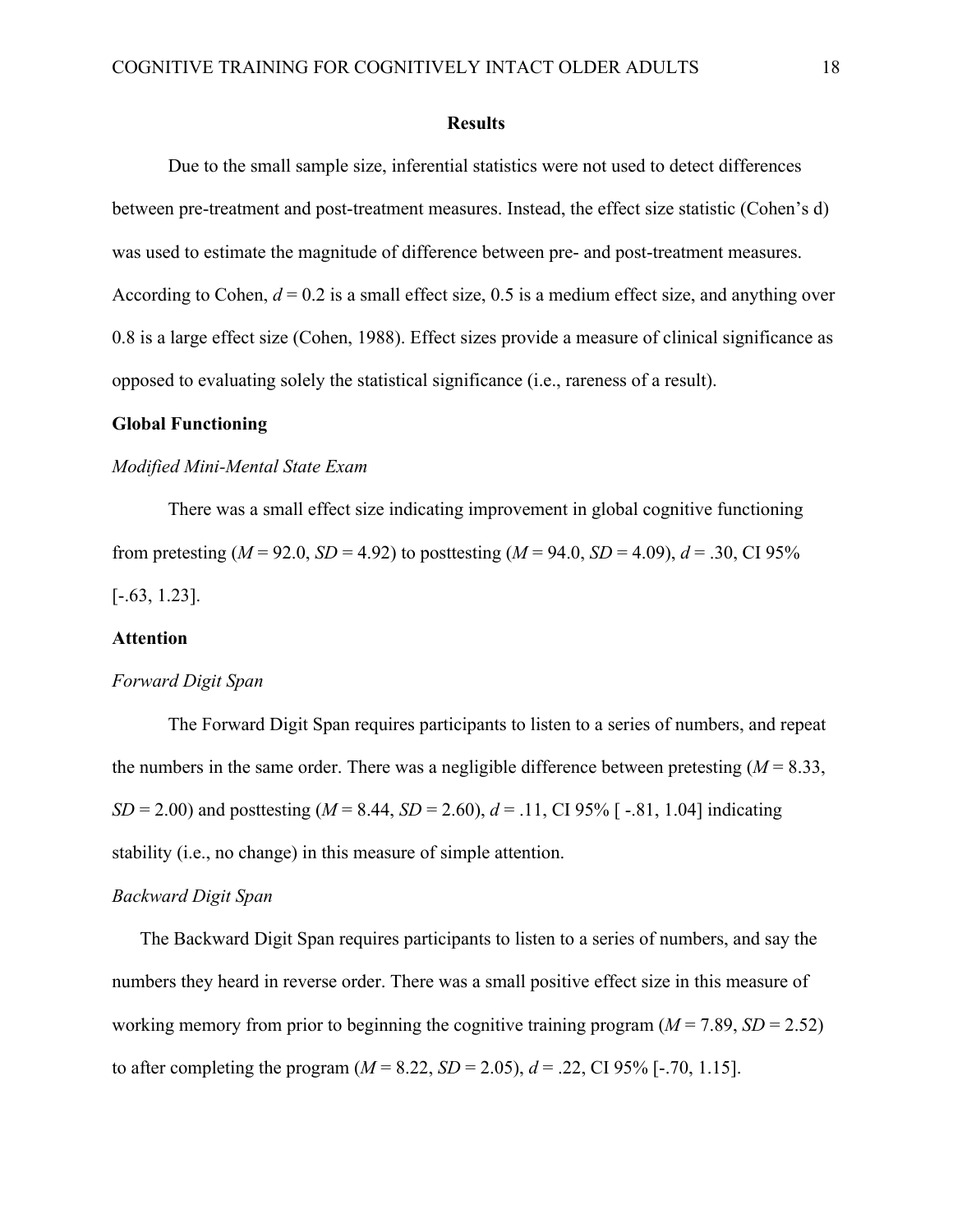## *Brief Test of Attention*

The BTA measures selective attention by requiring participants to keep track of how many numbers are presented in a list of both letters and numbers. There was a negligible difference between pretesting ( $M = 6.22$ ,  $SD = 2.28$ ) and posttesting ( $M = 6.44$ ,  $SD = 2.07$ ),  $d =$ .12, CI 95% [ -.81, .1.04] indicating stability in this measure.

## **Language**

## *Controlled Oral Word Association Test*

Verbal fluency was measured by the COWAT. The test requires participants to state as many words that begin with a specific letter in one minute. A medium negative effect size was observed from pretesting ( $M = 27.44$ ,  $SD = 7.53$ ) to posttesting ( $M = 24.0$ ,  $SD = 8.37$ ),  $d = -0.48$ . CI 95% [ -1.41, .46], indicating decline occurred in this specific cognitive ability.

## *Bosting Naming Test*

The BNT is a measure of confrontational word retrieval. Participants are shown pictures one at a time and asked to name the object in each picture. Stability was observed in the BNT from pretesting ( $M = 24.44$ ,  $SD = 2.92$ ) to posttesting ( $M = 24.11$ ,  $SD = 2.98$ ),  $d = -13$ , CI 95% [-1.05, .80].

## **Perceptual speed**

## *Trail Making Test Part A*

Trail Making Test Part A measures perceptual speed by requiring participants to connect the numbers 1-25 on a piece of paper as quickly as they can. It is measured in the seconds it takes for the participant to complete the task. A small improvement was observed from pretesting ( $M = 46.89$ ,  $SD = 14.39$ ) to posttesting ( $M = 42.22$ ,  $SD = 16.35$ ),  $d = -.32$ , CI 95%  $[-1.25, .91]$ .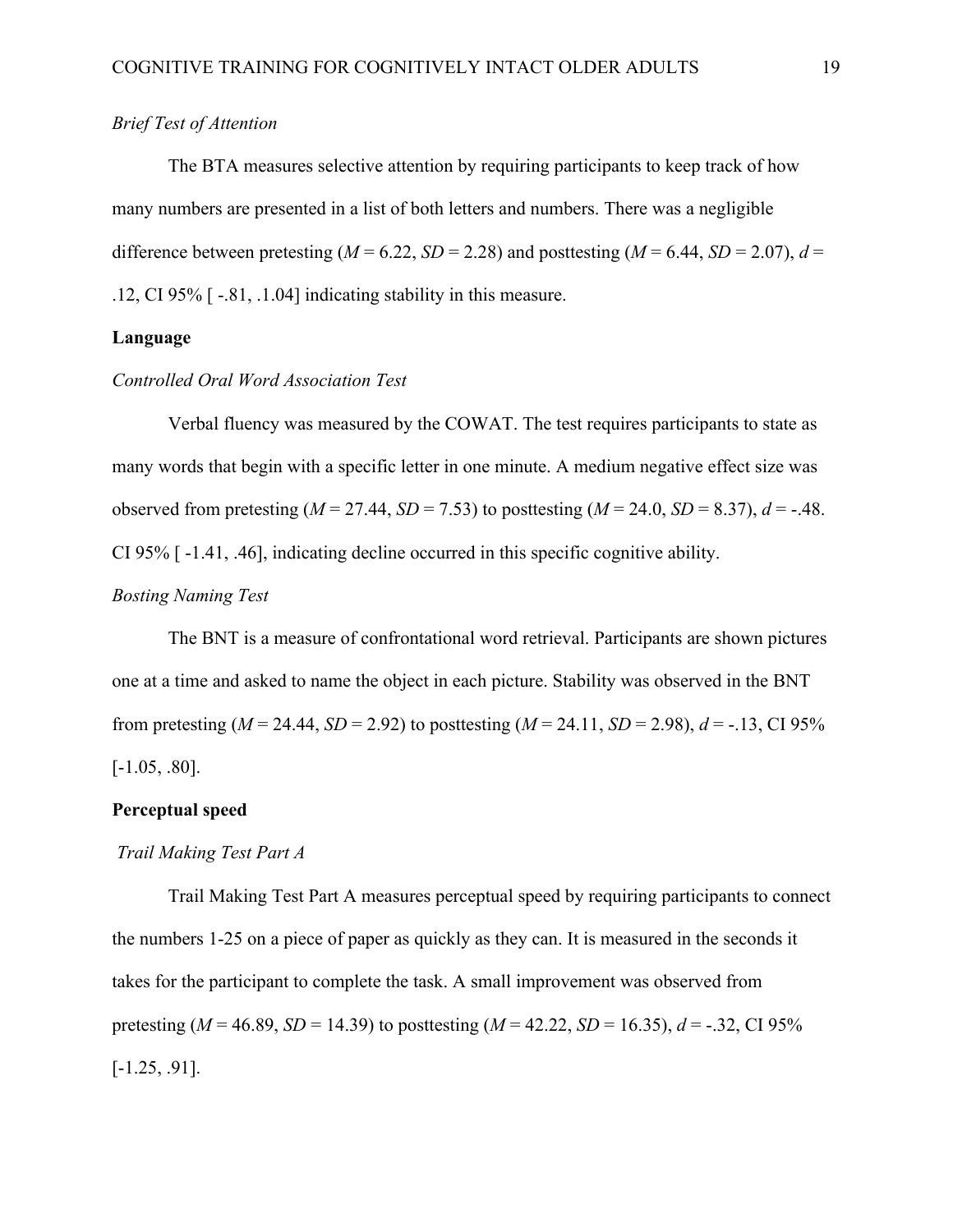## **Executive functioning/Working memory/Cognitive flexibility**

## *Trail Making Test Part B*

Trail Making Test B requires participants to alternate between connecting letters and numbers on a piece of paper as quickly as they can. Stability in scores was observed from pretesting ( $M = 115.0$ ,  $SD = 42.24$ ) to posttesting ( $M = 113.11$ ,  $SD = 60.40$ ),  $d = -.10$ , CI 95%  $[-1.02, .83]$ .

## **Visual Spatial Skills**

### *Visual Puzzles*

Visual puzzles measure visual spatial skills by requiring participants to select three figures from an array of six figures that can make the completed puzzle presented. There was a small positive effect size from pretesting  $(M = 10.44, SD = 1.74)$  to posttesting  $(M = 11.22, SD =$ 3.02), *d* = .43, CI 95% [-.52, .1.35].

## **Verbal Memory**

## *Hopkins Verbal Learning Test*

### *Immediate Recall*

Immediate verbal recall abilities were measured by the HVLT. Participants are read aloud a list of words and then asked to list as many words as they can remember. This is done three times consecutively. There was a large improvement from pretesting  $(M = 19.56, SD = 5.03)$  to posttesting (*M* = 23.56, *SD* = 4.64), *d* = 1.03, CI 95% [.05, 2.02].

#### *Delayed Recall*

The HVLT has a delayed recall trial approximately 20 minutes after the initial trials. There was a small improvement from pretesting  $(M = 6.78, SD = 2.44)$  to posttesting  $(M = 7.56,$ *SD* = 2.01), *d* = .27, *CI* 95% [-.66, 1.20].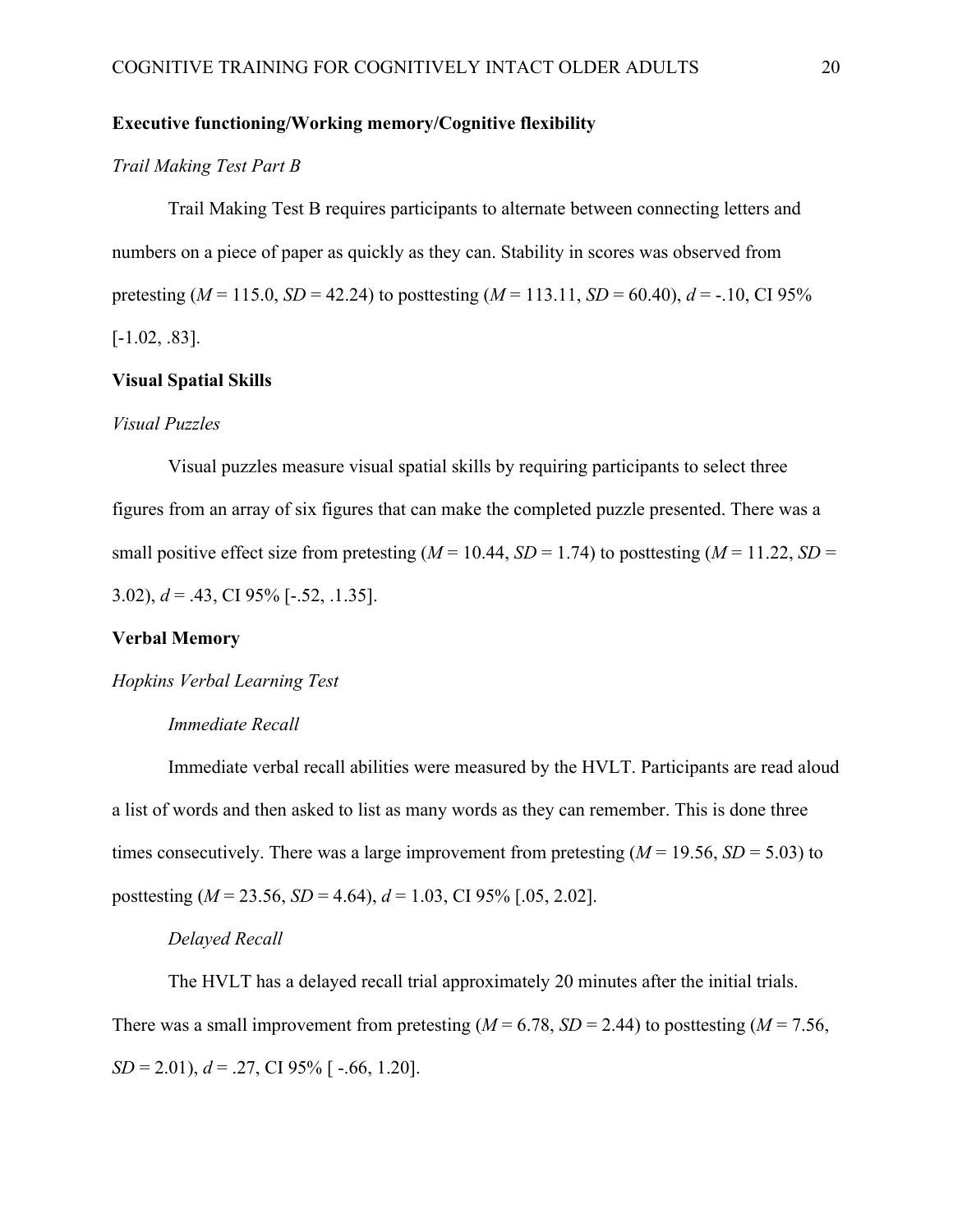## *Recognition Discrimination Index*

Following the delayed recall trial, recognition abilities were tested by having participants identify whether a word was on the original list. The recognition score is the number of words accurately identified as being on the list minus words incorrectly identified. There was a small improvement from pretesting ( $M = 9.44$ ,  $SD = 1.67$ ) to posttesting ( $M = 9.89$ ,  $SD = 1.83$ ),  $d =$ .47, CI 95% [-.47, 1.41].

### **Visual Memory**

### *Brief Visuospatial Memory Test-Revised*

## *Total Recall*

Immediate visual recall was tested with the BVMT-R. Participants study a display of six figures for 10 seconds, and then asked to draw as many of the figures as they can remember in their correct location on a blank page. This is done three times consecutively. There was a small improvement from pretesting ( $M = 13.44$ ,  $SD = 7.28$ ) to posttesting ( $M = 14.78$ ,  $SD = 7.29$ ),  $d =$ .33, CI 95% [-.60, 1.26].

### *Delayed Recall*

Delayed visual recall was measured by asking participants to draw as many of the figures as they can remember from the original display of six figures 20 to 25 minutes after the initial trials. Stability was observed from pretesting  $(M = 5.33, SD = 2.35)$  to posttesting  $(M = 5.44, SD)$  $= 3.17$ ),  $d = 0.09$ . CI 95% [-.84, 1.01].

## *Recognition Discrimination Index*

The recognition trial of the BVMT-R requires participants to identify whether a figure was part of the original display of six figures or not. Figures are shown to participants one at a time, and participants are asked to say "yes" if a figure was on the original display or "no" if it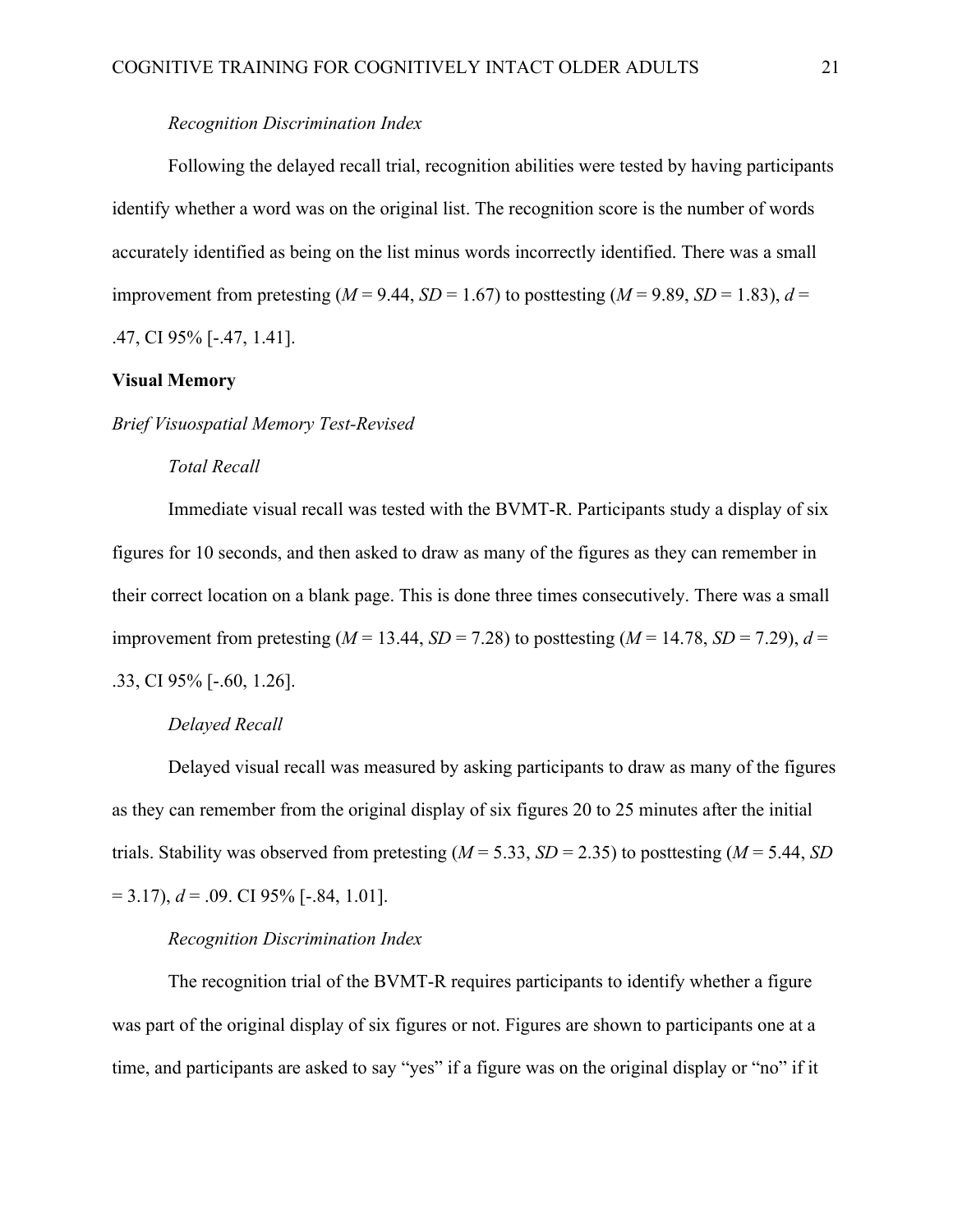was not. There was a small improvement in the recognition discrimination index score from pretesting ( $M = 4.77$ ,  $SD = 1.64$ ) to posttesting ( $M = 5.11$ ,  $SD = 1.54$ ),  $d = .25$ , CI 95% [-.68, 1.18].

## **Additional Measures**

## *The Patient Health Questionnaire-9*

The PHQ-9 is a measure of depressive symptoms. Higher scores indicate more frequent symptoms of depression or more severe depression. There was small improvement from pretesting ( $M = 6.44$ ,  $SD = 4.82$ ) to posttesting ( $M = 5.33$ ,  $SD = 5.45$ ),  $d = -0.31$ , CI 95% [-1.24, .62]. This indicates that depressive symptoms slightly decreased following the completion of the *Mind Sharpener* program.

## *Cognitive Failures Questionnaire*

The Cognitive Failures Questionnaire provides self-report information on the perceived frequency of common memory problems. Higher scores indicate more frequent problems in memory. There was no change from pretesting  $(M = 35.44, SD = 11.71)$  to posttesting  $(M = 11.71)$ 35.44, *SD* = 12.20), *d* = .00, CI 95% [-.92, .92].

### **Discussion**

In summary, after completing the cognitive training program, most of the participants showed improvement or stability in the majority of the cognitive domains that the *Mind Sharpener* program was designed to target. Ten of the measures showed improvements (Nine measures had small improvement and one measure had a large improvement), six measures showed stability, and one measure (COWAT) had a small decline following training. The overall results of this study are encouraging, especially considering that the participants already had high levels of cognitive functioning prior to beginning the *Mind Sharpener* program. Several of the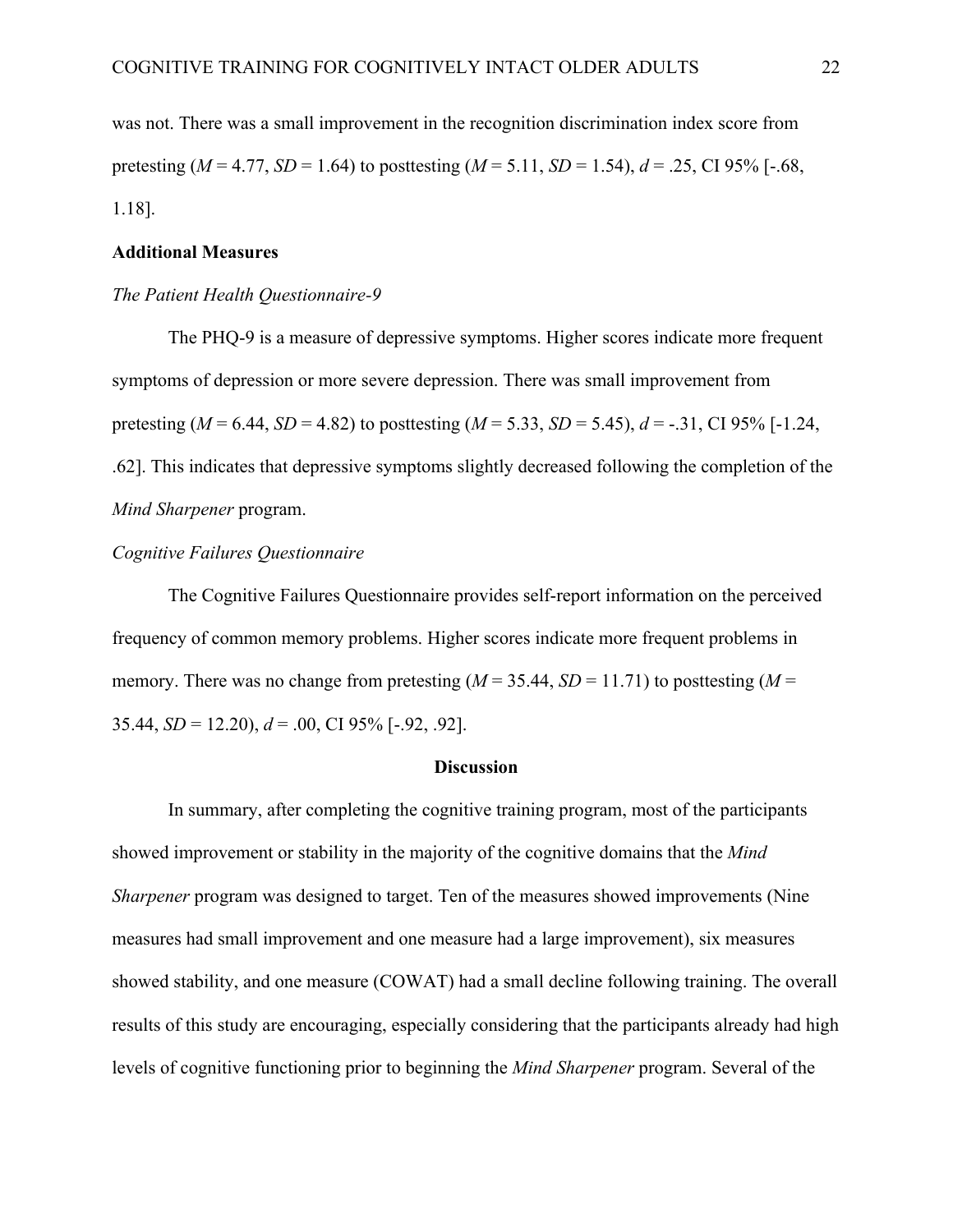participants had very high scores on some of the cognitive measures prior to beginning the cognitive training program, leaving relatively little room for improvement. The majority of the measures had a maximum score possible. This is important to note because the high pretesting scores may have resulted in a ceiling effect, which may explain why most of the tests had small improvements rather than medium to large improvements.

Based on previous literature with similar populations, we expected to see improvements in executive functioning, perceptual speed, depressive symptoms, and self-reports of memory self-efficacy, with minimal improvements in objective tests of memory. As hypothesized, there was an improvement in perceptual speed, which was measured by Trail A. In the cognitive domain of executive functioning, there was stability, as measured by Trail B. Unlike most previous cognitive training research, this study found improvements in both verbal and visual memory.

Based on previous literature (Rapp et al., 2002), the researchers also had hypothesized that there would be a decrease in the subjective cognitive failures that participants reported, but there was no change in the Cognitive Failures Questionnaire following the program. Although *Mind Sharpener* is not designed to target symptoms of depression, participants reported fewer symptoms of depression following the completion of the program. This result was hypothesized and similar results have been found in previous research (Brum et al., 2009). The positive interactions in the group setting and feelings of accomplishment from taking part in the class may have resulted in reduced feelings of depression in the participants.

Due to limited research evaluating how cognitive training affects the cognitive domains of attention and visual spatial skills, the researchers made no specific hypotheses for these cognitive domains. Attention was measured with the BTA, and Forward and Backward Digit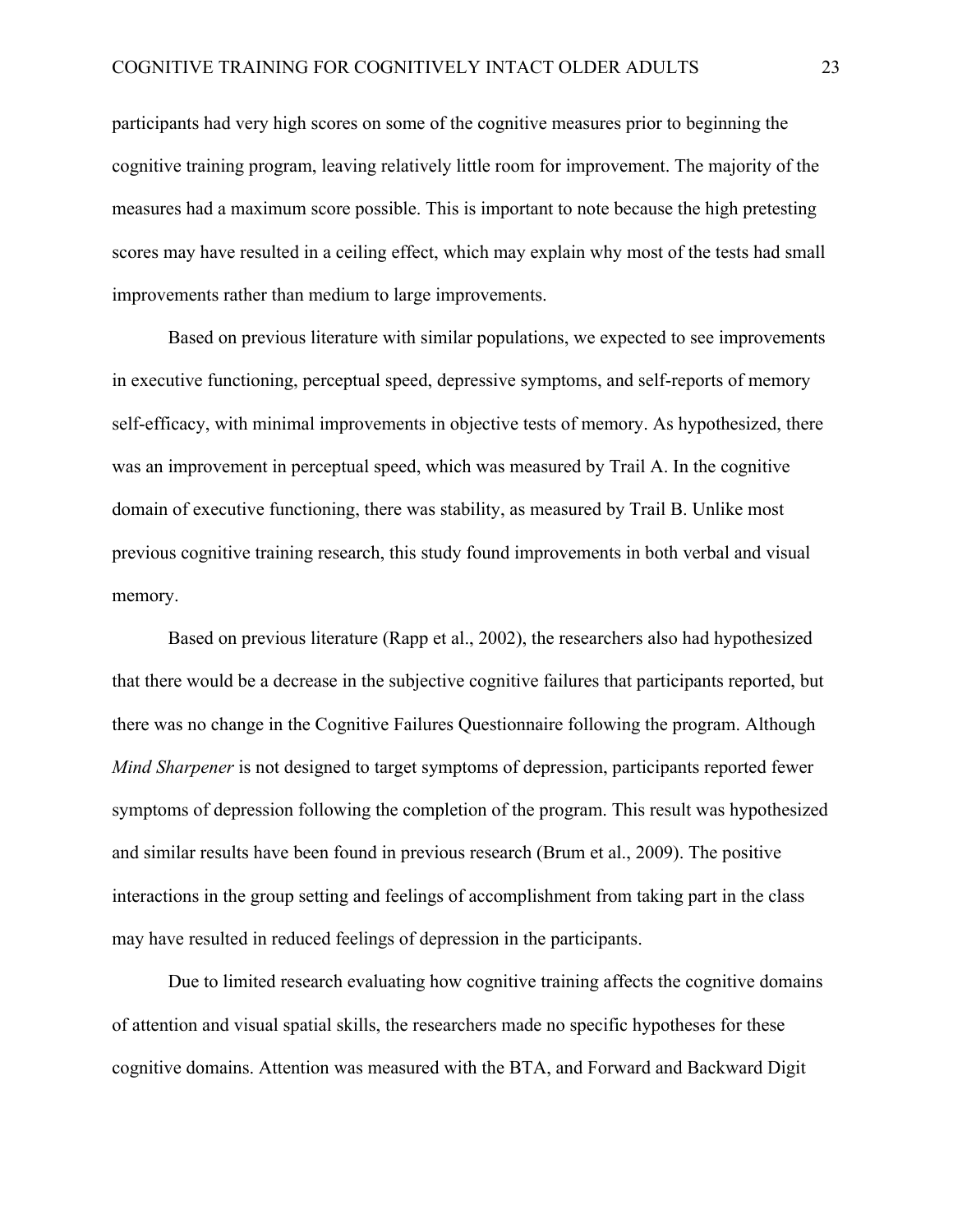Span. The BTA and Forward Digit Span showed stability, and there was improvement in the Backward Digit Span following the completion of *Mind Sharpener*. Additionally, there was improvement in visual puzzles scores which was used to measure visual spatial skills.

As stated in the results, small declines on the COWAT were observed from pretesting to posttesting. This decline was seen in six of the nine participants. This decline was very unexpected and it is unclear what accounts for this finding. As mentioned previously, language abilities usually do not decline with age, and often increase over time. The COWAT was used in this study as a measure of language abilities (although it is also a measure of executive functioning), so stability or improvement in this measure was expected. Due to these unusual results, the researchers believe that the COWAT should not solely be relied upon to measure language abilities. More specifically, "language" actually involves a broad set of abilities (e.g., verbal comprehension, expressive language abilities), only some of which are assessed by the COWAT. Stability was observed on the BNT, which is a more traditional measure of language (i.e., confrontation naming) was also used to measure language abilities. Overall, these mixed findings with regard to language abilities may be due to: 1) the program is ineffective for modifying language abilities, 2) the measures used in the current study were insensitive to changes in language abilities, or 3) the measures are not appropriate in that they assess constructs that are not targeted in the *Mind Sharpener* program. Future research may require the use of language measures that are more comprehensive in order to determine which (if any) language abilities are impacted by the program.

## **Limitations and Future Directions**

As with any study, this study was not without limitations. The sample for this study was very homogenous; every participant was a nun who identified as a Caucasian female and was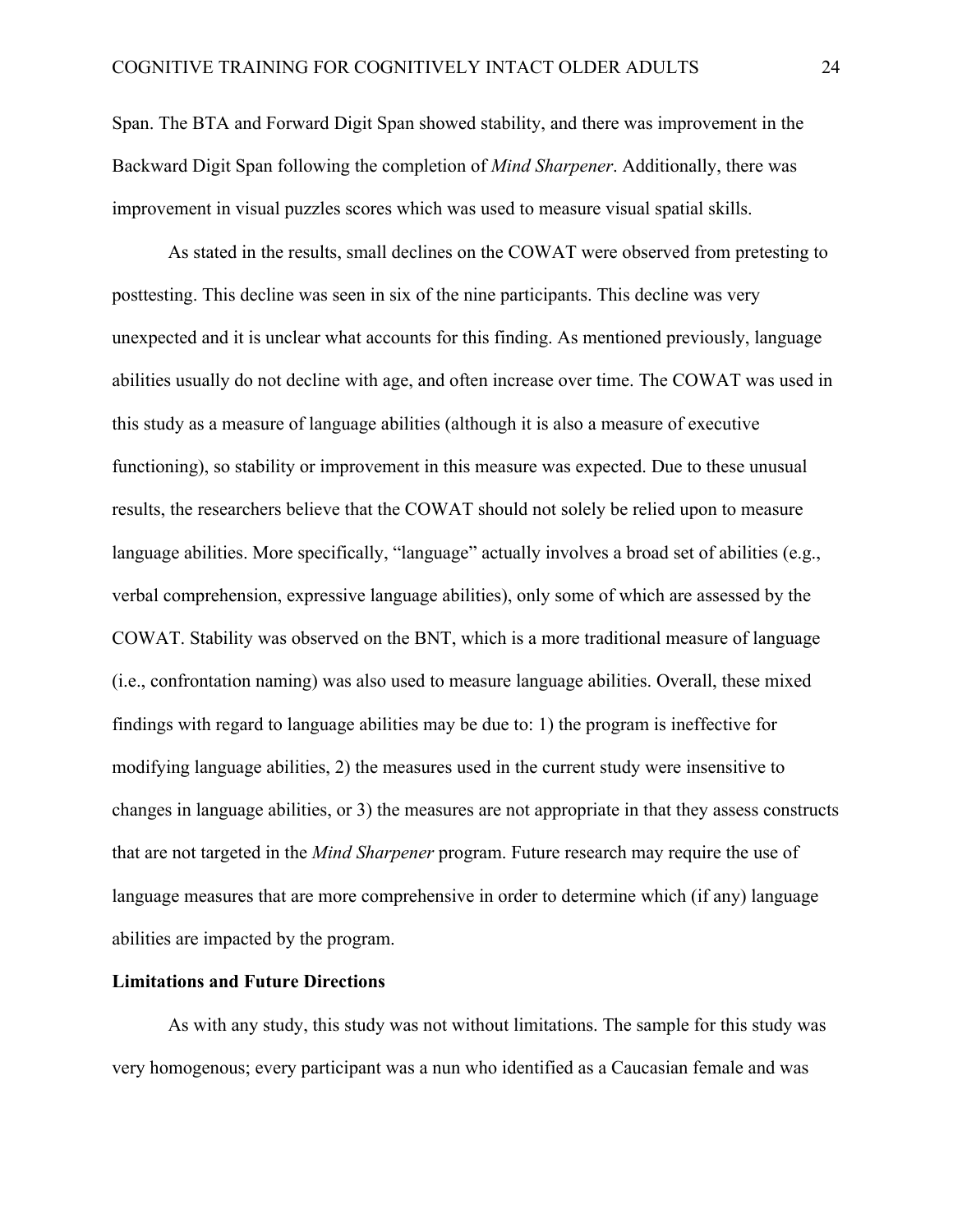highly educated (bachelor's degree and above). This limits the generalizability of the study since the participants were so similar. Additionally, only nine participants completed the study. Future research should utilize a more heterogeneous population with a larger sample size to increase the generalizability of the results.

Furthermore, a significant limitation of the study was the lack of a control group. A control group would allow researchers to differentiate between changes that occurred due to the cognitive training program and changes in cognitive domains that naturally occur over time in cognitively intact older adults without the cognitive training program intervention. Without a control group, we cannot conclude that the cognitive training intervention was responsible for the changes observed on the outcome measures. Unfortunately, the researchers in this study only had a limited number of volunteer participants, making it impossible to have an experimental group and a control group.

Additionally, there were no follow-up assessments with the participants, so the researchers are unable to report how the cognitive training program impacts participants over time. Future research should include follow-up assessments with participants to see if and/or how long the improvements from the cognitive training program last. Using follow-up assessments in future research could also inform researchers what the ideal "dose" of cognitive training is (e.g. a month of intense training, a year of training, etc.) and the best delivery method (e.g. group, individual, via computer, etc.).

## **Conclusions**

The results of this study provide encouraging results for the efficacy of a cognitive training program for cognitively intact older adults. The majority of measures showed improvement or stability, while only one measure declined. There was an improvement in global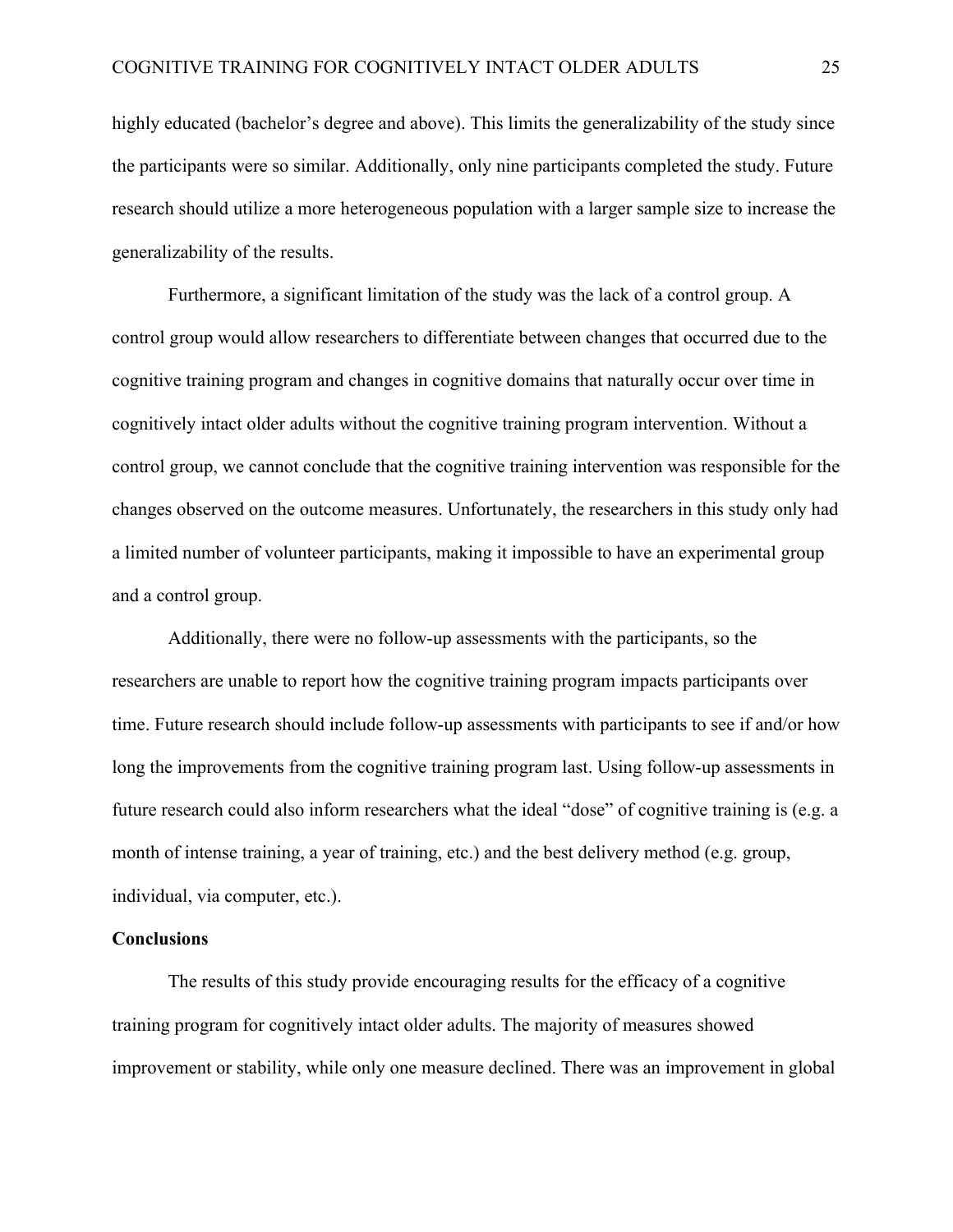functioning, as measured by the 3MS. This is especially noteworthy because the participants had very high 3MS scores prior to beginning the cognitive training program. The largest improvement was seen in immediate verbal recall/memory, which was measured by the HVLT.

Overall, the results of the *Mind Sharpener* program are encouraging, but more cognitive training research is necessary to make strong conclusions about the efficacy of cognitive training programs. Future research should use a larger and more heterogeneous sample to increase the generalizability of results, and have a waitlist control group to be able to make stronger conclusions about the effectiveness of a cognitive training program.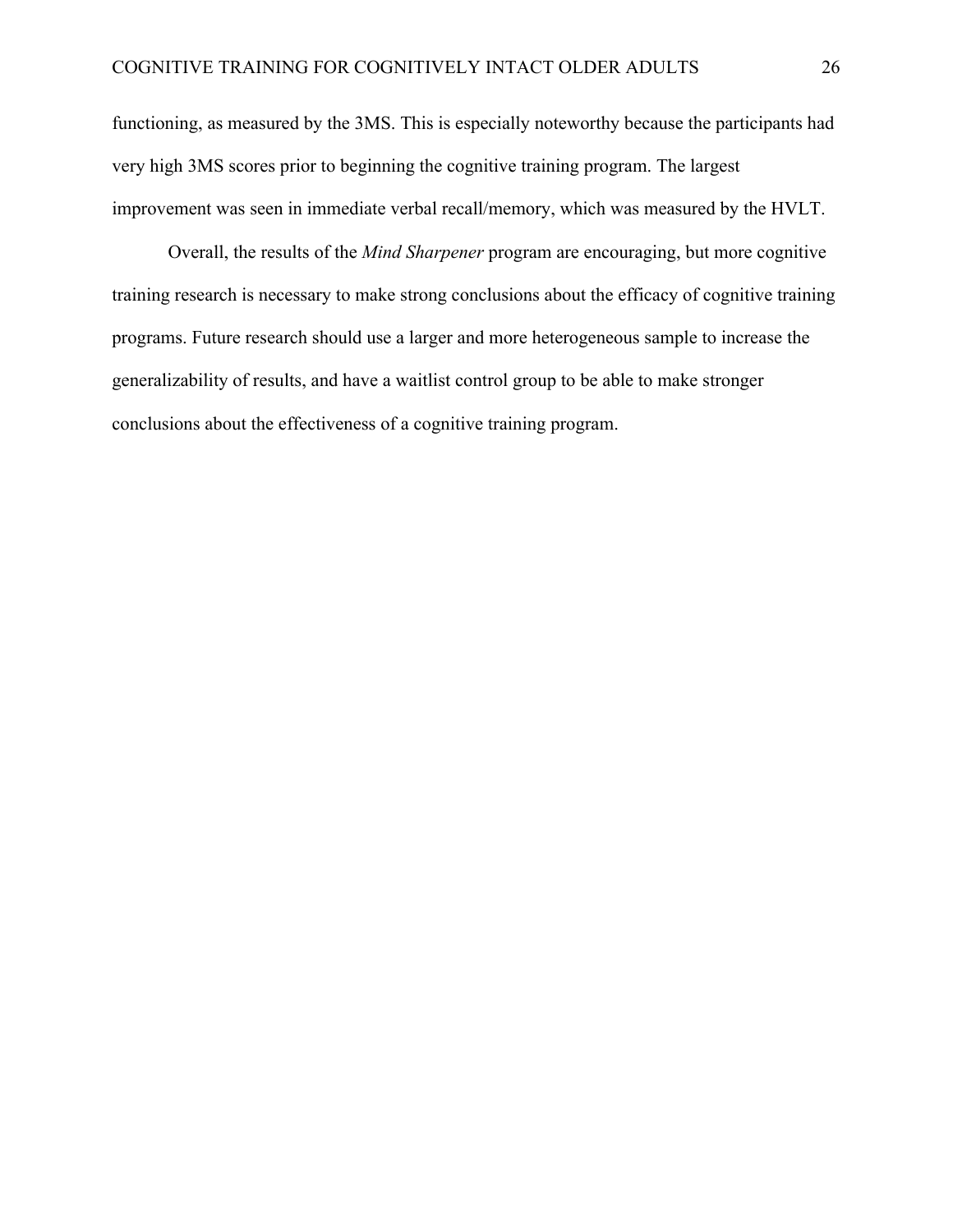### References

- Alzheimer's Association. (2017). 2017 Alzheimer's Disease Facts and Figures Report. *Alzheimer's Association*. Retrieved from http://www.alz.org/facts/.
- Ashendorf, L., Jefferson, A.L., O'Connor, M.K., Chaisson, C., Green, R.C., & Stern, R.A. (2008). Trail making test errors in normal aging, mild cognitive impairment, and dementia. *Archives of Clinical Neuropsychology, 23*(2), 129-137. doi:10.1016/j.acn.2007.11.005
- Bahar-Fuchs, A., Clare, L., & Woods, B. (2013). Cognitive training and cognitive rehabilitations for mild to moderate Alzheimer's disease and vascular dementia (review). *The Cochrane Library, 2013*(6), 1-103. doi: 10.1002/14651858.CD003260.pub2
- Ball, K. K., Roenker, D. L., Wadley, V. G., Edwards, J. D., Roth, D. L., Mcgwin, G., . . . Dube, T. (2006). Can High-Risk Older Drivers Be Identified Through Performance-Based Measures in a Department of Motor Vehicles Setting? *Journal of the American Geriatrics Society,54*(1), 77-84. doi:10.1111/j.1532-5415.2005.00568.x
- Belleville, S. (2007). Cognitive training for persons with mild cognitive impairment. *International Psychogeriatrics,20*(01). doi:10.1017/s104161020700631x
- Benton, A.L. & Hamsher, K. (1989). *Multilingual Aphasia Examination*. Iowa City, Iowa: AJA Associates.
- Benedict, R. H. B., Schretlen, D., Groninger, L., Dobraski, M., & Shpritz, B. (1996). Revision of the brief visuospatial memory test: Studies of normal performance, reliability, and validity. *Psychological Assessment, 8*(2), 145-153. doi:10.1037//1040-3590.8.2.145
- Boyle, L. L., Richardson, T. M., He, H., Xia, Y., Tu, X., Boustani, M., & Conwell, Y. (2011). How do the PHQ-2, the PHQ-9 perform in aging services clients with cognitive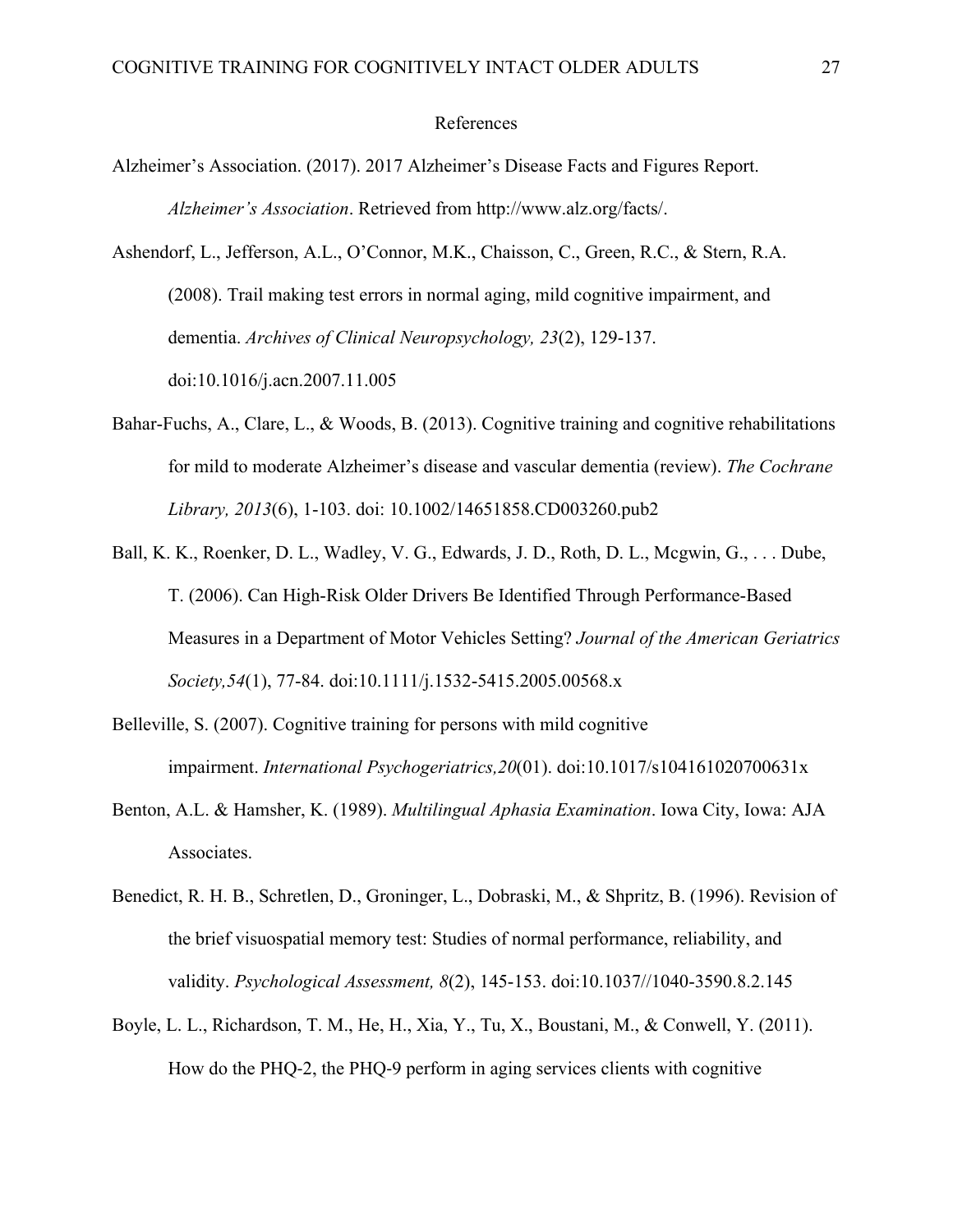impairment? *International Journal of Geriatric Psychiatry*, 26(9), 952-960. doi:10.1002/gps.2632

- Brandt, J. & Benedict, R.H.B. (2001). *Hopkins Verbal Learning Test*. Lutz, FL: Psychological Assessment Resources.
- Broadbent, D.E., Cooper, P.F., FitzGerald, P., & Parkes, K.R. (1982). The cognitive failures questionnaire (CFQ) and its correlates. *British Journal of Clinical Psychology, 21*, 1-16. doi:10.1111/j.2044-8260.1982.tb01421.x
- Brum, P. S., Forlenza, O. V., & Yassuda, M. S. (2009). Cognitive training in older adults with Mild Cognitive Impairment: Impact on cognitive and functional performance. *Dementia & Neuropsychologia,3*(2), 124-131. doi:10.1590/s1980-57642009dn30200010
- Carlson, M. C., Hasher, L., Connelly, S. L., & Zacks, R. T. (1995). Aging, distraction, and the benefits of predictable location. *Psychology and Aging,10*(3), 427-436. doi:10.1037/0882-7974.10.3.427
- Cohen, J. (1988). Statistical power analysis for the behavioral sciences (2nd ed.). Hillsdale, NJ: Lawrence Earlbaum Associates.
- Craik, F. I. M, Salthouse, T. A. (2008). *The handbook of aging and cognition* (3rd ed.). New York, NY: Psychology Press.
- Deary, I. J., Corley, J., Gow, A. J., Harris, S. E., Houlihan, L. M., Marioni, R. E., . . . Starr, J. M. (2009). Age-associated cognitive decline. *British Medical Bulletin*, 92(1), 135-152. doi:10.1093/bmb/ldp033
- Ell, K., Unutzer, J., Aranda, M., Sanchez, K., & Lee, P. (2005). Routine PHQ-9 depression screening in home health care: Depression prevalence, clinical and treatment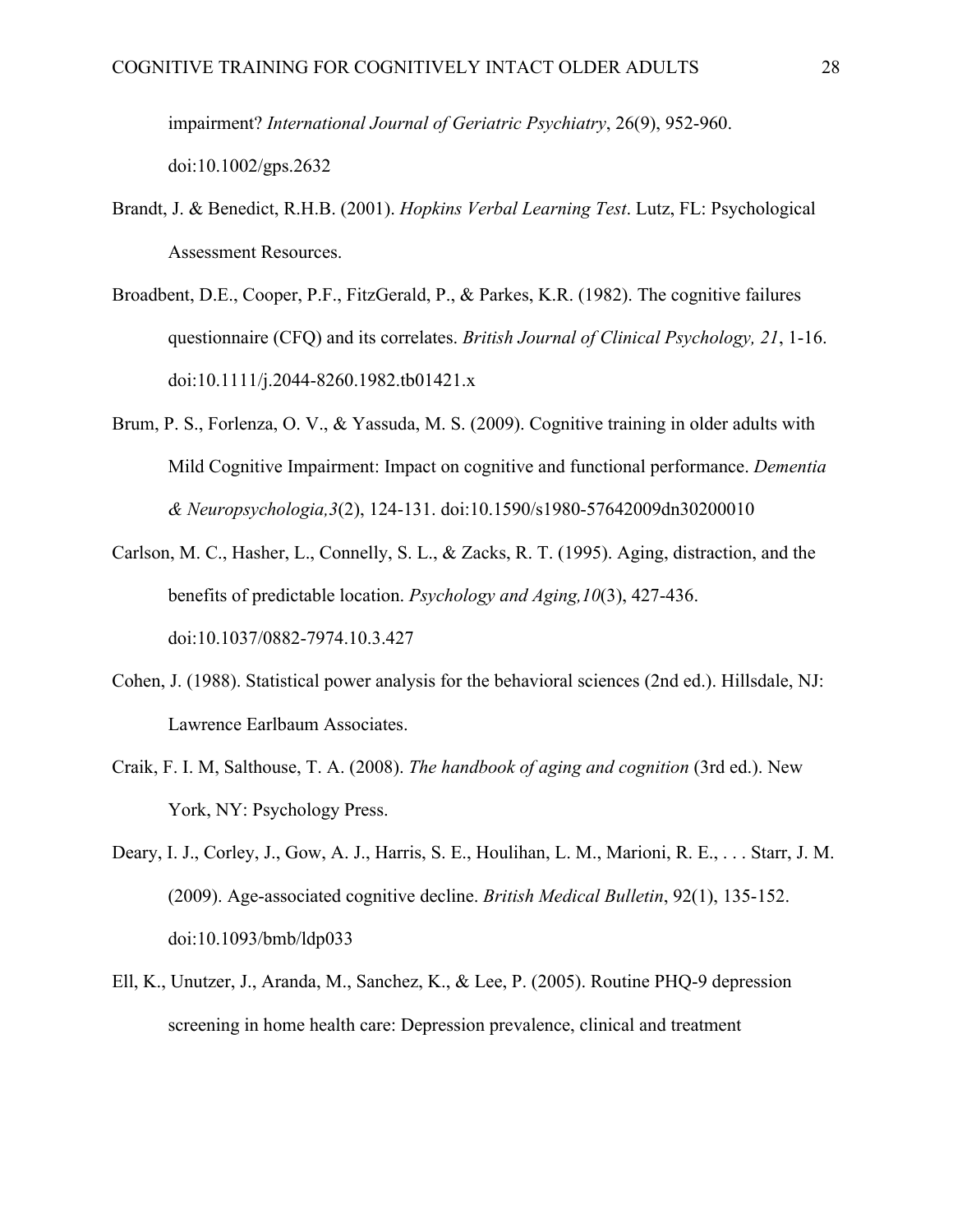characteristics, and screening implementation. *Home Health Care Services Quarterly*, 24(4), 1-19. doi:10.1300/J027v24n04\_01

- Federal Trade Commission. (2016). [Press release]. Retrieved from https://www.ftc.gov/newsevents/press-releases/2016/01/ lumosity-pay-2-million-settle-ftc-deceptive-advertisingcharges
- Gauthier, S., Reisberg, B., Zaudig, M., Petersen, R. C., Ritchie, K., Broich, K., … Winblad, B. (2006). Mild cognitive impairment. *The Lancet*, *367*(9518), 1262-1270. doi:10.1016/s0140-6736(06)68542-5
- Gross, A. L., Parisi, J. M., Spira, A. P., Kueider, A. M., Ko, J. Y., Saczynski, J. S., … Rebok, G. W. (2012). Memory training interventions for older adults: A meta-analysis. *Aging & Mental Health*, *16*(6), 722-734.
- Harada, C. N., Natelson Love, M. C., & Triebel, K. (2013). Normal Cognitive Aging. *Clinics in Geriatric Medicine*, 29(4), 737–752. http://doi.org/10.1016/j.cger.2013.07.002
- Hayden, K. M., & Welsh-Bohmer, K. A. (2011). Epidemiology of Cognitive Aging and Alzheimer's Disease: Contributions of the Cache County Utah Study of Memory, Health and Aging. *Behavioral Neurobiology of Aging Current Topics in Behavioral Neurosciences,*3-31. doi:10.1007/7854\_2011\_152
- Hertzog, C., Kramer, A.F., Wilson, R.S., & Lindenberger, U. (2008). Enrichment effects on adult cognitive development: Can the functional capacity of older adults be preserved and enhanced? *Psychological Science in the Public Interest, 9*, 1–65.
- Horn, J. L., & Cattell, R. B. (1966). Refinement and test of the theory of fluid and crystallized general intelligences. *Journal of Educational Psychology, 57*(5), 253-270.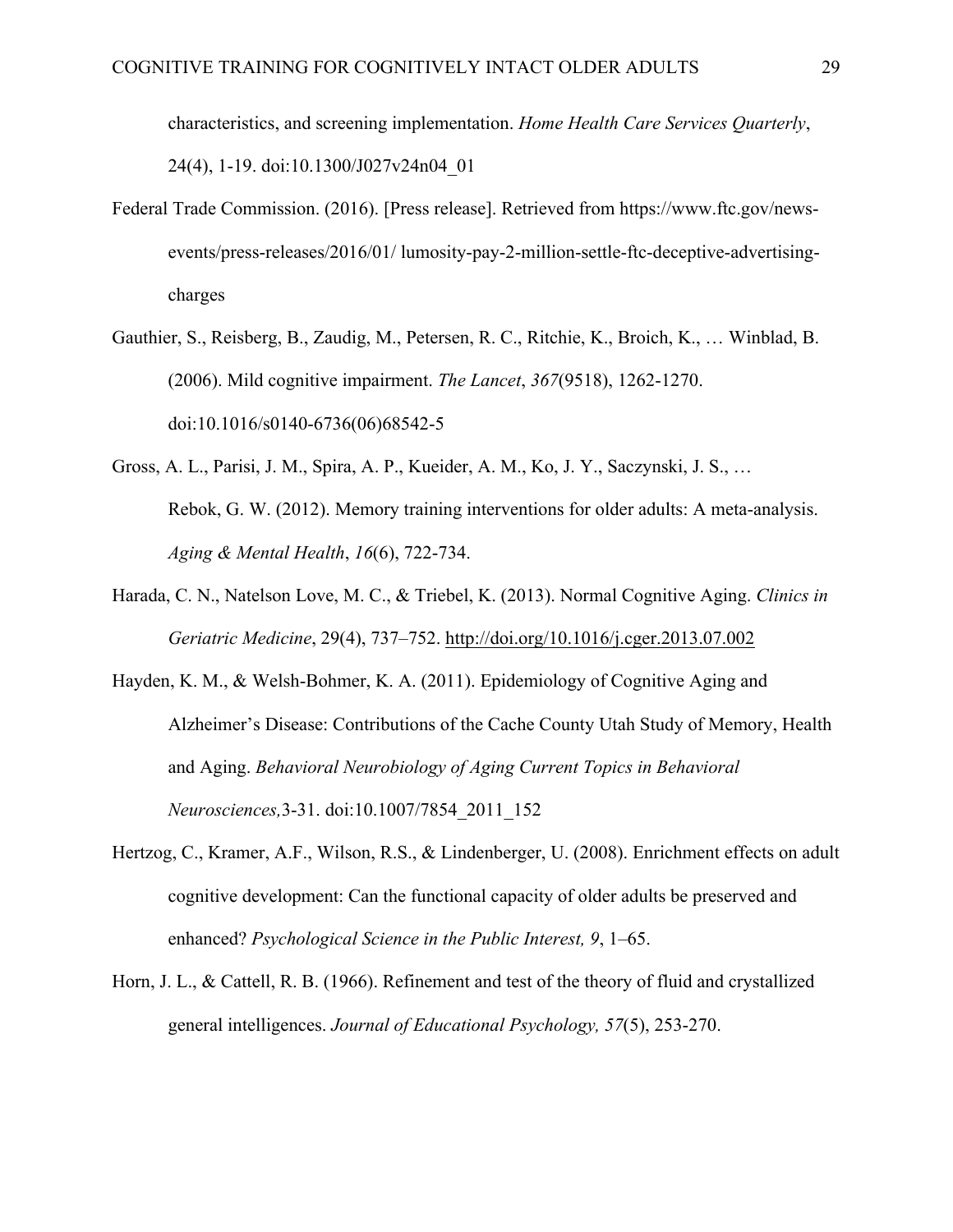- Howieson, D. B., Holm, L. A., Kaye, J. A., Oken, B. S., & Howieson, J. (1993). Neurologic function in the optimally healthy oldest old: Neuropsychological evaluation. *Neurology,43*(10), 1882-1882. doi:10.1212/wnl.43.10.1882
- Kaplan, E., Goodglass, H., & Weintraub, S. (1983) *The Boston naming test. 2nd ed.* Philadelphia: Lea & Febiger.
- Kroenke, K., Spitzer, R.L., & Williams, J.B. (2001). The PHQ-9: Validity of a brief depression severity measure. *Journal of General Internal Medicine, 16* (9), 606-613. doi: 10.1046/j.1525-1497.2001.016009606.x
- Lezak, M. D., Howieson, D., Bigler, E., & Tranel, D. (2012). *Neuropsychological assessment*. New York: Oxford University Press.
- Mather, M., Jacobson, L. A., & Pollard, K. M. (2015). Population Bulletin: Aging in the United States. *Population Reference Bureau,70*(2). Retrieved from http://www.prb.org/pdf16/aging-us-population-bulletin.pdf
- Ostergren, J. E., Heeringa, S. G., Mendes de Leon, C. F., Connell, C. M., & Roberts, J. S. (2017). The influence of psychosocial and cognitive factors on perceived threat of Alzheimer's disease. *American Journal of Alzheimer's Disease & Other Dementias, 32*(5), 289-299. doi: 10.1177/1533317517714552
- Owen, A. M., Hampshire, A., Grahn, J. A., Stenton, R., Dajani, S., Burns, A. S., . . . Ballard, C. G. (2010). Putting brain training to the test. *Nature, 465*(7299), 775-778. doi:10.1038/nature09042
- Owsley, C., & Mcgwin, G. (2004). Association Between Visual Attention and Mobility in Older Adults. *Journal of the American Geriatrics Society,52*(11), 1901-1906. doi:10.1111/j.1532-5415.2004.52516.x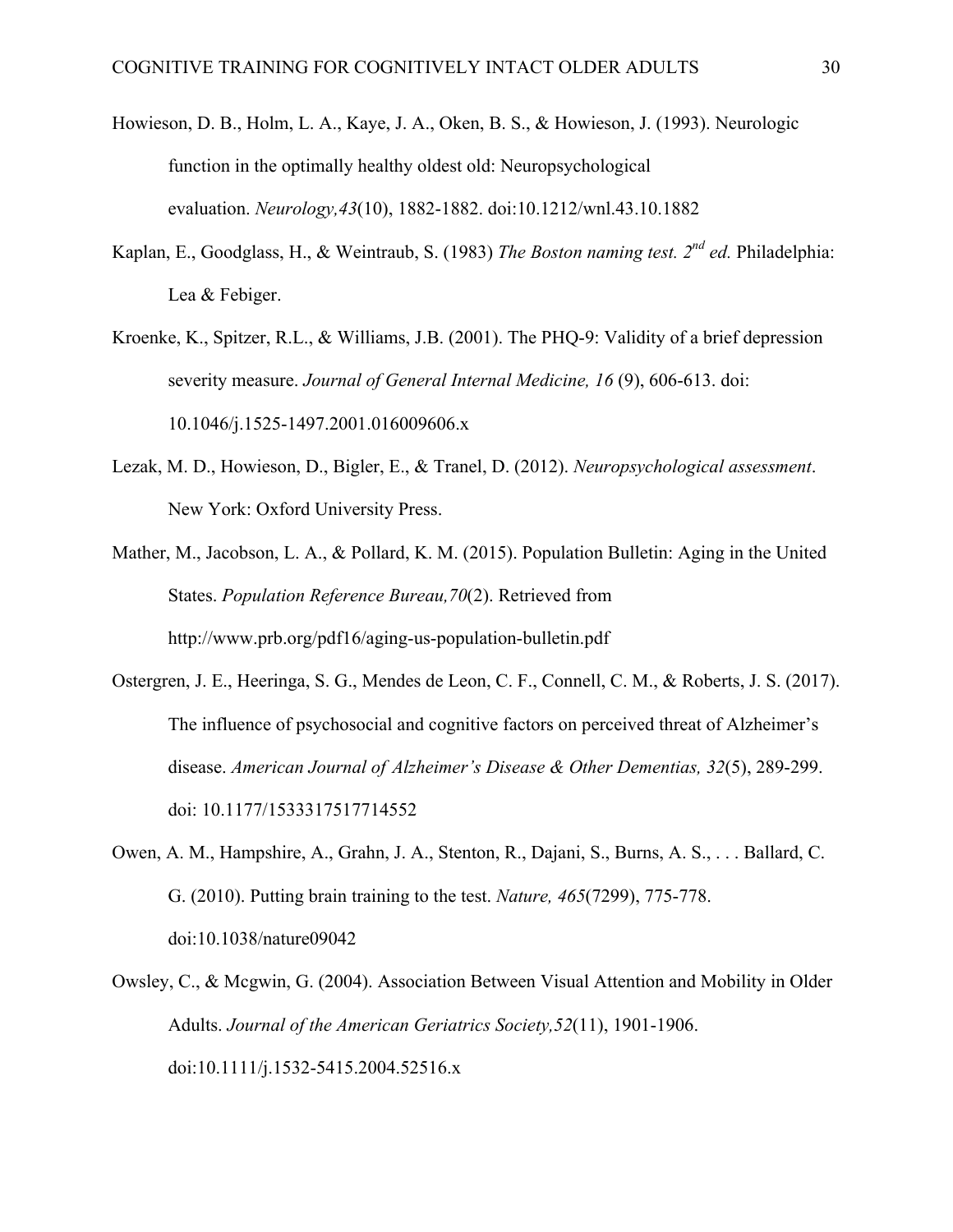- Papp, K. V., Walsh, S. J., & Snyder, P. J. (2009). Immediate and delayed effects of cognitive interventions in healthy elderly: A review of current literature and future directions. *Alzheimers & Dementia,5*(1), 50-60. doi:10.1016/j.jalz.2008.10.008
- Petersen, R. (2009). Early Diagnosis of Alzheimers Disease: Is MCI Too Late? *Current Alzheimer Research,6*(4), 324-330. doi:10.2174/156720509788929237
- Petersen, R.C., Smith, G.E., Waring, S.C., Ivnik, R.J., Tangalos, E.G. & Kokmen, E. (1999). Mild cognitive impairment: clinical characterization and outcome. *Archives of Neurology, 56,* 303–308. doi: 10.1001/archneur.56.6.760
- Rebok, G. W., Ball, K., Guey, L. T., Jones, R. N., Kim, H., King, J. W., . . . Willis, S. L. (2014). Ten-year effects of the advanced cognitive training for independent and vital elderly cognitive training trial on cognition and everyday functioning in older adults. *Journal of the American Geriatrics Society, 62*(1), 16-24. doi: 10.1111/jgs.12607
- Rapp, S., Brenes, G., & Marsh, A. P. (2002). Memory enhancement training for older adults with mild cognitive impairment: A preliminary study. *Aging & Mental Health*, *6*(1), 5-11. doi: 10.1080/13607860120101077
- Rasmusson, D.X., Zonderman, A.B., Kawas, C., & Resnick, S.M. (1998). Effects of age and dementia on the Trail Making Test. *The Clinical Neuropsychologist, 12*(2), 169-178. doi:10.1076/clin.12.2.169.2005
- Reitan, R.M., & Davidson, L. (1974). *Clinical neuropsychology: current status and applications*. Washington DC: VH Winston.
- Ruff, R. M., Light, R. H., Parker, S. B., & Levin, H. S. (1996). Benton controlled oral word association test: Reliability and updated norms. *Archives of Clinical Neuropsychology*, *11*(4), 329-338. doi:10.1016/0887-6177(95)00033-X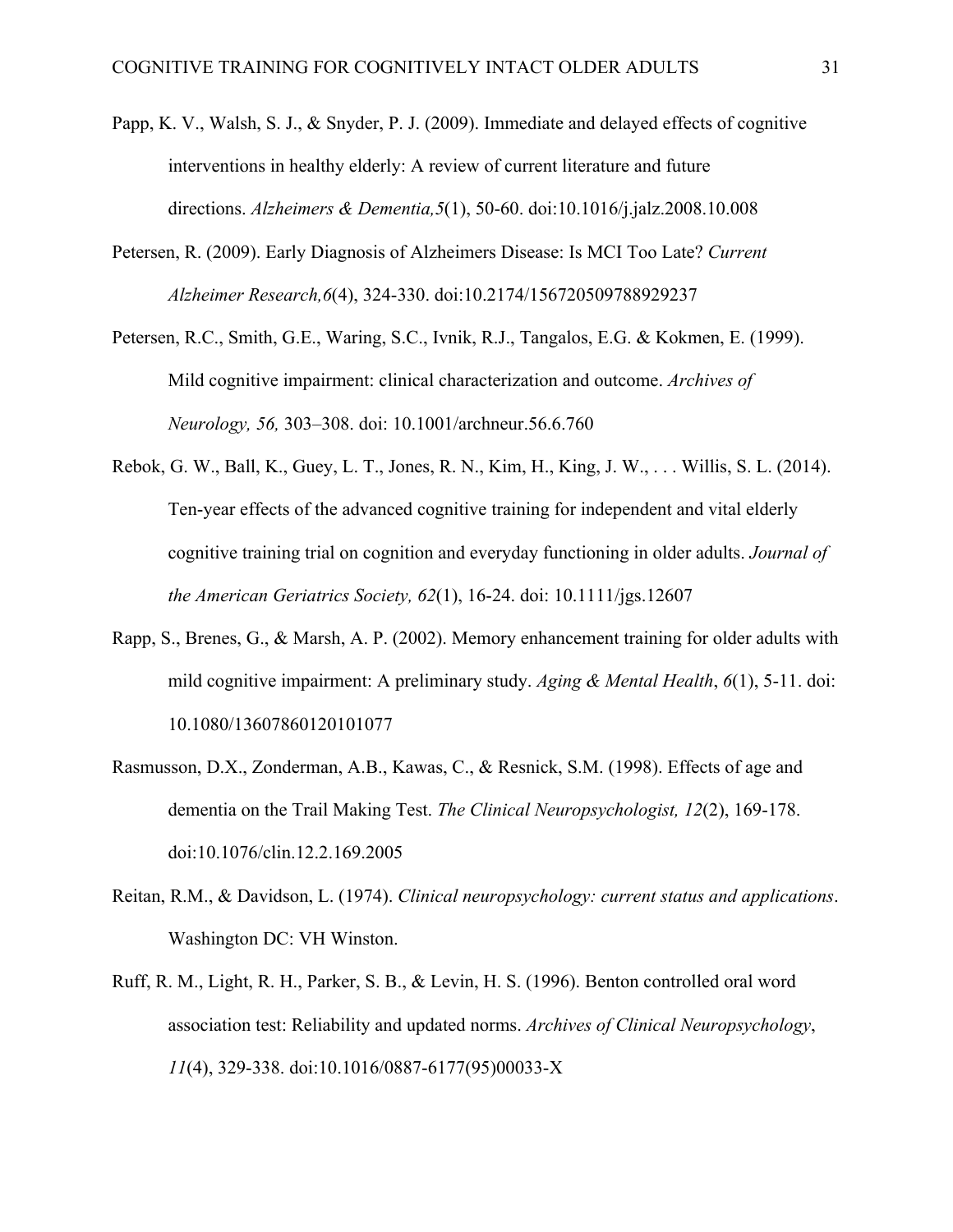- Salthouse, T. A. (1993). Speed mediation of adult age differences in cognition. *Developmental Psychology*, *29*, 722-738. doi: 10.1037//0012-1649.29.4.722
- Salthouse, T. A. (2000). Aging and measures of processing speed. *Biological Psychology,54*(1- 3), 35-54. doi:10.1016/s0301-0511(00)00052-1
- Salthouse, T. A. (2009). Decomposing age correlations on neuropsychological and cognitive variables. *Journal of the International Neuropsychological Society,15*(05), 650. doi:10.1017/s1355617709990385
- Salthouse, T. A., Fristoe, N. M., Lineweaver, T. T., & Coon, V. E. (1995). Aging of attention: Does the ability to divide decline? *Memory & Cognition,23*(1), 59-71. doi:10.3758/bf03210557
- Salthouse, T. A., Mitchell, D. R., Skovronek, E., & Babcock, R. L. (1989). Effects of adult age and working memory on reasoning and spatial abilities. *Journal of Experimental Psychology: Learning, Memory, and Cognition,15*(3), 507-516. doi:10.1037//0278- 7393.15.3.507
- Schaie, K. W. (1989). Perceptual speed in adulthood: Cross-sectional and longitudinal studies. *Psychology & Aging*, 4, 443-453. doi: 10.1037/0882-7974.5.2.171
- Schaie, K. W. (1994). The course of adult intellectual development. *American Psychologist*, 49, 304-313. doi: 10.1037/0003-066x.49.4.304

Schretlen, D. (1997). *Brief test of attention*. Lutz, FL: Psychological Assessment Resources.

Schretlan, D., Bobholz, J.H., & Brandt, J. (1996). Development and psychometric properties of the brief test of attention. *The Clinical Neuropsychologist, 10*(1), 80-89. doi: 10.1080/13854049608406666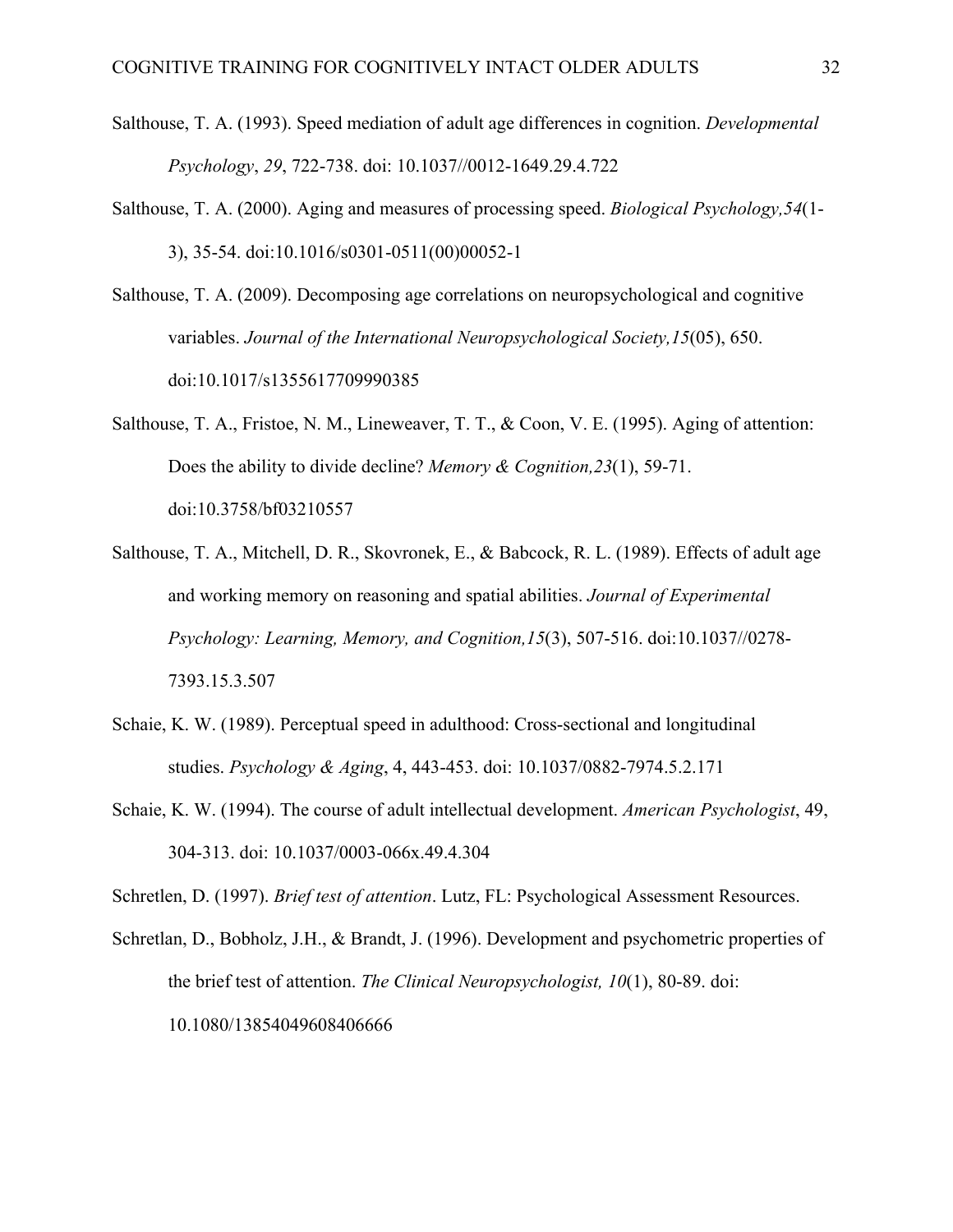- Shapiro, A.M., Benedict, R.H., & Brandt, J. (1999). Construct and concurrent validity of the Hopkins Verbal Learning Test-revised. *Clinical Neuropsychology, 13*(3), 348-358. doi:10.1076/clin.13.3.348.1749
- SharpBrains. (2013). Web-based, mobile and biometrics-based technology to assess, monitor and enhance cognition and brain functioning: The digital brain health market, 2012– 2020. San Francisco, CA: SharpBrains.
- SharpBrains. (2015). The digital brain health market 2012–2020: Web-based, mobile and biometrics-based technology to assess, monitor, and enhance cognition and brain functioning [Addendum]. San Francisco, CA: SharpBrains.
- Simons, D. J., Boot, W. R., Charness, N., Gathercole, S. E., Chabris, C. F., Hambrick, D. Z., & Stine-Morrow, E. A. L. (2016). Do "brain-training" programs work? *Association of Psychological Science in the Public Interest, 17*(3), 103-186. doi:10.1177/1529100616661983
- Sims, R. V., Mcgwin, G., Pulley, L., & Roseman, J. M. (2001). Mobility Impairments in Crash-Involved Older Drivers. *Journal of Aging and Health,13*(3), 430-438. doi:10.1177/089826430101300306
- Staplin, L., Gish, K. W., & Wagner, E. K. (2003). MaryPODS revisited: Updated crash analysis and implications for screening program implementation. *Journal of Safety Research,34*(4), 389-397. doi:10.1016/j.jsr.2003.09.002
- Teng, E.L & Chui, H.C. The Modified Mini-Mental State (3MS) examination. (1987). *Journal of Clinical Psychiatry, 48*(8), 314-318.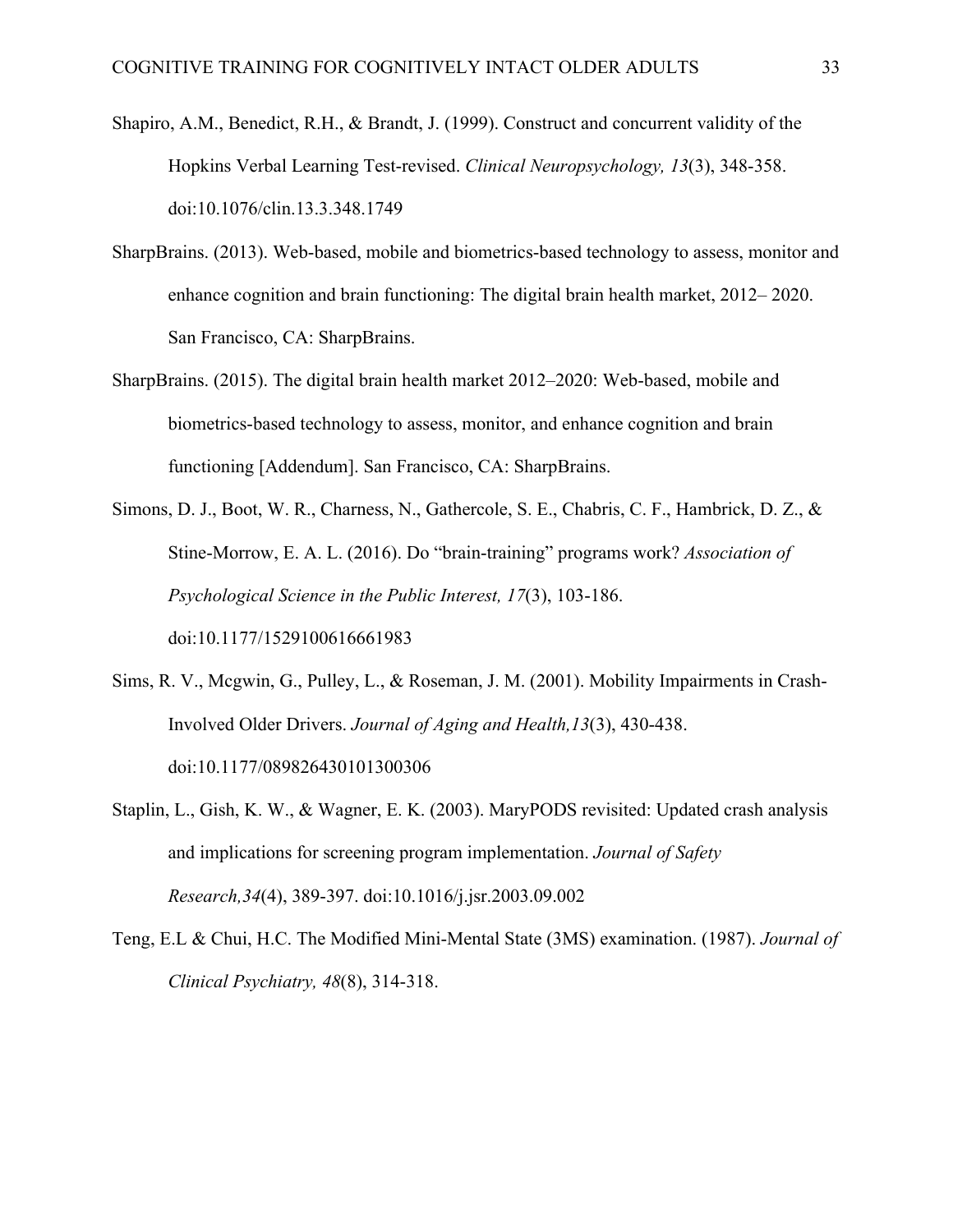- Tombaugh, T. N., McDowell, I., Kristjansson, B., & Hubley, A. M. (1996). Mini-Mental State Examination (MMSE) and the Modified MMSE (3MS): A psychometric comparison and normative data. *Psychological Assessment, 8*(1), 48-59. doi: 10.1037//1040-3590.8.1.48
- Wang, M., Chang, C., & Su, S. (2011). What's cooking? Cognitive training of executive function in the elderly. *Frontiers in Psychology*, *2*. doi: 10.3389/fpsyg.2011.00228
- Wechsler, D. (2008). *Wechsler adult intelligence scale: Fourth edition WAIS-IV*. New York: The Psychological Corporation.
- Wecker, N. S., Kramer, J. H., Hallam, B. J., & Delis, D. C. (2005). Mental Flexibility: Age Effects on Switching. *Neuropsychology,19*(3), 345-352. doi:10.1037/0894-4105.19.3.345
- Wecker, N. S., Kramer, J. H., Wisniewski, A., Delis, D. C., & Kaplan, E. (2000). Age effects on executive ability. *Neuropsychology,14*(3), 409-414. doi:10.1037//0894-4105.14.3.409
- Whiting, W. L., & Smith, A. D. (1997). Differential age-related processing limitations in recall and recognition tasks. *Psychology and Aging,12*(2), 216-224. doi:10.1037//0882- 7974.12.2.216
- Williams, B. W., Mack, W., & Henderson, V. W. (1989). Boston Naming Test in Alzheimer's disease. *Neuropsychologia, 27*(8), 1073-1079. doi: 10.1016/0028-3932(89)90186-3
- Willis, S. L., Tennstedt, S. L., Marsiske, M., Ball, K., Elias, J., Koepke, K. M., . . . Group, F. T. (2006). Long-term effects of cognitive training on everyday functional outcomes in older adults. *JAMA, 296*(23), 2805-14. doi: 10.1001/jama.296.23.2805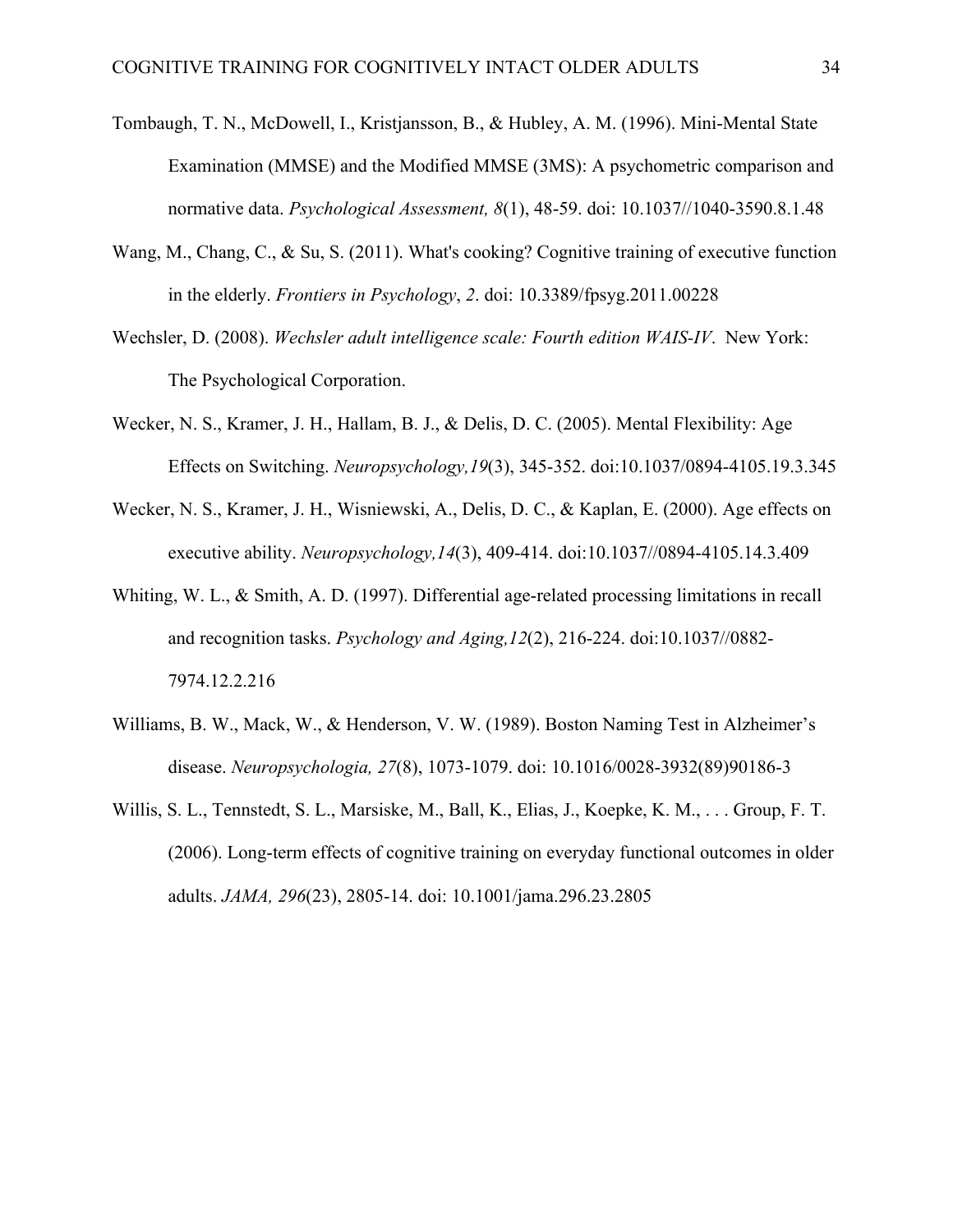## Table 1.

## *Pre- and post-training means and standard deviations*

|                                         | Pre            | Post           |           |                           |
|-----------------------------------------|----------------|----------------|-----------|---------------------------|
|                                         | Mean $(SD)$    | Mean $(SD)$    | Cohen's d | Effect size $&$ direction |
|                                         |                |                |           |                           |
| 3MS                                     | 92.00 (4.92)   | 94.00 (4.09)   | 0.33      | $Small +$                 |
| Forward digit span correct              | 8.33(2.00)     | 8.44(2.60)     | 0.09      | No effect                 |
| Backward digit span correct             | 7.89(2.52)     | 8.22(2.05)     | 0.25      | $Small +$                 |
| <b>BTA</b> total                        | 6.22(2.28)     | 6.44(2.07)     | 0.12      | No effect                 |
| <b>COWAT Letter Fluency Total</b>       | 27.44 (7.53)   | 24.00 (8.37)   | $-0.45$   | Small-                    |
| <b>BNT</b> Total                        | 24.44 (2.92)   | 24.11 (2.98)   | $-0.13$   | No effect                 |
| Trail making test A (seconds)           | 46.89 (14.39)  | 42.22(16.35)   | 0.30      | $Small +$                 |
| Trail making test B (seconds)           | 115.00 (42.24) | 113.11 (60.40) | 0.06      | No effect                 |
| <b>Visual Puzzles</b>                   | 10.44(1.74)    | 11.22(3.07)    | 0.28      | $Small +$                 |
| <b>HVLT</b> total recall                | 19.56(5.03)    | 23.56 (4.64)   | 1.07      | Large $+$                 |
| HVLT delayed recall                     | 6.78(2.44)     | 7.56(2.01)     | 0.29      | $Small +$                 |
| <b>HVLT</b> recognition                 | 9.44(1.67)     | 9.89(1.83)     | 0.44      | $Small +$                 |
| <b>BVMT</b> total recall                | 13.44 (7.28)   | 14.78 (7.29)   | 0.33      | $Small +$                 |
| <b>BVMT</b> delayed                     | 5.33(2.35)     | 5.44(3.17)     | 0.07      | No effect                 |
| <b>BVMT</b> recognition                 | 4.77(1.64)     | 5.11(1.54)     | 0.25      | $Small +$                 |
| PHQ-9                                   | 6.44(4.82)     | 5.33(5.45)     | .29       | $Small +$                 |
| <b>Cognitive Failures Questionnaire</b> | 35.44 (11.71)  | 35.44 (12.20)  | 0.00      | No effect                 |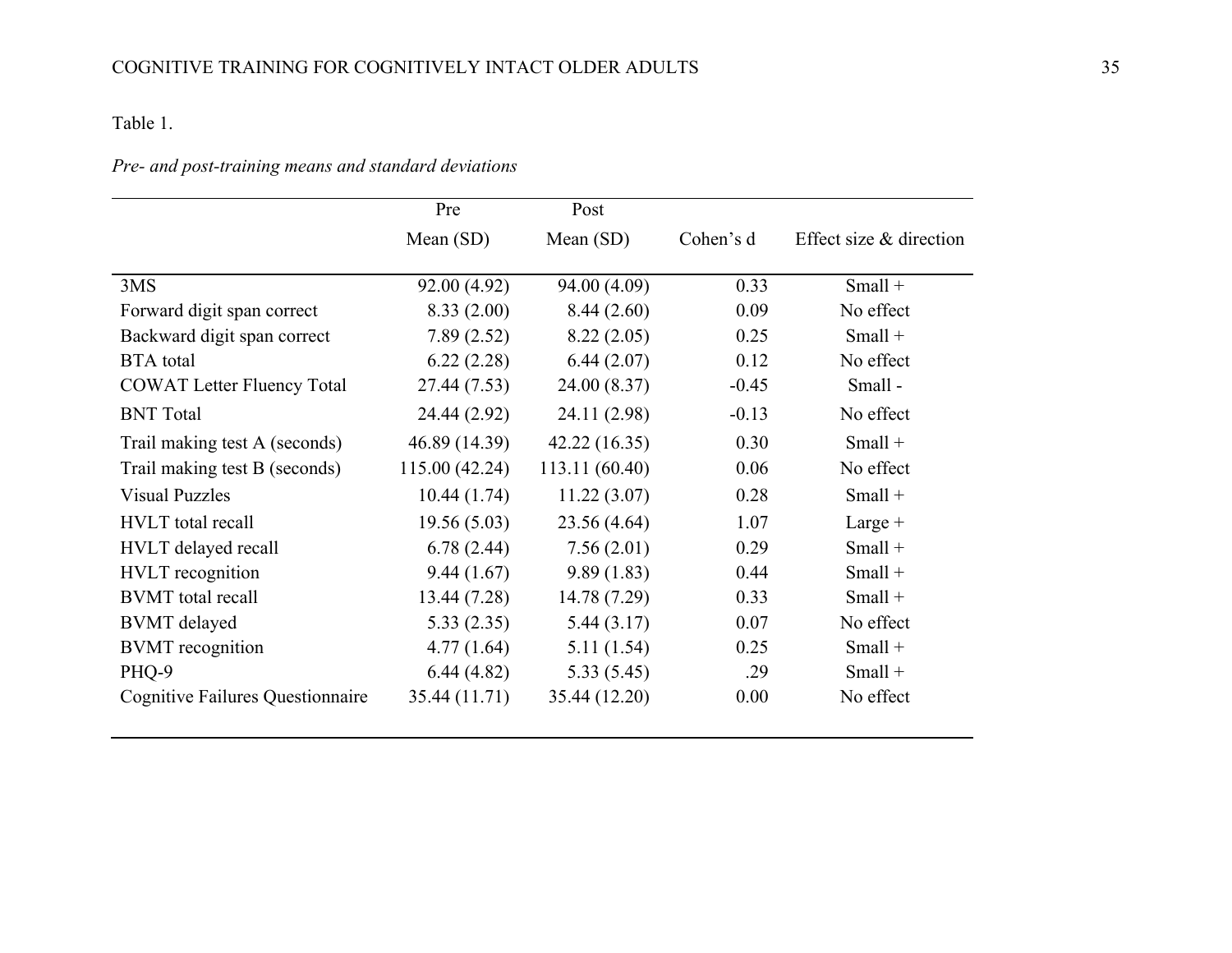## Table 2.

|                                   | Pre   | Post  |           |
|-----------------------------------|-------|-------|-----------|
|                                   | Mean  | Mean  | Change    |
| 3MS                               | 89.00 | 86.00 | $-3.00$   |
| Forward digit span correct        | 12.00 | 14.00 | $+2.00$   |
| Backward digit span correct       | 11.00 | 11.00 | 0.00      |
| <b>BTA</b> total                  | 9.00  | 10.00 | $+1.00$   |
| <b>COWAT Letter Fluency Total</b> | 34.00 | 20.00 | $-14.00$  |
| <b>BNT</b> total                  | 27.00 | 27.00 | 0.00      |
| Trail making test A (seconds)     | 39.00 | 21.00 | $-18.00*$ |
| Trail making test B (seconds)     | 74.00 | 63.00 | $-11.00*$ |
| <b>Visual Puzzles</b>             | 9.00  | 11.00 | $+2.00$   |
| <b>HVLT</b> total recall          | 24.00 | 26.00 | $+2.00$   |
| <b>HVLT</b> delayed recall        | 8.00  | 5.00  | $-3.00$   |
| <b>HVLT</b> recognition           | 7.00  | 9.00  | $+2.00$   |
| <b>BMVT</b> total recall          | 10.00 | 10.00 | 0.00      |
| <b>BMVT</b> delayed               | 3.00  | 5.00  | $+2.00$   |
| <b>BMVT</b> recognition           | 6.00  | 5.00  | $-1.00$   |
| PHQ-9                             | 1.00  | 1.00  | $0.00*$   |
| Cognitive Failures                | 21.00 | 12.00 | $-9.00*$  |

## *Pre- and post-training data for participant OJX101*

*Note: Participant OJX101 showed improvement on nine measures, stability on four measures,* and decline on four measures.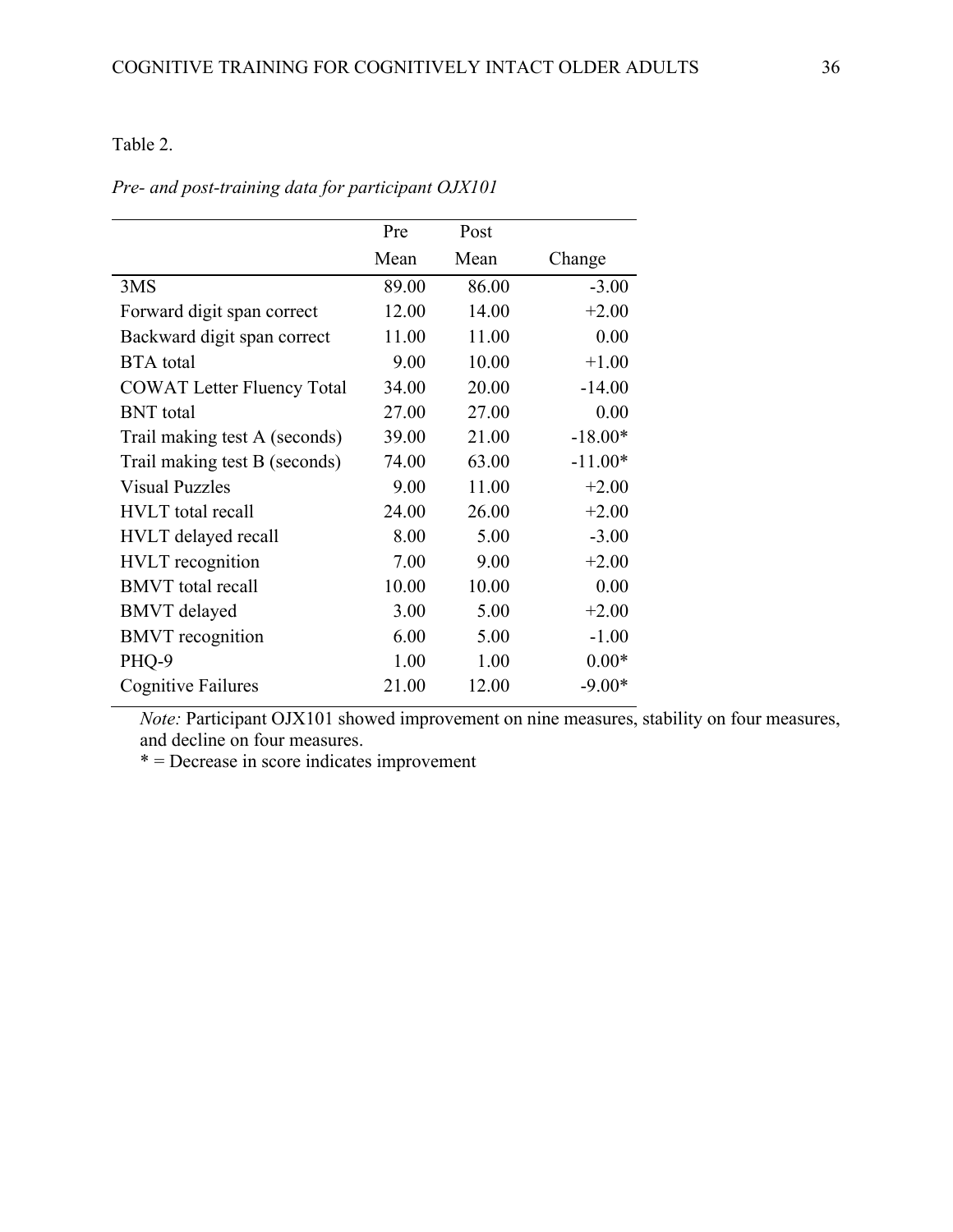## Table 3.

|                                   | Pre    | Post  |          |
|-----------------------------------|--------|-------|----------|
|                                   | Mean   | Mean  | Change   |
| 3MS                               | 96.00  | 96.00 | 0.00     |
| Forward digit span correct        | 7.00   | 6.00  | $-1.00$  |
| Backward digit span correct       | 7.00   | 6.00  | $-1.00$  |
| <b>BTA</b> total                  | 7.00   | 6.00  | $-1.00$  |
| <b>COWAT Letter Fluency Total</b> | 23.00  | 27.00 | $+4.00$  |
| <b>BNT</b> total                  | 25.00  | 27.00 | $+2.00$  |
| Trail making test A (seconds)     | 48.00  | 43.00 | $-5.00*$ |
| Trail making test B (seconds)     | 101.00 | 98.00 | $-3.00*$ |
| <b>Visual Puzzles</b>             | 14.00  | 17.00 | $+3.00$  |
| <b>HVLT</b> total recall          | 19.00  | 22.00 | $+3.00$  |
| <b>HVLT</b> delayed recall        | 4.00   | 5.00  | $+1.00$  |
| <b>HVLT</b> recognition           | 10.00  | 11.00 | $+1.00$  |
| <b>BMVT</b> total recall          | 6.00   | 15.00 | $+9.00$  |
| <b>BMVT</b> delayed               | 4.00   | 6.00  | $+2.00$  |
| <b>BMVT</b> recognition           | 6.00   | 6.00  | 0.00     |
| PHQ-9                             | 5.00   | 3.00  | $-2.00*$ |
| <b>Cognitive Failures</b>         | 50.00  | 41.00 | $-9.00*$ |

*Pre- and post-training data for participant FCX102*

*Note: Participant FCX102 showed improvement on 12 measures, stability on two measures,* and decline on three measures.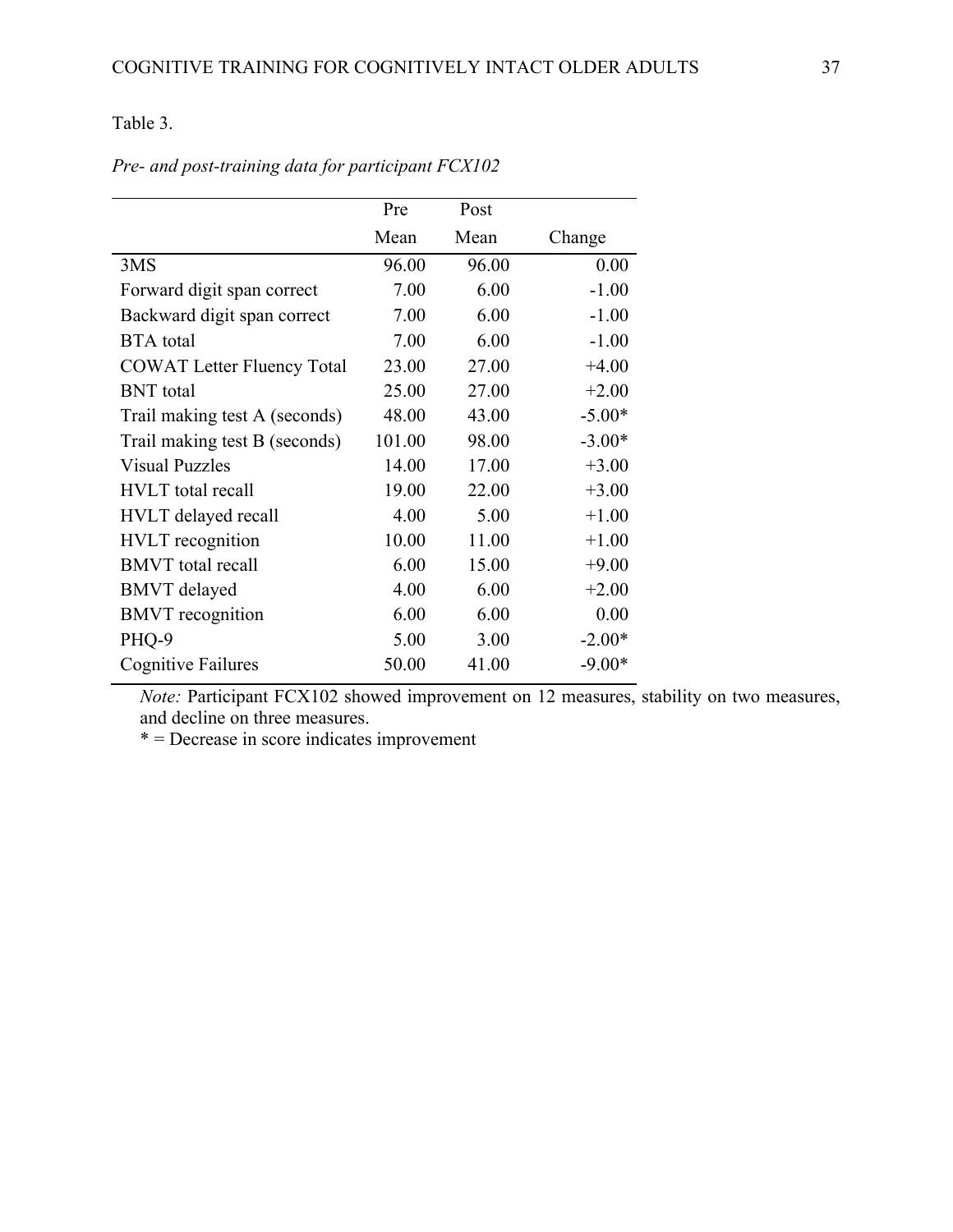Table 4.

|                                   | Pre   | Post  |           |
|-----------------------------------|-------|-------|-----------|
|                                   | Mean  | Mean  | Change    |
| 3MS                               | 96.00 | 90.00 | $-6.00$   |
| Forward digit span correct        | 9.00  | 9.00  | 0.00      |
| Backward digit span correct       | 13.00 | 11.00 | $-2.00$   |
| <b>BTA</b> total                  | 7.00  | 5.00  | $-2.00$   |
| <b>COWAT Letter Fluency Total</b> | 43.00 | 40.00 | $-3.00$   |
| <b>BNT</b> total                  | 29.00 | 27.00 | $-2.00$   |
| Trail making test A (seconds)     | 49.00 | 30.00 | $-19.00*$ |
| Trail making test B (seconds)     | 72.00 | 59.00 | $-13.00*$ |
| <b>Visual Puzzles</b>             | 11.00 | 13.00 | $+2.00$   |
| <b>HVLT</b> total recall          | 25.00 | 28.00 | $+3.00$   |
| HVLT delayed recall               | 9.00  | 11.00 | $+2.00$   |
| <b>HVLT</b> recognition           | 11.00 | 12.00 | $+1.00$   |
| <b>BMVT</b> total recall          | 10.00 | 10.00 | 0.00      |
| <b>BMVT</b> delayed               | 3.00  | 5.00  | $+2.00$   |
| <b>BMVT</b> recognition           | 6.00  | 6.00  | 0.00      |
| PHQ-9                             | 3.00  | 1.00  | $-2.00*$  |
| Cognitive Failures                | 26.00 | 24.00 | $-2.00*$  |

*Pre- and post-training data for participant HCX103*

*Note: Participant HCX103 showed improvement on nine measures, stability on three measures,* and decline on five measures.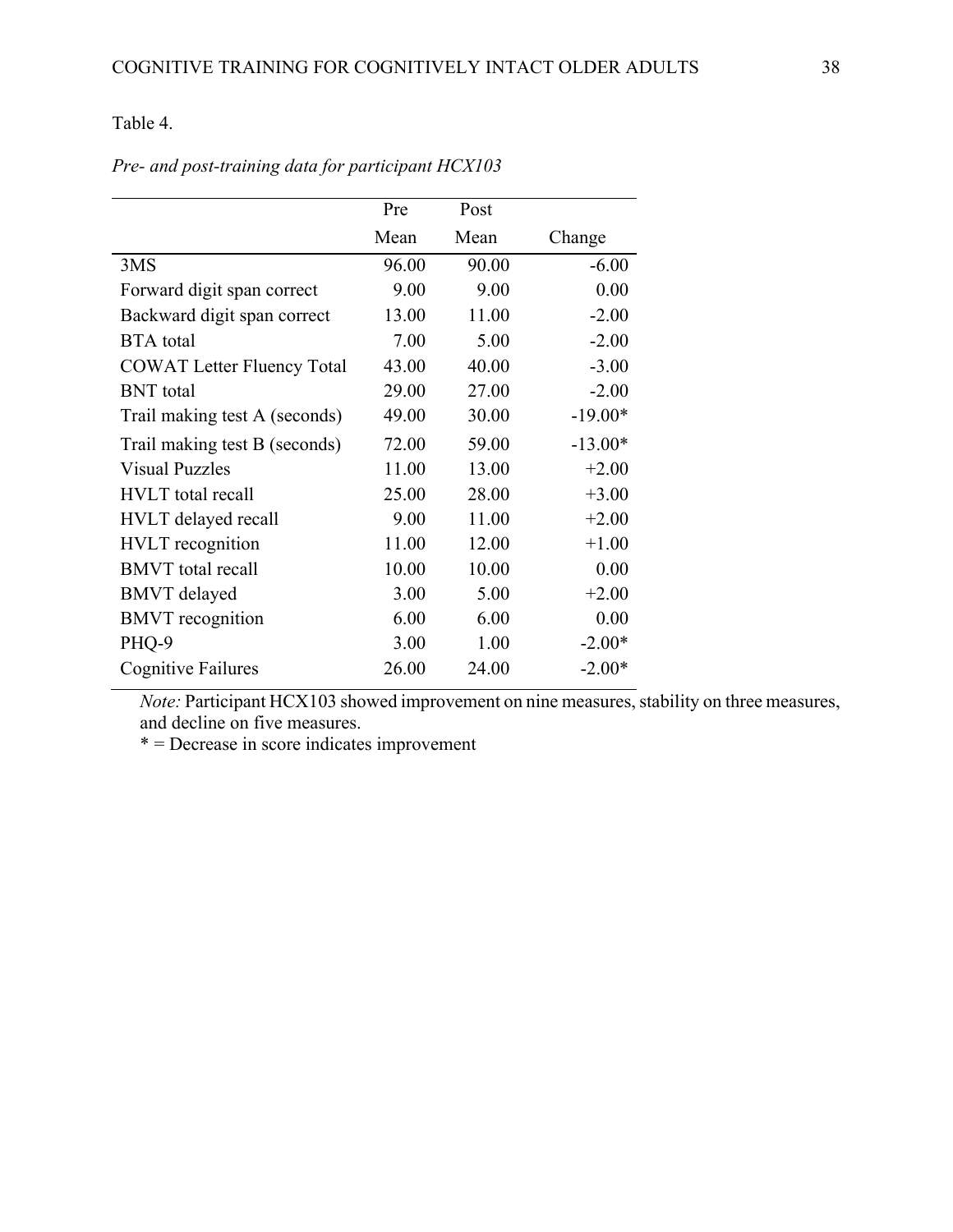## Table 5.

|                                   | Pre    | Post   |           |
|-----------------------------------|--------|--------|-----------|
|                                   | Mean   | Mean   | Change    |
| 3MS                               | 81.00  | 95.00  | $+14.00$  |
| Forward digit span correct        | 7.00   | 6.00   | 0.00      |
| Backward digit span correct       | 7.00   | 8.00   | $+1.00$   |
| <b>BTA</b> total                  | 3.00   | 6.00   | $+3.00$   |
| <b>COWAT Letter Fluency Total</b> | 27.00  | 20.00  | $-7.00$   |
| <b>BNT</b> total                  | 29.00  | 27.00  | $-2.00$   |
| Trail making test A (seconds)     | 70.00  | 60.00  | $-10.00*$ |
| Trail making test B (seconds)     | 187.00 | 254.00 | $+67.00*$ |
| <b>Visual Puzzles</b>             | 9.00   | 10.00  | $+1.00$   |
| <b>HVLT</b> total recall          | 13.00  | 24.00  | $+11.00$  |
| <b>HVLT</b> delayed recall        | 3.00   | 9.00   | $+6.00$   |
| <b>HVLT</b> recognition           | 9.00   | 9.00   | 0.00      |
| <b>BMVT</b> total recall          | 4.00   | 4.00   | 0.00      |
| <b>BMVT</b> delayed               | 2.00   | 0.00   | $-2.00$   |
| <b>BMVT</b> recognition           | 1.00   | 2.00   | $+1.00$   |
| PHQ-9                             | 8.00   | 3.00   | $-5.00*$  |
| Cognitive Failures                | 29.00  | 29.00  | $0.00*$   |

*Pre- and post-training data for participant HBX104*

*Note: Participant HBX104 showed improvement on nine measures, stability on four measures,* and decline on four measures.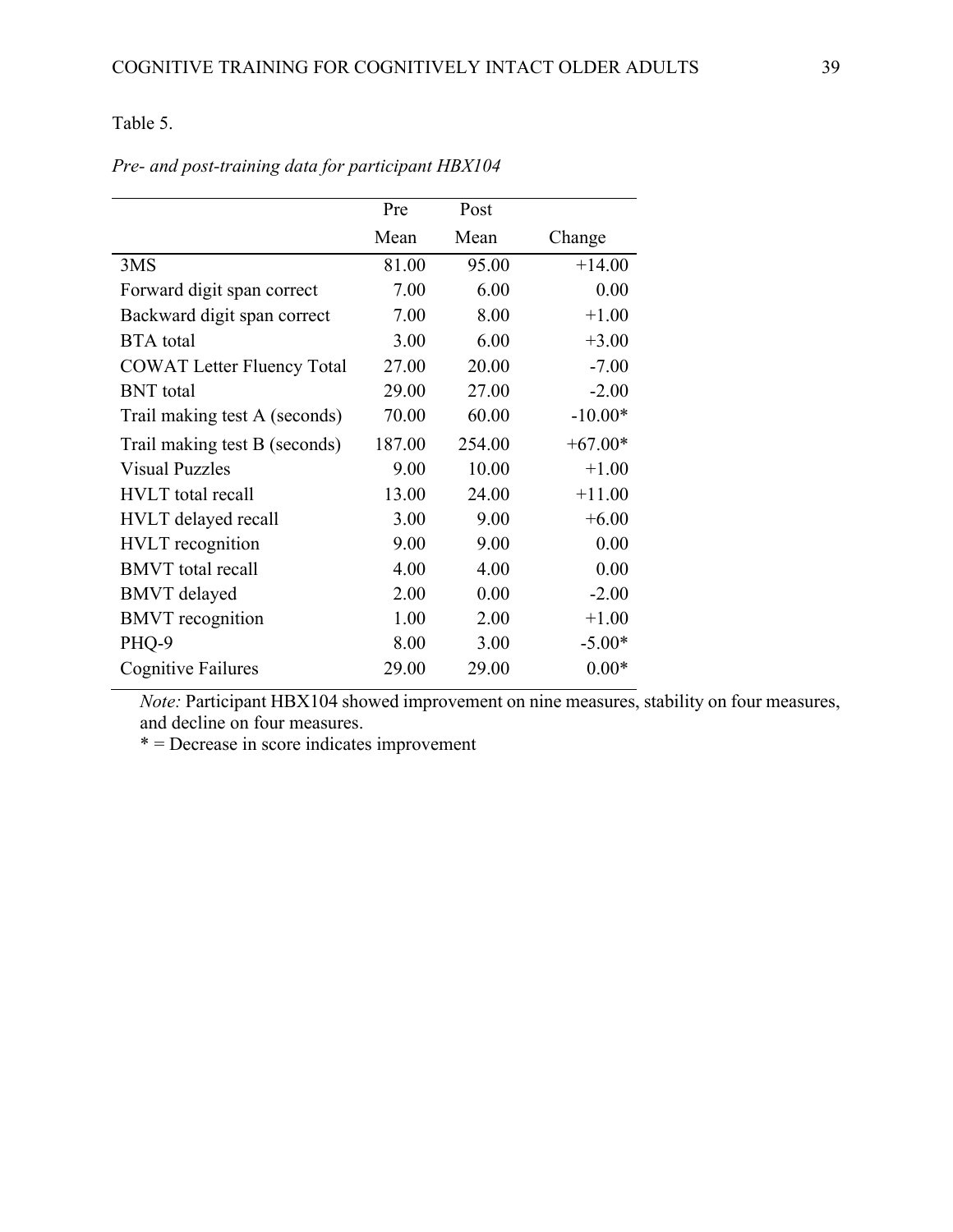Table 6.

|                                   | Pre   | Post  |           |
|-----------------------------------|-------|-------|-----------|
|                                   | Mean  | Mean  | Change    |
| 3MS                               | 95.00 | 93.00 | $+3.00$   |
| Forward digit span correct        | 8.00  | 9.00  | $+1.00$   |
| Backward digit span correct       | 7.00  | 10.00 | $+3.00$   |
| <b>BTA</b> total                  | 8.00  | 9.00  | $+1.00$   |
| <b>COWAT Letter Fluency Total</b> | 25.00 | 34.00 | $+9.00$   |
| <b>BNT</b> total                  | 25.00 | 26.00 | $+1.00$   |
| Trail making test A (seconds)     | 21.00 | 34.00 | $+13.00*$ |
| Trail making test B (seconds)     | 80.00 | 66.00 | $-14.00*$ |
| <b>Visual Puzzles</b>             | 10.00 | 7.00  | $-3.00$   |
| <b>HVLT</b> total recall          | 27.00 | 28.00 | $+1.00$   |
| HVLT delayed recall               | 10.00 | 7.00  | $-1.00$   |
| <b>HVLT</b> recognition           | 10.00 | 11.00 | $+1.00$   |
| <b>BMVT</b> total recall          | 22.00 | 16.00 | $-6.00$   |
| <b>BMVT</b> delayed               | 6.00  | 7.00  | $+1.00$   |
| <b>BMVT</b> recognition           | 5.00  | 3.00  | $-2.00$   |
| PHQ-9                             | 16.00 | 9.00  | $-7.00*$  |
| Cognitive Failures                | 46.00 | 42.00 | $-4.00*$  |

*Pre- and post-training data for participant GMX106*

*Note:* Participant GMX106 showed improvement on 12 measures and decline on five measures.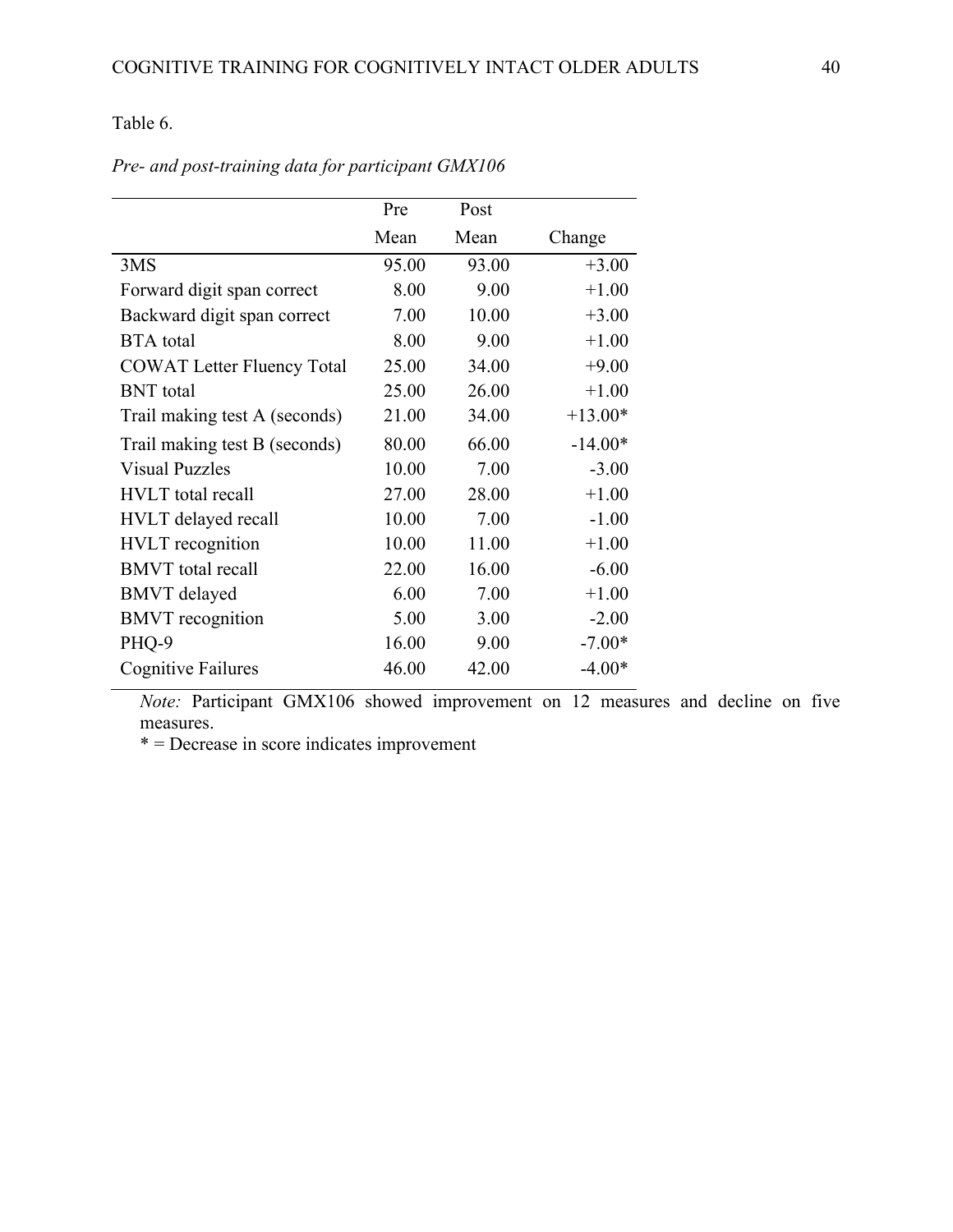## Table 7.

|                                   | Pre    | Post  |           |
|-----------------------------------|--------|-------|-----------|
|                                   | Mean   | Mean  | Change    |
| 3MS                               | 89.00  | 96.00 | $+7.00$   |
| Forward digit span correct        | 7.00   | 9.00  | $+2.00$   |
| Backward digit span correct       | 7.00   | 8.00  | $+1.00$   |
| <b>BTA</b> total                  | 25.00  | 19.00 | $-6.00$   |
| <b>COWAT Letter Fluency Total</b> | 27.00  | 19.00 | $-8.00$   |
| <b>BNT</b> total                  | 25.00  | 26.00 | $+1.00$   |
| Trail making test A (seconds)     | 38.00  | 29.00 | $-9.00*$  |
| Trail making test B (seconds)     | 113.00 | 98.00 | $-15.00*$ |
| <b>Visual Puzzles</b>             | 9.00   | 11.00 | $+2.00$   |
| <b>HVLT</b> total recall          | 18.00  | 26.00 | $+8.00$   |
| HVLT delayed recall               | 7.00   | 8.00  | $+1.00$   |
| <b>HVLT</b> recognition           | 5.00   | 6.00  | $+1.00$   |
| <b>BMVT</b> total recall          | 14.00  | 18.00 | $+8.00$   |
| <b>BMVT</b> delayed               | 7.00   | 7.00  | 0.00      |
| <b>BMVT</b> recognition           | 5.00   | 6.00  | $+1.00$   |
| PHQ-9                             | 4.00   | 7.00  | $+3.00*$  |
| Cognitive Failures                | 28.00  | 40.00 | $+12.00*$ |

*Pre- and post-training data for participant CMX105*

*Note: Participant GMX106 showed improvement on 12 measures, stability on one measure,* and decline on four measures.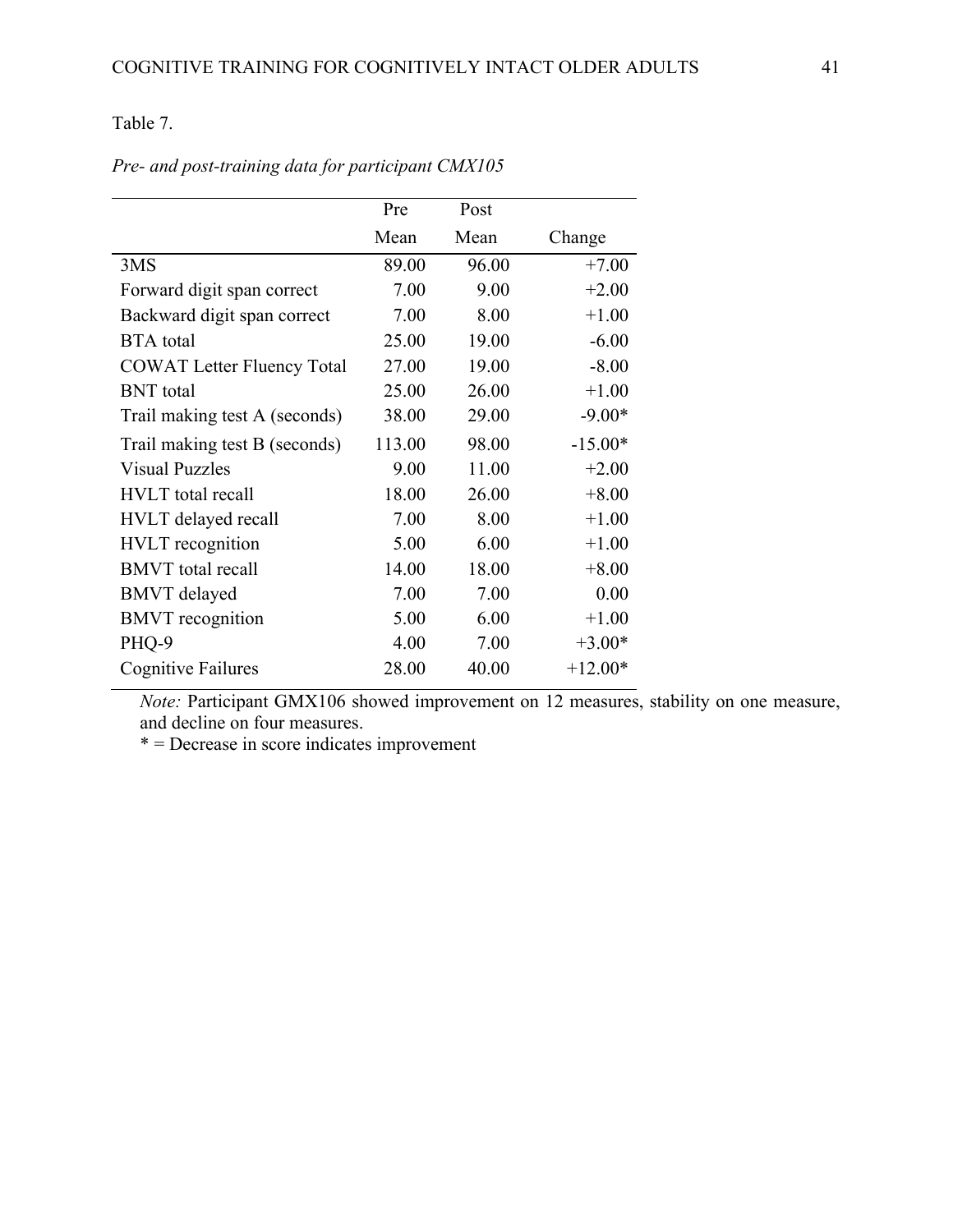Table 8.

|                                   | Pre    | Post   |           |
|-----------------------------------|--------|--------|-----------|
|                                   | Mean   | Mean   | Change    |
| 3MS                               | 94.00  | 99.00  | $+5.00$   |
| Forward digit span correct        | 8.00   | 7.00   | $-1.00$   |
| Backward digit span correct       | 6.00   | 6.00   | 0.00      |
| <b>BTA</b> total                  | 4.00   | 6.00   | $+2.00$   |
| <b>COWAT Letter Fluency Total</b> | 16.00  | 20.00  | $+4.00$   |
| <b>BNT</b> total                  | 21.00  | 23.00  | $+2.00$   |
| Trail making test A (seconds)     | 64.00  | 42.00  | $-22.00*$ |
| Trail making test B (seconds)     | 119.00 | 107.00 | $-12.00*$ |
| <b>Visual Puzzles</b>             | 11.00  | 8.00   | $-3.00$   |
| <b>HVLT</b> total recall          | 14.00  | 13.00  | $-1.00$   |
| HVLT delayed recall               | 7.00   | 9.00   | $+2.00$   |
| <b>HVLT</b> recognition           | 9.00   | 9.00   | 0.00      |
| <b>BMVT</b> total recall          | 16.00  | 17.00  | $+1.00$   |
| <b>BMVT</b> delayed               | 5.00   | 3.00   | $-2.00$   |
| <b>BMVT</b> recognition           | 4.00   | 6.00   | $+2.00$   |
| PHQ-9                             | 6.00   | 4.00   | $-2.00*$  |
| Cognitive Failures                | 48.00  | 49.00  | $+1.00*$  |

*Pre- and post-training data for participant KJX107*

*Note: Participant KJX107 showed improvement on ten measures, stability on two measures,* and decline on five measures.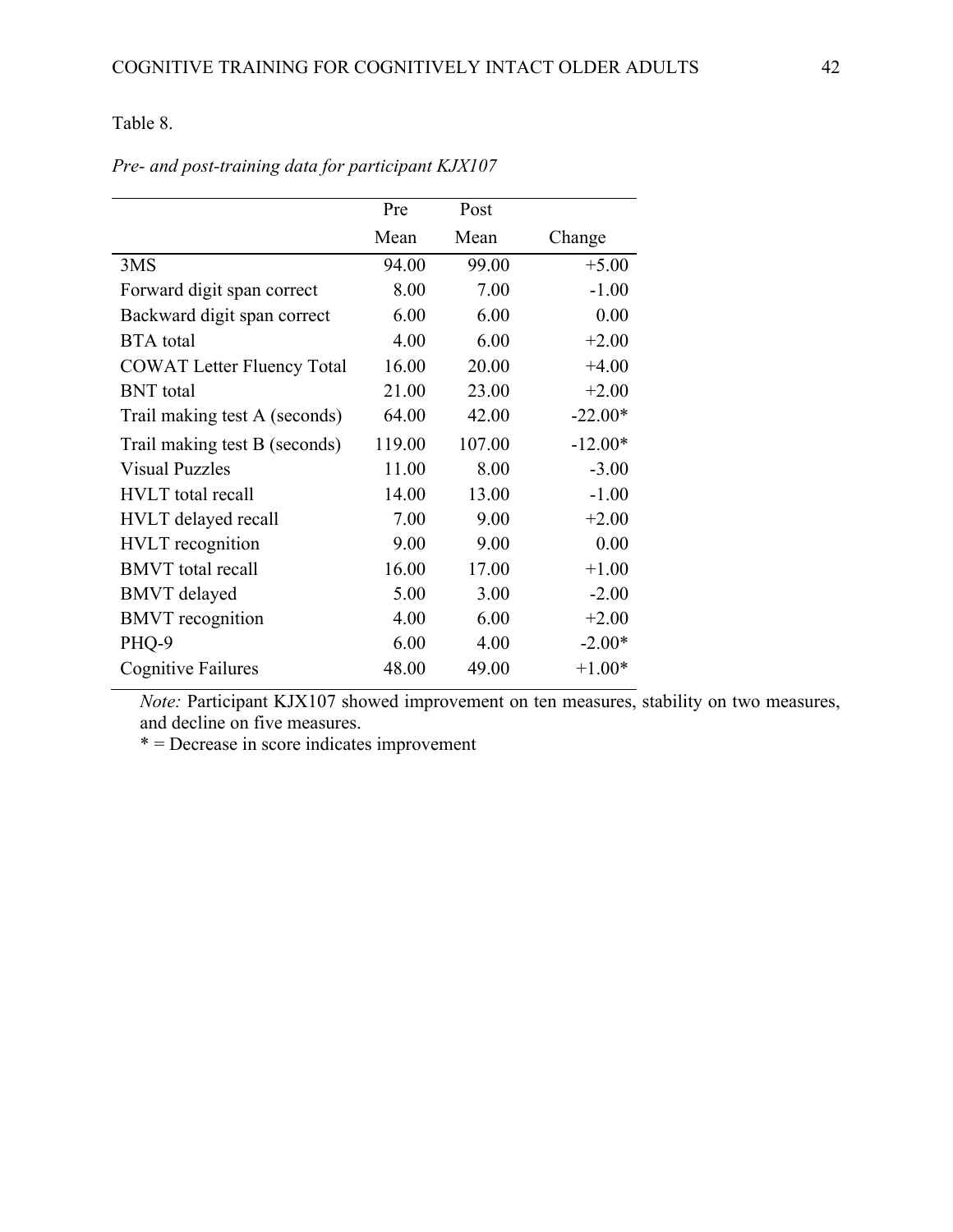Table 9.

|                                   | Pre    | Post   |           |
|-----------------------------------|--------|--------|-----------|
|                                   | Mean   | Mean   | Change    |
| 3MS                               | 93.00  | 94.00  | $+1.00$   |
| Forward digit span correct        | 11.00  | 10.00  | $-1.00$   |
| Backward digit span correct       | 8.00   | 8.00   | 0.00      |
| <b>BTA</b> total                  | 9.00   | 7.00   | $-2.00$   |
| <b>COWAT Letter Fluency Total</b> | 28.00  | 23.00  | $-5.00$   |
| <b>BNT</b> total                  | 26.00  | 25.00  | $-1.00$   |
| Trail making test A (seconds)     | 44.00  | 48.00  | $+4.00*$  |
| Trail making test B (seconds)     | 110.00 | 130.00 | $+20.00*$ |
| <b>Visual Puzzles</b>             | 12.00  | 10.00  | $-2.00$   |
| <b>HVLT</b> total recall          | 17.00  | 21.00  | $+4.00$   |
| HVLT delayed recall               | 5.00   | 6.00   | $+1.00$   |
| <b>HVLT</b> recognition           | 7.00   | 6.00   | $-2.00$   |
| <b>BMVT</b> total recall          | 17.00  | 19.00  | $+2.00$   |
| <b>BMVT</b> delayed               | 8.00   | 7.00   | $-1.00$   |
| <b>BMVT</b> recognition           | 6.00   | 6.00   | 0.00      |
| PHQ-9                             | 3.00   | 2.00   | $-1.00*$  |
| Cognitive Failures                | 25.00  | 33.00  | $+8.00*$  |

*Pre- and post-training data for participant FEX108*

*Note: Participant FEX108 showed improvement on five measures, stability on two measures,* and decline on ten measures.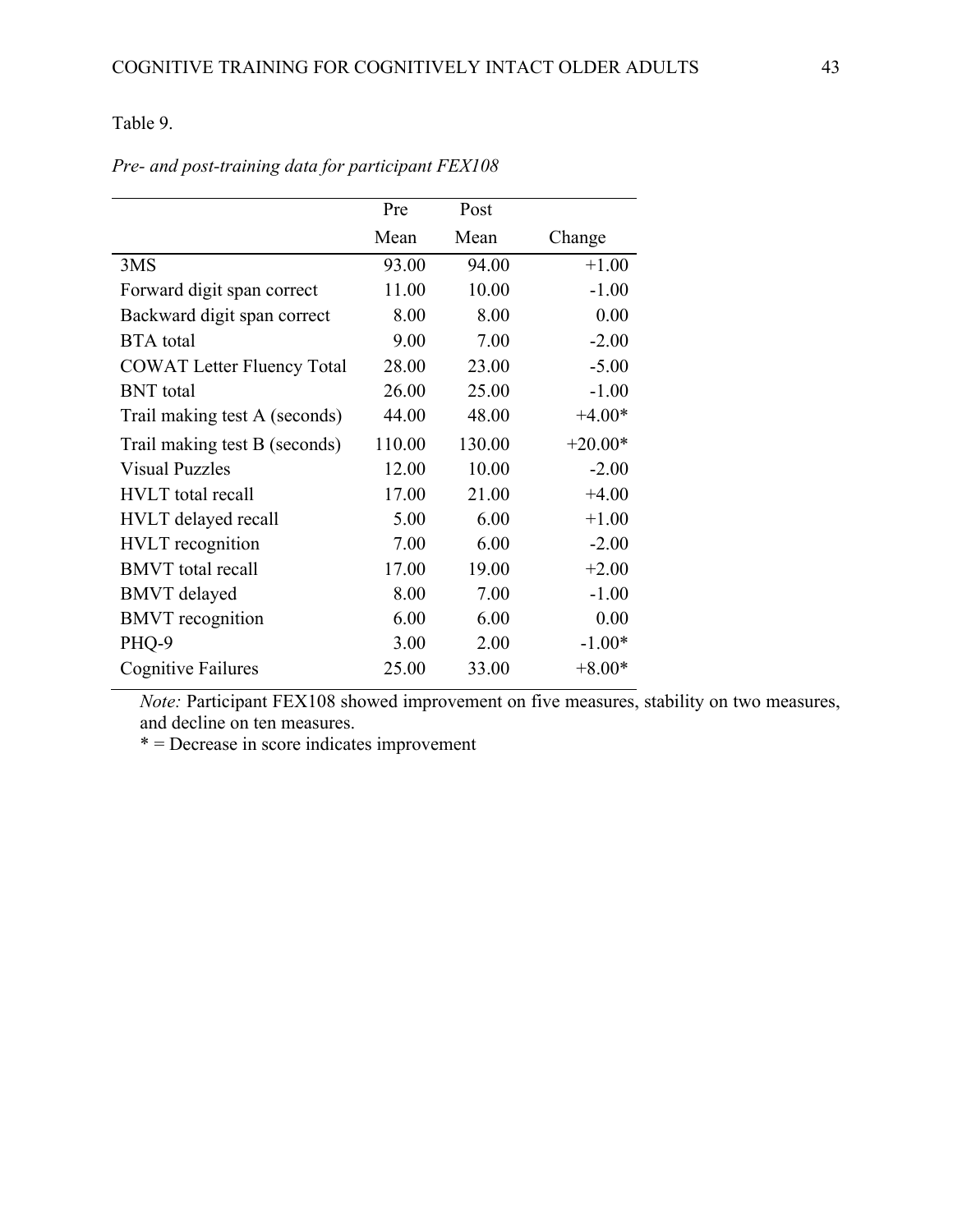## Table 10.

|                                   | Pre    | Post   |           |
|-----------------------------------|--------|--------|-----------|
|                                   | Mean   | Mean   | Change    |
| 3MS                               | 95.00  | 92.00  | $-3.00$   |
| Forward digit span correct        | 6.00   | 6.00   | 0.00      |
| Backward digit span correct       | 5.00   | 6.00   | $+1.00$   |
| <b>BTA</b> total                  | 5.00   | 6.00   | $+1.00$   |
| <b>COWAT Letter Fluency Total</b> | 24.00  | 13.00  | $-11.00$  |
| <b>BNT</b> total                  | 20.00  | 22.00  | $+2.00$   |
| Trail making test A (seconds)     | 49.00  | 73.00  | $+24.00*$ |
| Trail making test B (seconds)     | 179.00 | 143.00 | $-36.00*$ |
| <b>Visual Puzzles</b>             | 9.00   | 14.00  | $+5.00$   |
| <b>HVLT</b> total recall          | 18.00  | 24.00  | $+6.00$   |
| <b>HVLT</b> delayed recall        | 7.00   | 8.00   | $+1.00$   |
| <b>HVLT</b> recognition           | 1200   | 11.00  | $-1.00$   |
| <b>BMVT</b> total recall          | 7.00   | 6.00   | $-1.00$   |
| <b>BMVT</b> delayed               | 4.00   | 3.00   | $-1.00$   |
| <b>BMVT</b> recognition           | 4.00   | 6.00   | $+2.00$   |
| PHQ-9                             | 3.00   | 2.00   | $-1.00*$  |
| Cognitive Failures                | 25.00  | 33.00  | $+8.00*$  |

*Pre- and post-training data for participant ALX109*

*Note: Participant ALX109 showed improvement on nine measures, stability on one measure,* and decline on seven measures.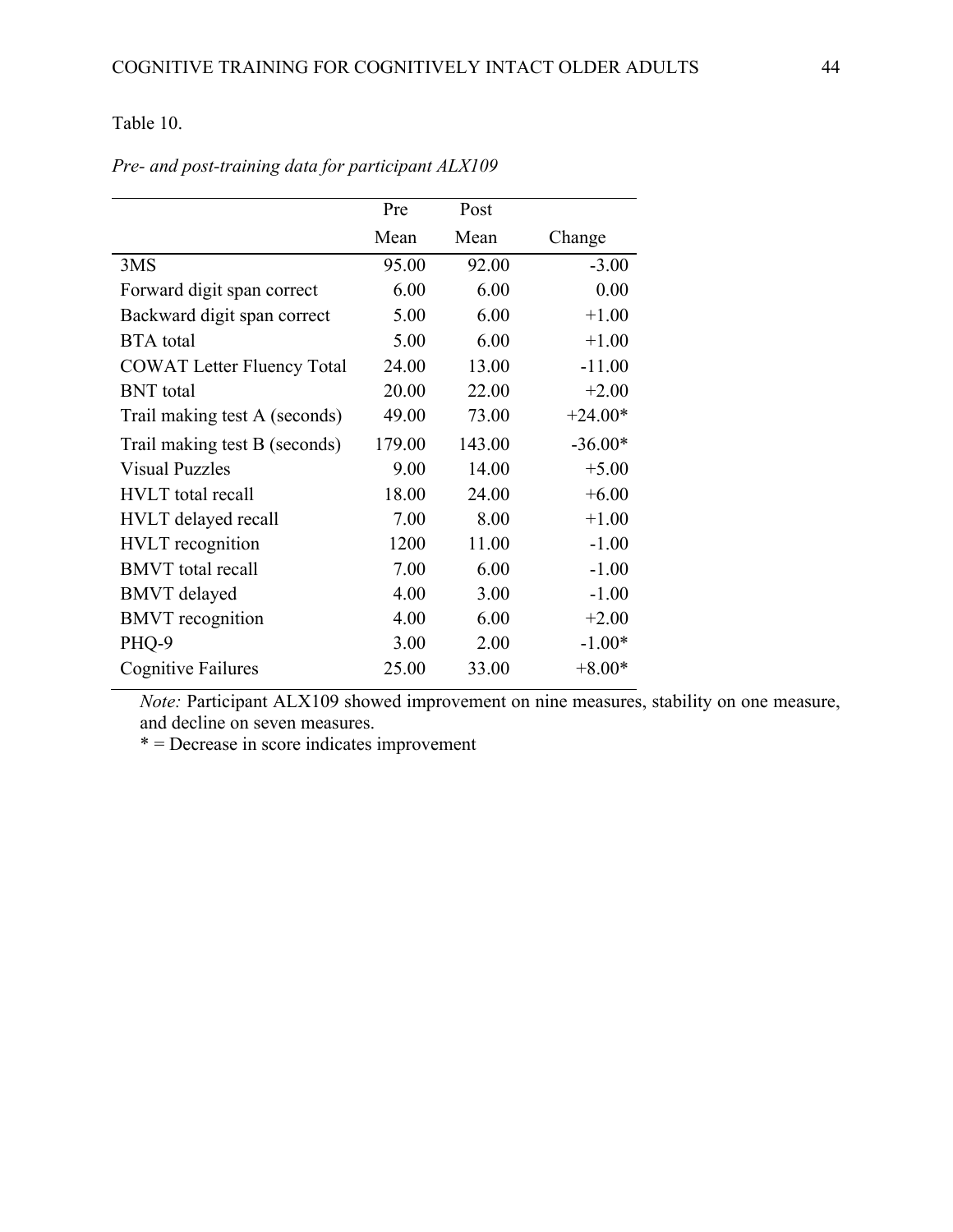## Appendix

## Consent Form

## **Informed Consent for Participation in the Research Study**

## **Purpose**

I understand that the purpose of the research study is to evaluate the effects of a cognitive training program.

## **Participants**

I understand that I have been asked to participate because I am not experiencing cognitive decline, but may have some minor complaints about declines in my memory or thinking.

## **Procedure**

I understand the experimenter will administer a series of tests which will take about 60 minutes. These tests will assess my memory and other abilities and will be given before starting the classes as well as immediately after completion of the classes.

I understand that I will participate in a series of cognitive training classes (2-3 classes per week for 8-12 weeks and each class will last about 1 hour). These classes involve a number of activities that are meant to "exercise" various skills such as memory, language, and problem solving. The content of the activities is designed to be appropriate for adults, challenging, and enjoyable. The classes are conducted in groups, with about 10 people participating in each group. Classes will be led by activities staff working at my place of residence.

## **Risks**

I understand that there are minimal risks associated with participation in this study. It is possible that I may become frustrated because I do not enjoy participating in the classes. If this occurs, I may leave the class or stop attending classes altogether.

## **Benefits**

I understand that I will not be compensated for my participation. The results of this study may yield useful information about how to improve or maintain cognitive functioning in older persons.

## **Confidentiality**